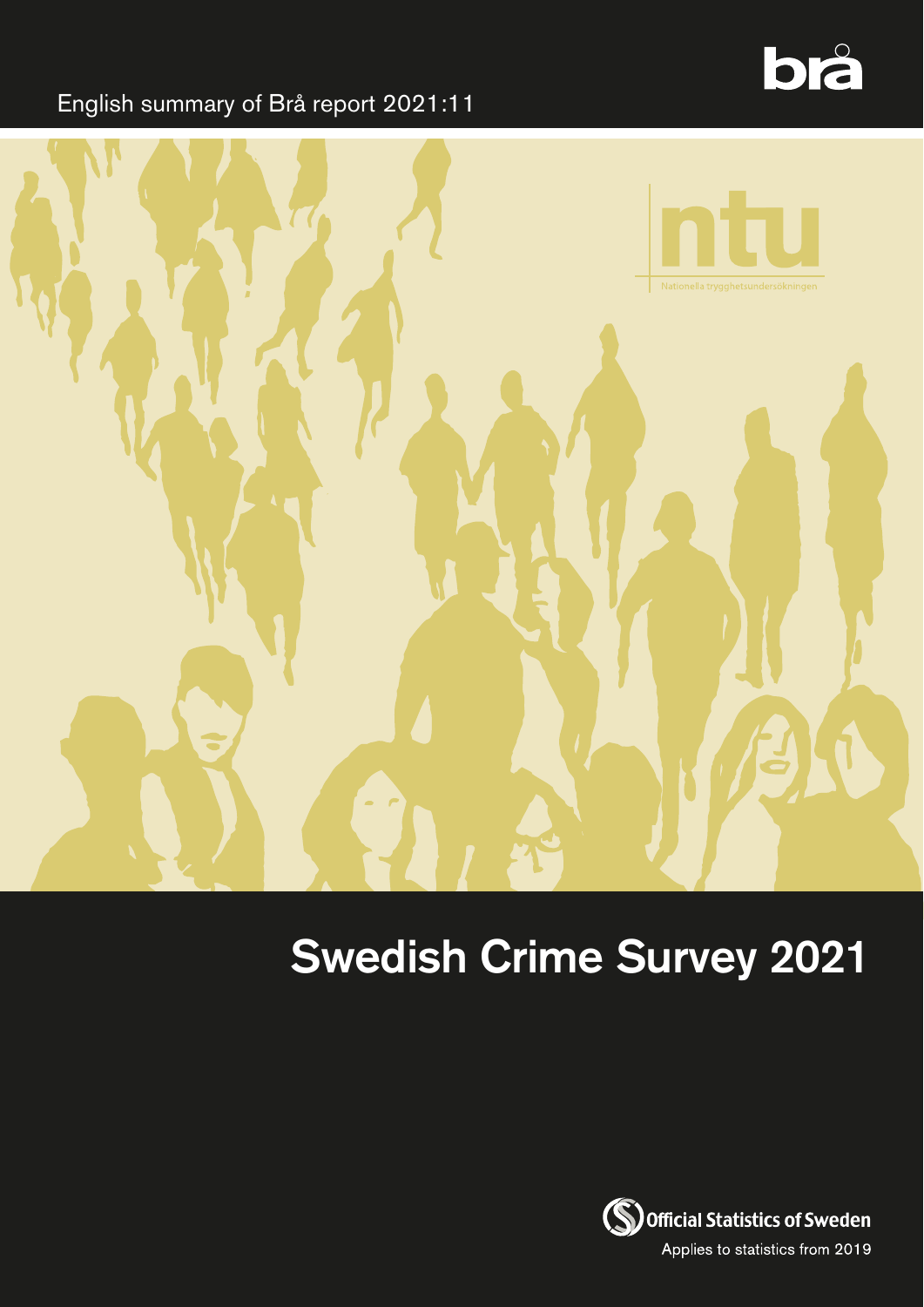#### **The Swedish National Council for Crime Prevention (Brå) - centre for knowledge about crime and crime prevention measures**

The Swedish National Council for Crime Prevention (Brå) works to reduce crime and improve levels of safety in society. We do this by providing factual information and disseminating knowledge on crime and crime prevention work, primarily for the Government and agencies in the criminal justice system.

The publication is available as a pdf at [www.bra.se.](http://www.bra.se/) On request, Brå can develop an alternative format. Please send any enquiry about alternative formats to [tillgangligt@bra.se.](mailto:tillgangligt@bra.se) When material is quoted or tables, figures, and diagrams are used, Brå must be stated as the source. Permission of the copyright holder is necessary for reproduction of images, photographs, and illustrations.

This report is a summary of the Swedish report Nationella trygghetsundersökningen 2021, report no. 2021:11 © Brottsförebyggande rådet 2021

Author: Johanna Viberg

urn:nbn:se:bra-1007

The Swedish National Council for Crime Prevention, Box 1386, 111 93 Stockholm, Sweden Tel: +46 (0)8 527 58 400, E-mail[: info@bra.se,](mailto:info@bra.se) [www.bra.se](http://www.bra.se/)

This summary can be downloaded from the Swedish National Council for Crime Prevention's website, [www.bra.se/publikationer](https://eur03.safelinks.protection.outlook.com/?url=http%3A%2F%2Fwww.bra.se%2Fpublikationer&data=04%7C01%7CSiw.Jonsson%40lexicon.se%7C3c7ac08713f94ee0863008d978e240fb%7C34e9a1f323e14eadb2fd41660c25cc47%7C0%7C0%7C637673735463682967%7CUnknown%7CTWFpbGZsb3d8eyJWIjoiMC4wLjAwMDAiLCJQIjoiV2luMzIiLCJBTiI6Ik1haWwiLCJXVCI6Mn0%3D%7C1000&sdata=DClMIf2Mgz9eRxnChIEKhtQeu03mDQD%2Fi4qHszdoA04%3D&reserved=0)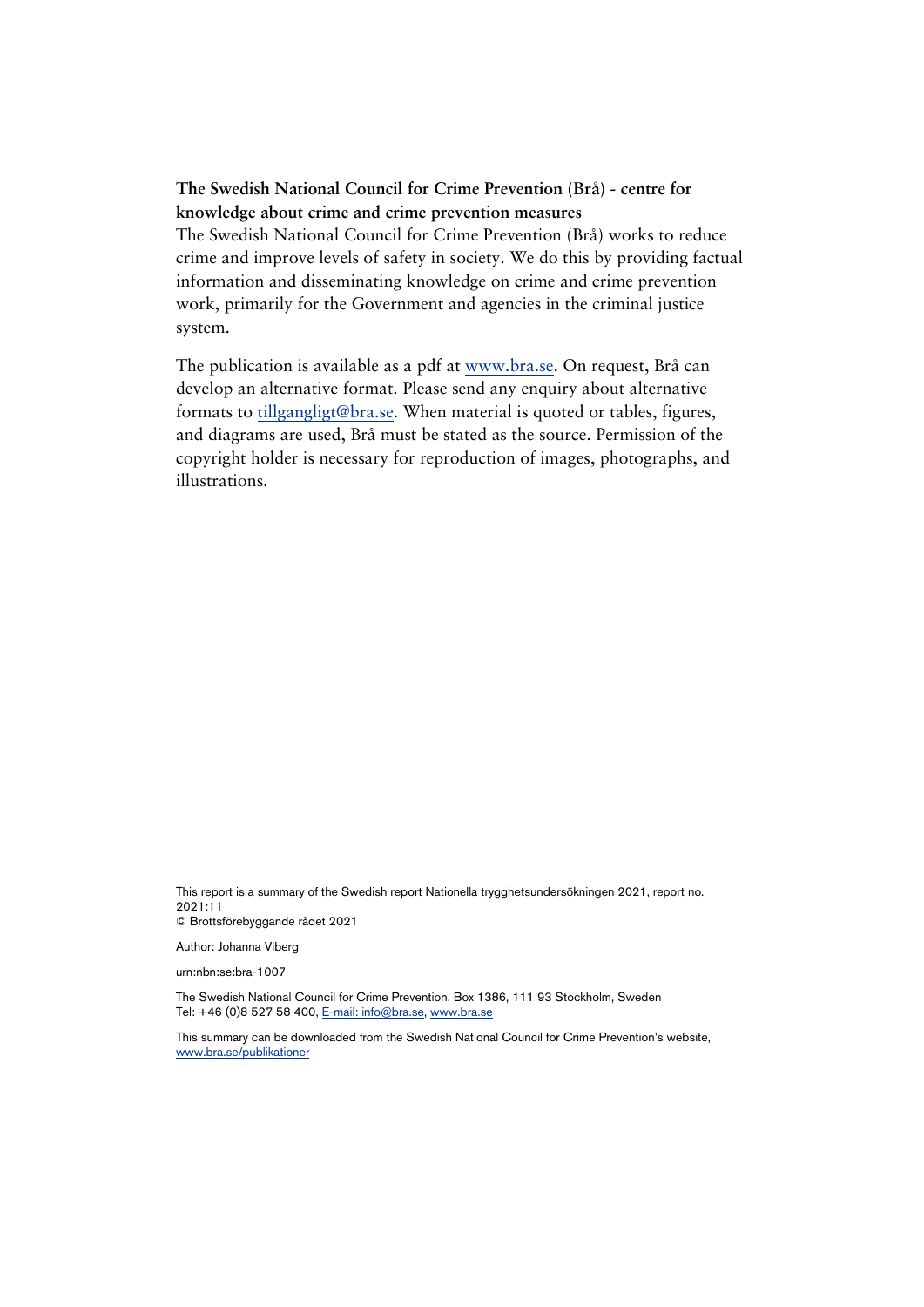### Swedish Crime Survey 2021

English summary of Brå report 2021:11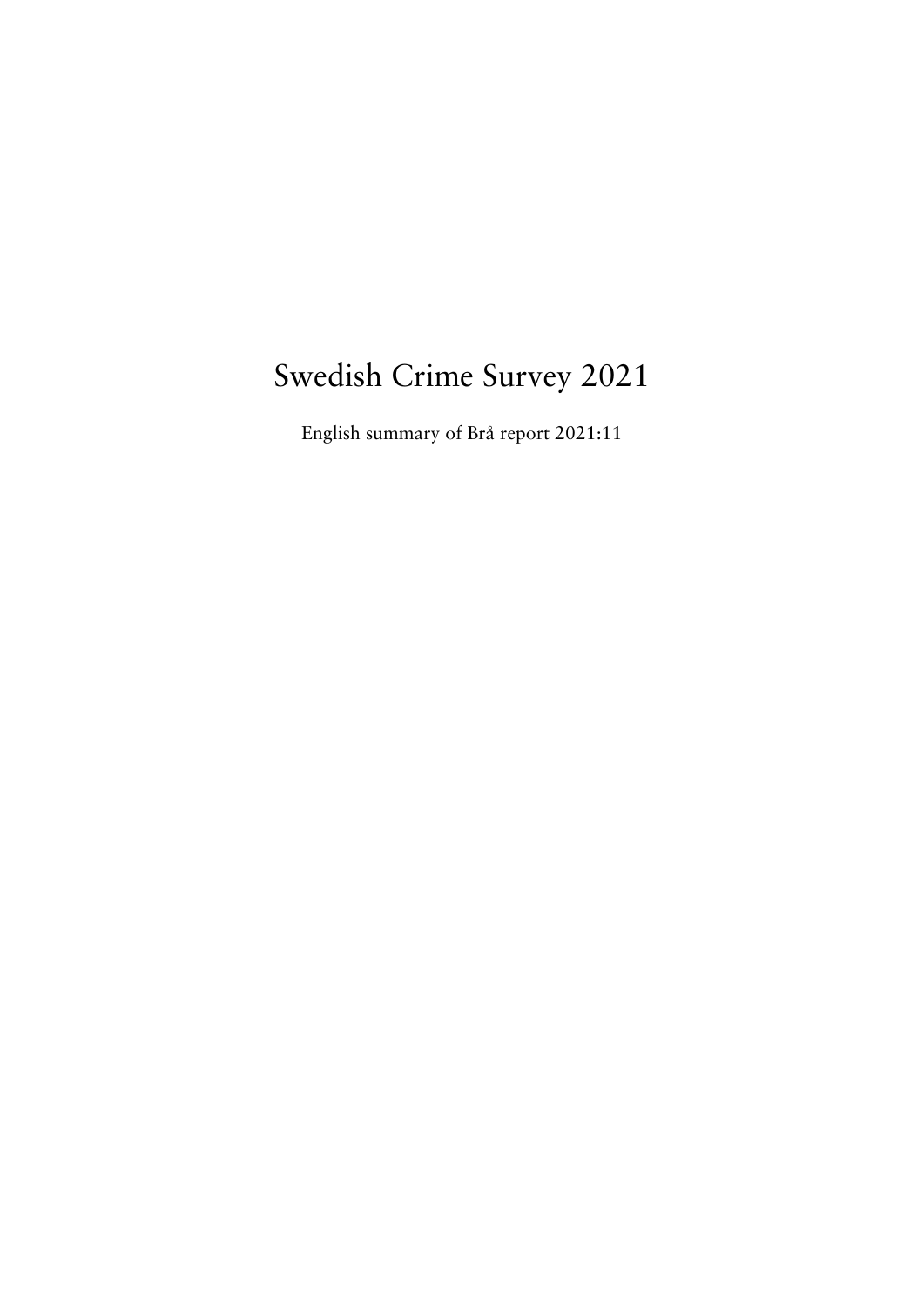# Table of contents

| Crime victims' contact with the criminal justice system 48 |
|------------------------------------------------------------|
|                                                            |
|                                                            |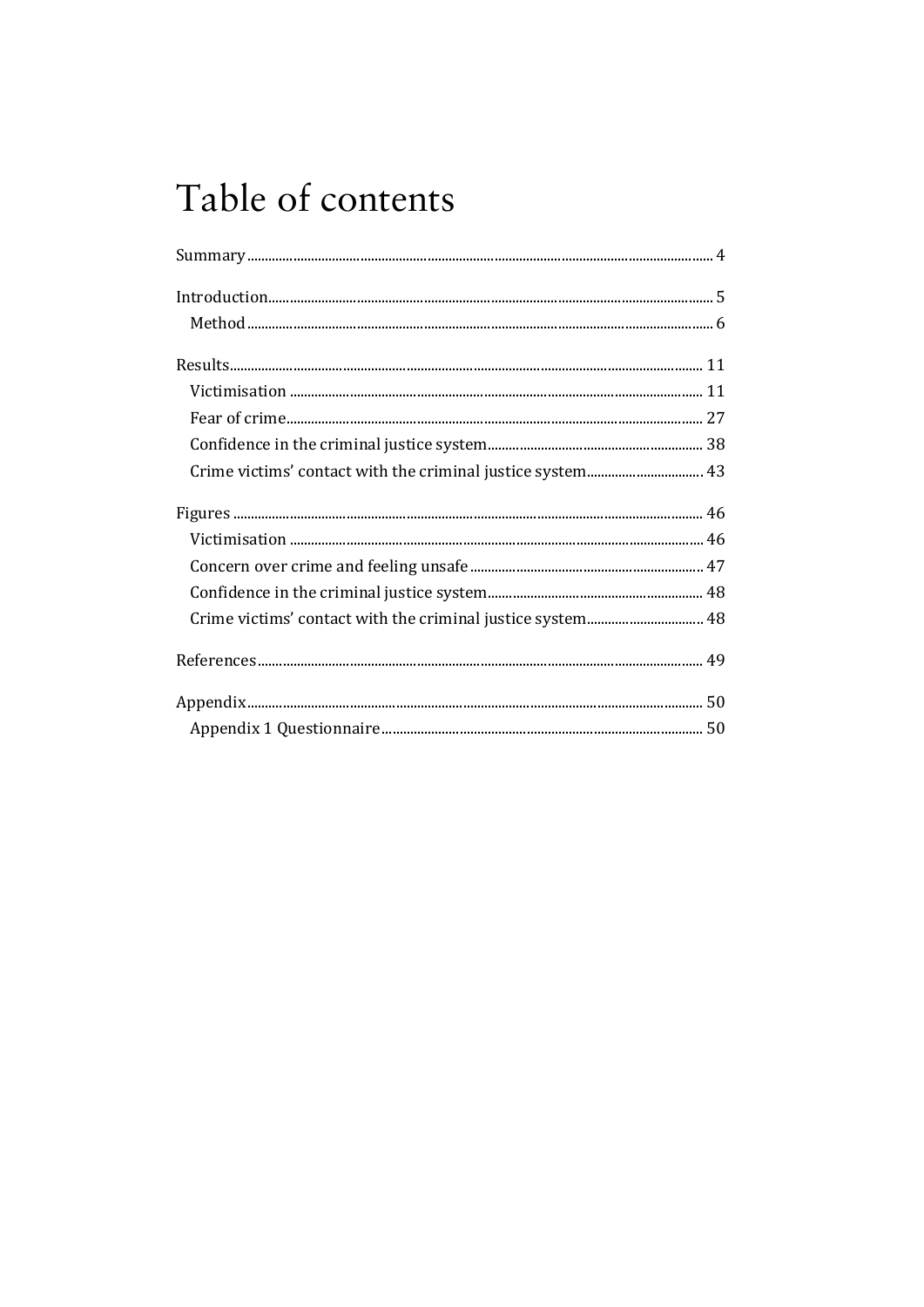## <span id="page-4-0"></span>Summary

This summary presents the overall results of the Swedish Crime Survey (SCS) 2021. The results of the report are summarised and broken down into the following areas of inquiry: *victimisation*, *fear of crime*, *confidence in the criminal justice system*, and *crime victims' contact with the criminal justice system*.

Of the 200,000 people included in the sample for the 2021 SCS, approximately 74,000 people participated. The method for the SCS was revised in 2017, whereby the collection procedure was changed from mainly telephone interviews to internet questionnaires and postal questionnaires. The selection was also expanded and some of the questions were reformulated and new questions were added. Since one main purpose of the SCS is to be able to make comparisons over time, a method has been developed to enable the results for the period 2007–2016 to be compared with 2017–2021. Every effort has been made to ensure that all the descriptions of development over time for the results described in the report are unaffected by the change in method. It is important to emphasise this as the purpose of the survey is to study development over time and compare different groups in the population, rather than to estimate exact levels. Further information is provided in the Technical report for SCS 2018 (Brå 2019).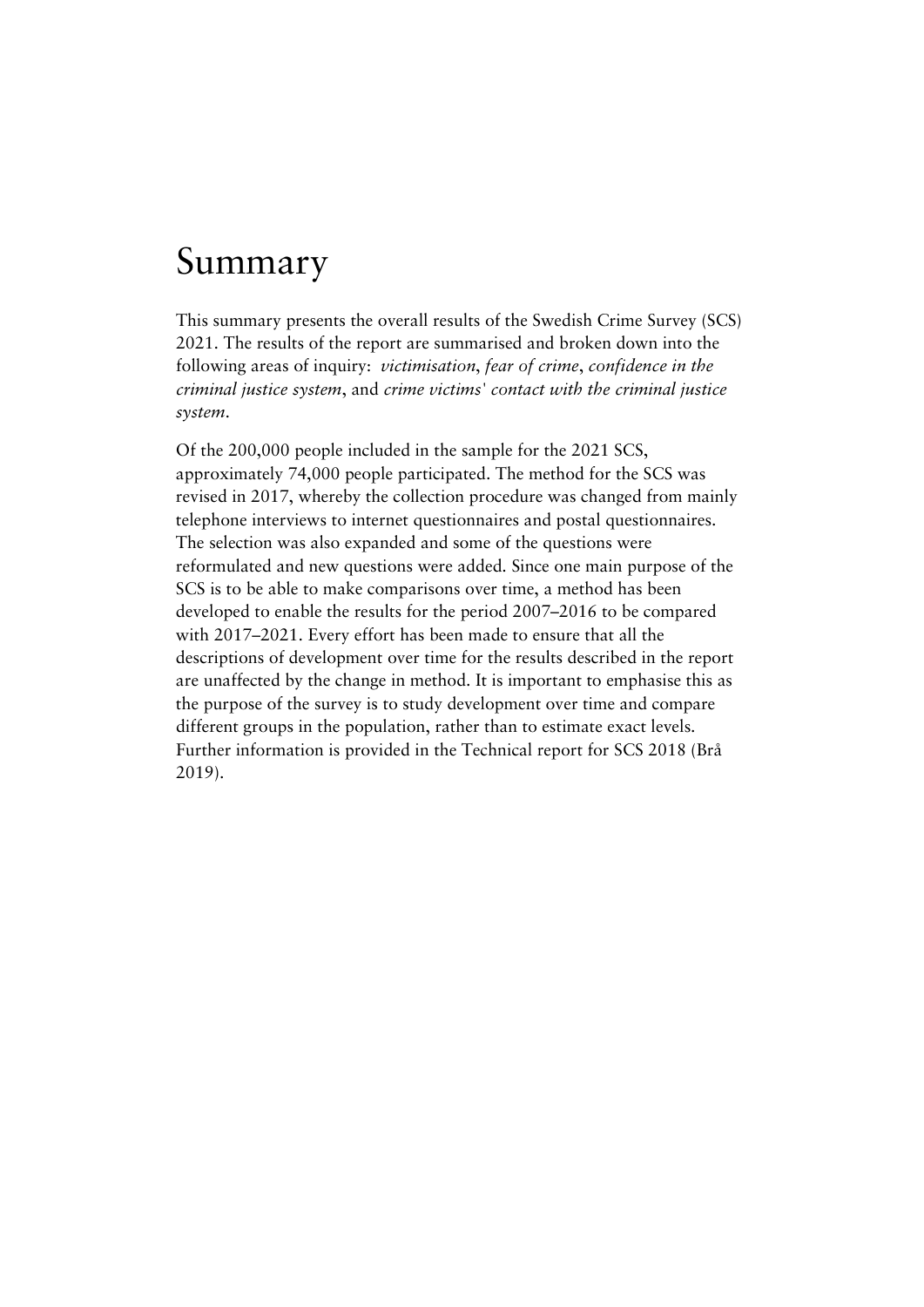### <span id="page-5-0"></span>Introduction

Citizens' victimisation, fear of crime, confidence in the criminal justice system and crime victims' contact with the criminal justice system have long been a focus of Swedish crime policy. Therefore, detailed knowledge of which groups are victims more than others, which groups are adversely affected by fear of crime, and public confidence in the criminal justice system are of value to crime policy makers. The Swedish Crime Survey is an important source of information for this purpose.

When making comparisons over time, it should be noted that half of the data collection for NTU 2020 and the entire data collection for NTU 2021 were conducted during the covid-19 pandemic. It should therefore be borne in mind that the results are likely to have been affected by the changed lifestyle patterns that the pandemic has brought about. There is therefore a great risk that differences compared with previous years are of a more temporary nature, as a result of a temporary societal change, and not necessarily a sign of a break in a trend.

The fact that the pandemic entails limited opportunities for socializing outside of the home can, for example, lead to a reduction in crimes that often occur through physical interaction with an unknown perpetrator, such as robbery and assault. On the other hand, the same restrictions can lead to an increase in crimes that often occur via the internet, such as sales fraud, if more time is spent on the internet. The results of this year's survey show that the self-reported exposure to crime against individuals has decreased in the past year (2020) in the majority of the types of crime included in the SCS. This indicates that the changed lifestyle patterns that the pandemic has brought about have had an impact on the results. When it comes to property offences against households, the increased time spent at home can lead to a reduction in burglary. It is also conceivable that it can lead to a reduction in car and bicycle thefts, if the vehicle is parked close to a home or residential area where many people work from home. Just like crimes against individuals, this year's results show that the self-reported exposure to property offences against households has decreased in the past year (2020).

The pandemic may also reduce fear of crimes that often occur through physical interaction with an unknown perpetrator, such as robbery and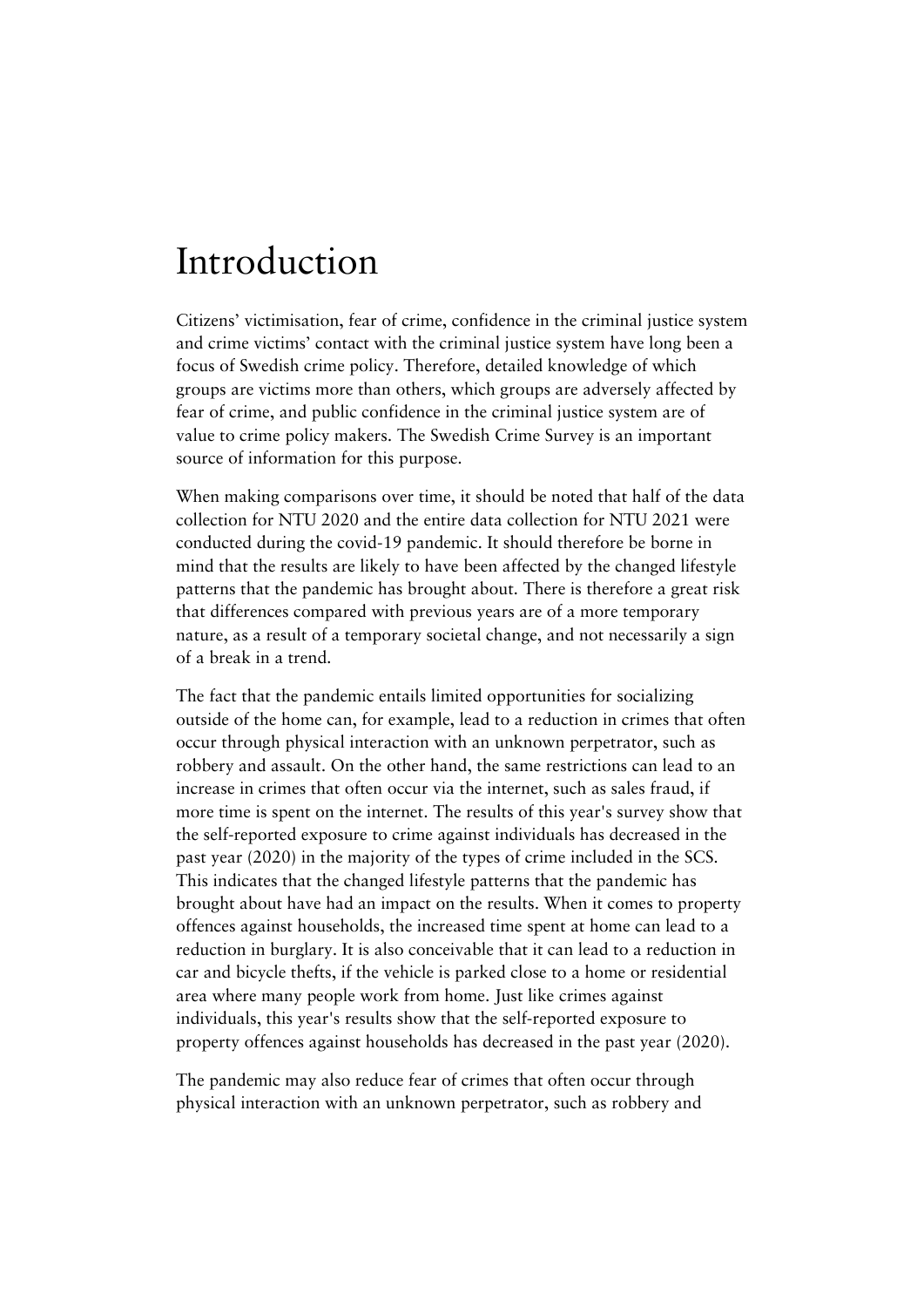assault. The results of this year's survey show a small decrease in the majority of the indicators over the past year, which could partly be an effect of changed lifestyle patterns due to the covid-19 pandemic.

However, it is important to point out that the results regarding fear of crime are particularly difficult to interpret based on the impact that the pandemic has had on many people's lifestyles. For example, it is asked in the SCS whether the respondent during the past year has refrained from an activity or chosen another mode of transport as a result of the fear of being exposed to crime. If a respondent answer "no" to the question, it may mean that the respondent does not experience fear of being exposed to crime, but it can also be a result of a temporarily changed lifestyle pattern during the pandemic which has led to generally not staying outdoors at times or in places that are perceived as unsafe.

In order to increase the knowledge about how the pandemic may have affected the results in 2021 SCS, in addition to the 200,000 people included in the regular sample, a random extra sample of 10,000 people were given a specially designed questionnaire, which in addition to the regular questions also includes questions about different conditions during the pandemic. The results of these questions will be analysed and published in another report.

#### <span id="page-6-0"></span>Method

#### **Sample and data collection**

The SCS has been conducted since 2006<sup>[1](#page-6-1)</sup> and is based on a nationally representative stratified simple random sample of people aged between 16 and 84.[2](#page-6-2) Since 2017 the survey has included a sample of 200,000 people while in the SCS for 2007–2016 had a sample size of 20,000. In SCS 2021, 74,351 people from the sample participated. The sample was drawn from the population register administered by Statistics Sweden. Young people have been oversampled, and are thus overrepresented in the survey sample. When analysing the material, cases are weighted both to account for this over-

<span id="page-6-1"></span><sup>&</sup>lt;sup>1</sup> For methodological reasons concerning the change of method in 2017, the SCS for 2006 has been excluded from the presentation.

<span id="page-6-2"></span> $2$  SCS 2007-2016 include people aged between 16 and 79.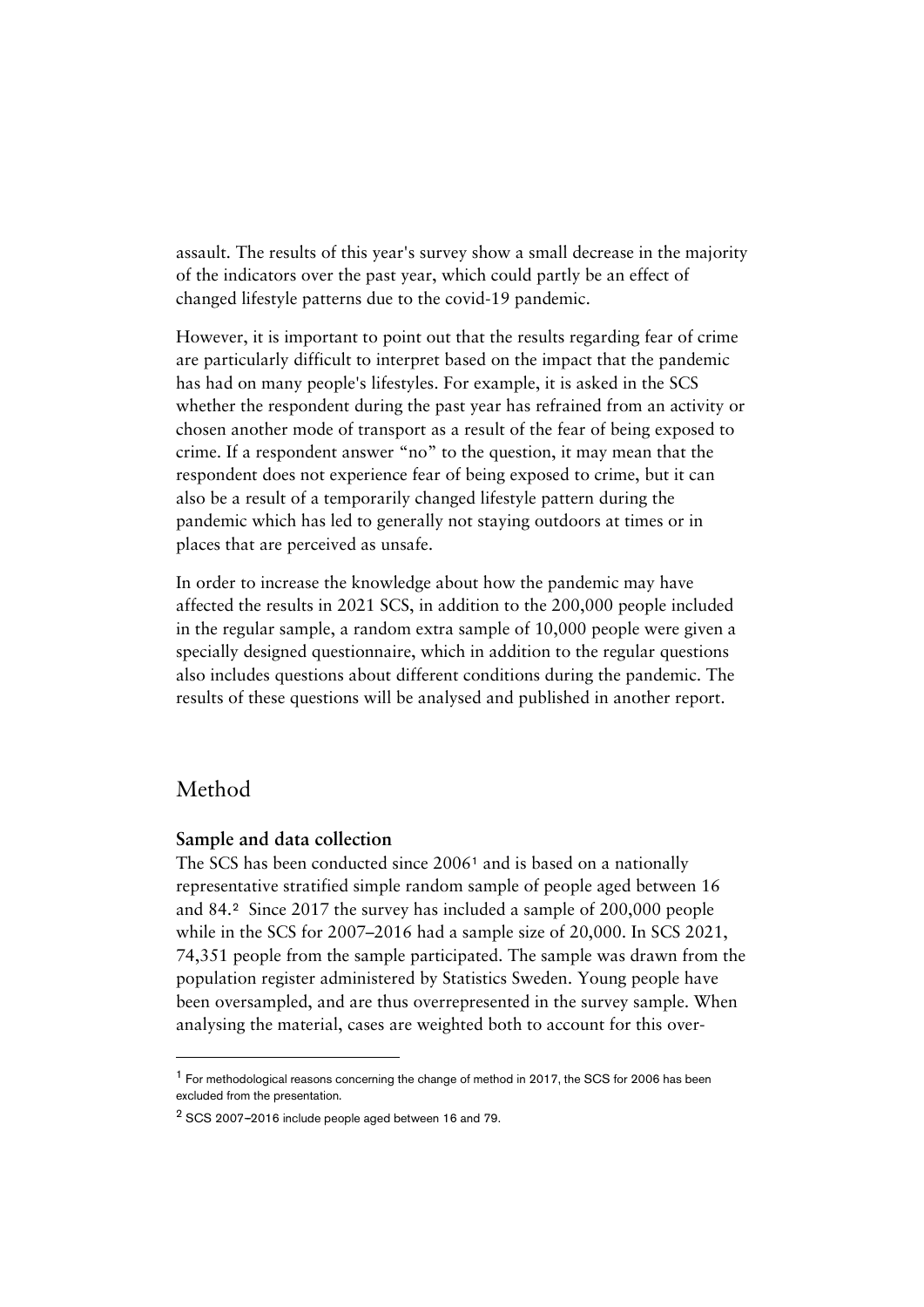representation and also to adjust for differences in levels of non-response among different groups within the sample.

Data collection was carried out by Statistics Sweden between January and April 2021. A cover letter was sent to those included in the sample.<sup>[3](#page-7-0)</sup> The cover letter described the survey and explained that participation was voluntary but important. In addition to the questionnaire data, certain data was also collected from existing registers including the respondents' age, place of residence and level of education.

#### **Change of method 2017**

The method used for the SCS was revised in 2017. At this point, the collection procedure changed from mainly telephone interviews to internet questionnaires or postal questionnaires.[4](#page-7-1) The selection was also expanded and some of the questions were reformulated and new questions were added. Since one main purpose of the SCS is to be able to make comparisons over time, a method has been developed to enable the results for the period 2007– 2016 to be compared with 2017–2021. Every effort has been made to ensure that all the descriptions of development over time for the results described in the report are unaffected by the change in method. It is important to emphasise this, as the purpose of the study is to study development over time and compare different groups in the population rather than to estimate exact levels.

The questions about pickpocketing, sales fraud, card/credit fraud and online harassment were introduced in the 2017 SCS, which means that results regarding victims of these types of offences are only available for the period 2016–2020.

#### **Non-response**

Questionnaire surveys always involve a certain level of non-response because not everyone who is included in the sample wants, or is able, to participate (unit non-response), or because some people who do participate do not answer all of the questions (item non-response).

<span id="page-7-0"></span><sup>3</sup> See appendix 1.

<span id="page-7-1"></span><sup>4</sup> See appendix 1 for the SCS 2021 postal questionnaire.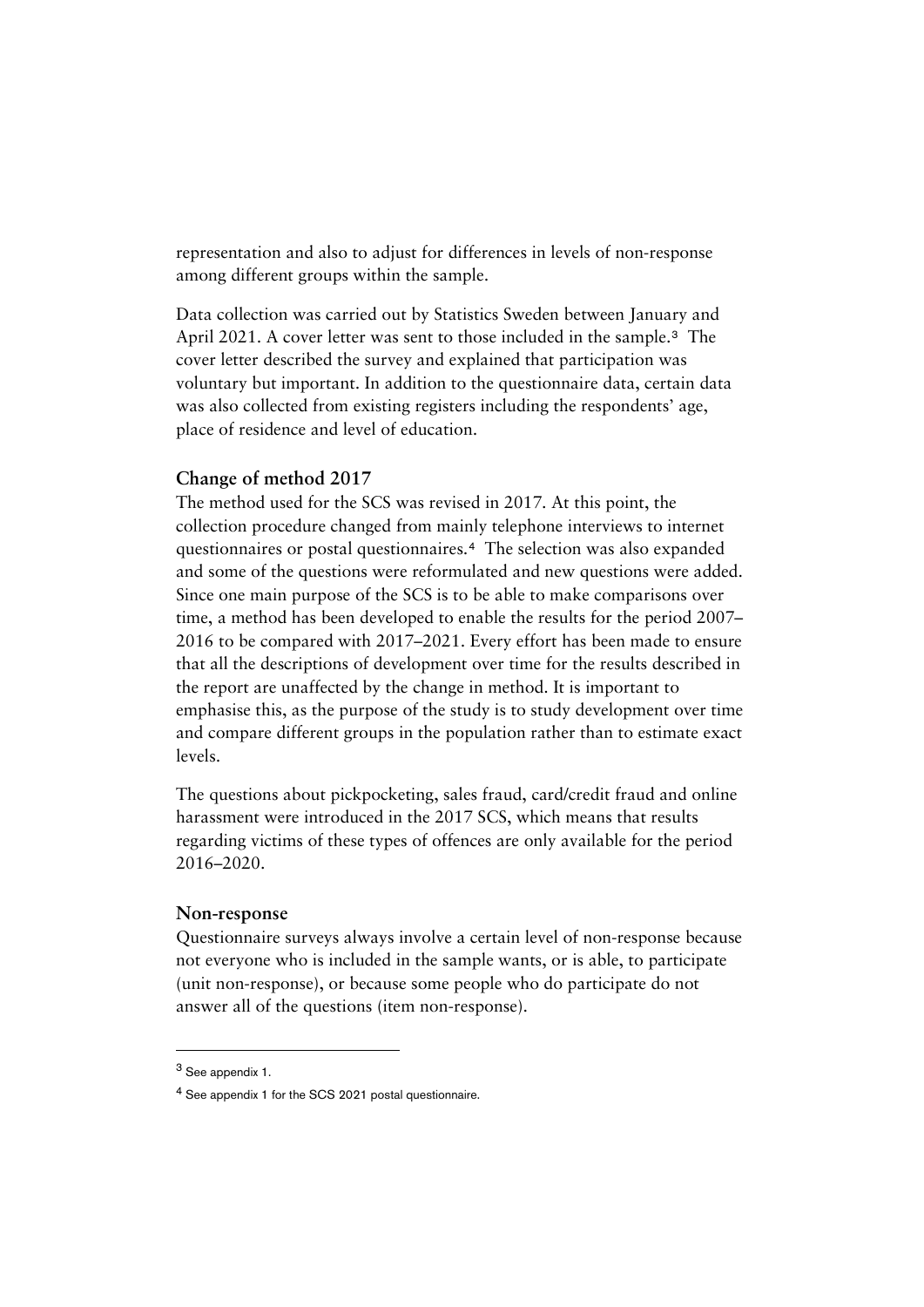The total weighted non-response rate for the 2021 wave of the survey amounted to 59.0 percent of the sample, giving a response rate of 41.0 percent.[5](#page-8-0) To reduce the skewing effect of the non-responses, and to reduce sampling and coverage errors, weights were calibrated for use when analysing the material. Briefly, this technique employs a number of auxiliary variables (based on register data) to increase the weight assigned to the answers provided by groups that are under-represented in the sample. The weighting procedure ensures that the survey results are as representative as possible of the survey population as a whole.

The item non-response in the survey includes the response alternatives Don't know/Don't want to answer. Those who state that they have no opinion in relation to the questions on confidence in the criminal justice system are included in the presentations. The reason for this is that the fact that some respondents have no particular view on a given issue is in itself an important factor to consider when assessing levels of public confidence. The item nonresponse for the postal questionnaires includes cases where answers have been left blank.

#### **Reliability and comparability**

 $\overline{a}$ 

A number of general limitations associated with the survey should be mentioned. The sample is not representative of all age groups in the population, and does not include young people aged under 16 or the oldest members of the population aged over 84, for example. Nor does it include people resident in institutions (e.g. in the healthcare sector or the prison system). It is also unlikely that the most marginalised groups within the population, such as the homeless and drug abusers are sufficiently wellrepresented.

Measurement errors constitute the principal source of error in survey studies. The extent to which the results of the survey reflect the real picture is primarily dependent on the extent of these measurement errors. In the context of the SCS, the main problem is deemed to be the respondents' willingness and ability to provide correct answers. It may be difficult to remember exactly when an incident occurred, and thus crimes that should not be included in the survey may nonetheless be reported. Another factor

<span id="page-8-0"></span> $5$  The total unweighted non-response for the 2021 SCS was 62.7 percent of the sample, giving a response rate of 37.3 percent.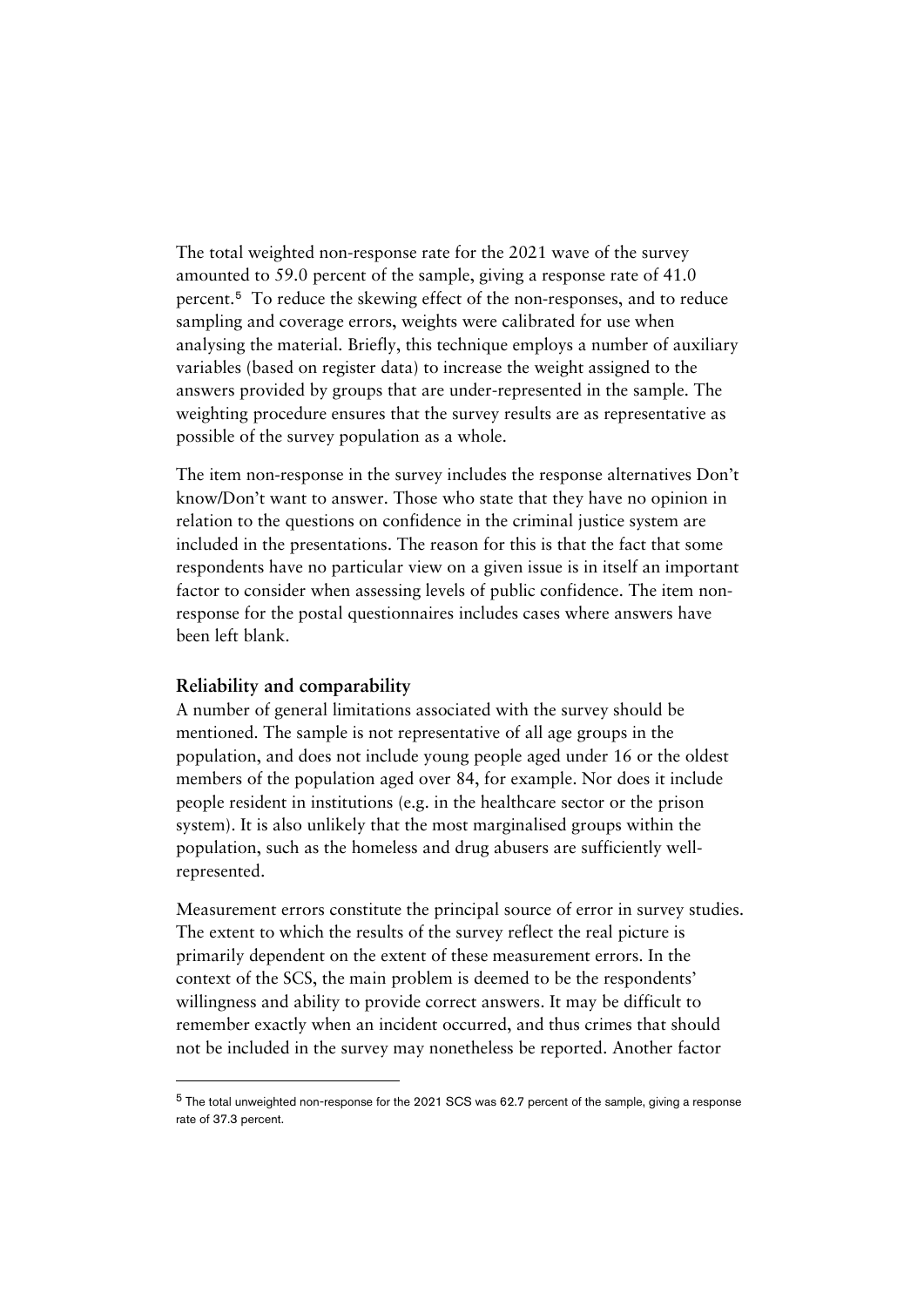may be that respondents may choose to adjust their responses, either in order to give a socially desirable answer, e.g. that a crime has been reported to the police even though this is not in fact the case. Errors may also occur as a result of ignorance. The respondent may have been the victim of incidents that are not defined as crimes in the Penal Code but which are perceived as crimes by the victim, which may be the case, for example, in certain instances perceived as threats or harassment. Respondents may also have been exposed to criminal acts without themselves defining these incidents as crimes.

When making comparisons over time, it should be noted that half of the data collection for NTU 2020 and the entire data collection for NTU 2021 were conducted during the covid-19 pandemic. It should therefore be borne in mind that the results are likely to have been affected by the changed lifestyle patterns that the pandemic has brought about. Factors in connection with the pandemic may also affect how the survey is answered. For example, many people have spent more time at home which in itself can affect the circumstances when answering the questionnaire, such as the respondents' sense of anonymity if the respondent lack the opportunity to be alone. There is therefore a great risk that differences compared with previous years are of a more temporary nature, as a result of a temporary societal change, and not necessarily a sign of a break in a trend.

In order to increase knowledge about how the pandemic may have affected the results in 2021 SCS, in addition to the 200,000 people included in the regular sample, a random extra sample of 10,000 people were given a specially designed questionnaire, which in addition to the regular questions also includes questions about different conditions during the pandemic. The results of these questions will be analysed and published in another report.

#### **Presentation of results**

The presentation of the main results is broken down into sections relating to victimisation, fear of crime, public confidence in the criminal justice system and crime victims' experiences of contact with the criminal justice system.

In this summary, findings are presented on the basis of sex and age. The findings in the main report are for the most part presented on the basis of the following background information and sub-groups of the population: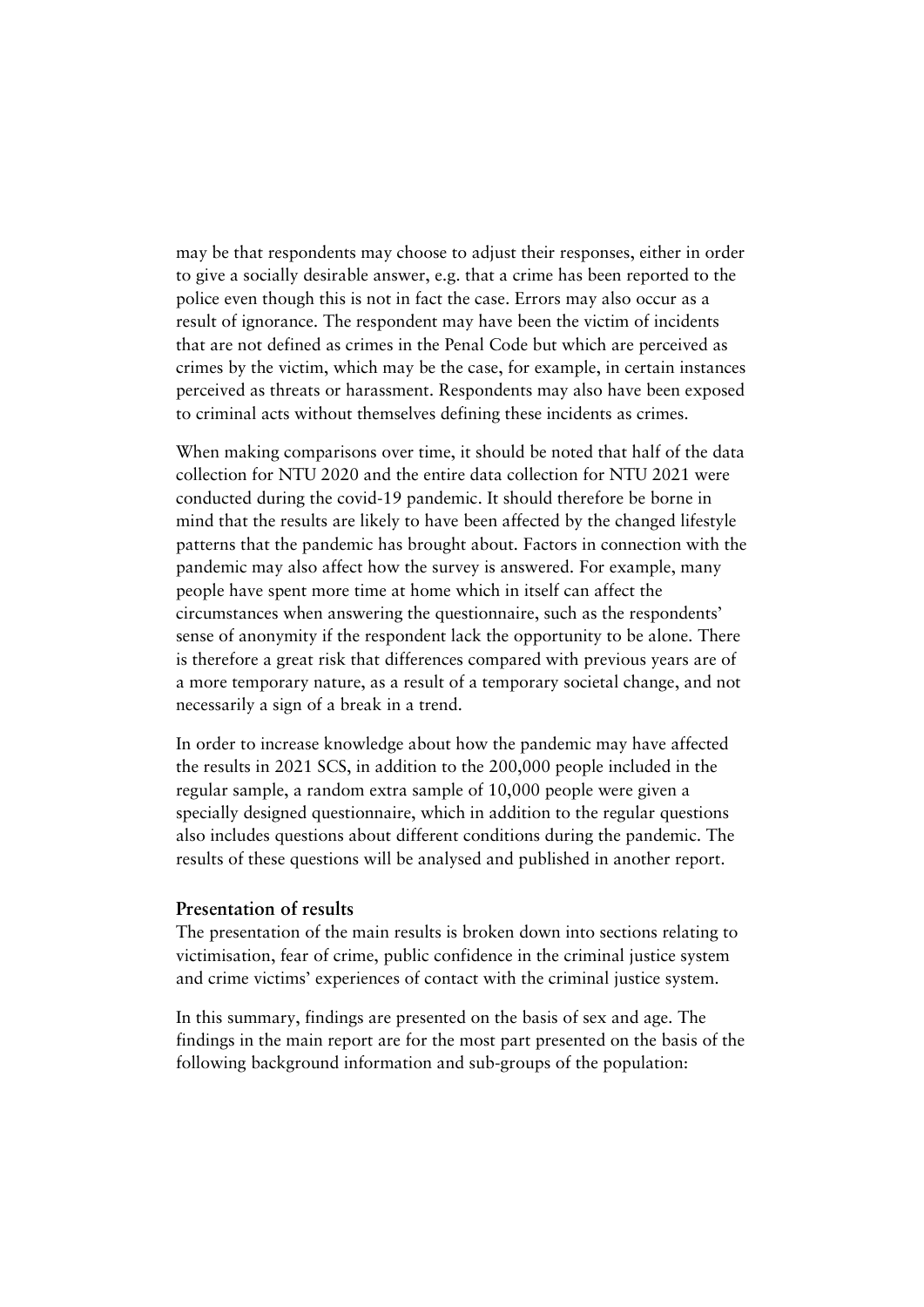- sex<sup>[6](#page-10-0)</sup>
- age
- Swedish/foreign background (born in Sweden with one/both parents born in Sweden, born in Sweden with both parents born outside Sweden, foreign-born)
- level of education, the highest level attained (pre-further education, further education or post-further education)
- marital status (living with partner or single, with or without children)
- type of housing (house or apartment building)
- degree of urbanisation, based on sectioning by The Swedish Association of Local Authorities and Regions (SALAR).

Most of the information about the respondents' background has been collected from existing registers. The only background information collected in the Swedish Crime Survey itself relates to marital status, type of housing and, in some cases, level of education.

The areas covered by the questions in the survey focus on varying periods of time. A summary description is provided below.

- *Victimisation*
	- − The reference period employed in relation to exposure to crime is the preceding calendar year (when the source cited is the Swedish Crime Survey 2021, this relates to events in 2020).
- *Fear of crime*
	- − Questions about concerns over being the victim of different types of crime relate to the past twelve months (counted from the date when the respondent answered the questionnaire).
	- − The more general questions relate to the respondent's perceptions at the time the respondent answered the questionnaire.
- *Confidence in the criminal justice system*
	- − In the section on public confidence in the justice system, the questions relate to the respondent's perceptions at the time the

<span id="page-10-0"></span><sup>6</sup> Recorded in the population register.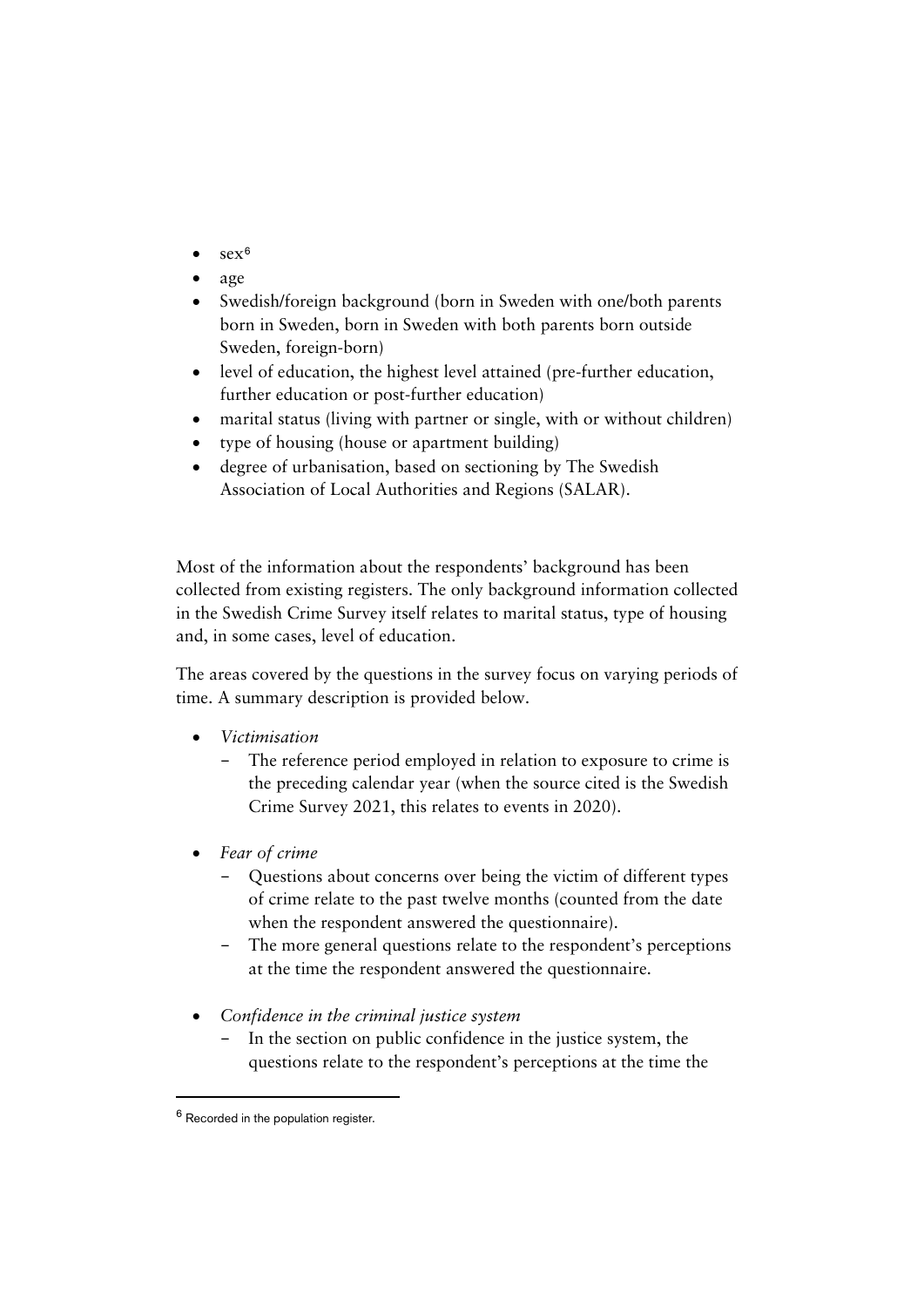respondent answered the questionnaire.

- *Crime victims' contacts with the criminal justice system*
	- − In the section on crime victims' contacts with the justice system, the presentation relates to experiences during the past three years (counted from the date the respondent answered the questionnaire).

## <span id="page-11-0"></span>Results

#### <span id="page-11-1"></span>Victimisation

Victimisation was investigated for the calendar year preceding the year on which the question was asked. This means that incidents where the respondent was a victim reported in the 2021 SCS reflect offences that took place in 2020. Victimisation in terms of *offences against an individual* is reported as the percentage of victims, unlike victimisation in terms of *property offences against households*, which is reported as the percentage of victimised households.

The questions about pickpocketing, sales fraud, card /credit fraud and online harassment were introduced in connection with the 2017 SCS, which means that there are only results from the 2017––2021 SCS for those types of offences.

#### **Offences against an individual**

- In the 2021 SCS, 20.2 percent of the population (aged 16–84) state that they were a victim of one or more of the types of offences referred to in the report as offences against an individual: assault, threats, sexual offences, robbery, pickpocketing, sales fraud, card/credit fraud and online harassment<sup>[7](#page-11-2)</sup> in 2020. This is a decrease compared with the preceding year (in 2019 the proportion was 22.6%).
- The type of offence that had the highest proportion of victims according to the 2021 SCS was threats (8.4%) while robbery was the least common (1.3%).

<span id="page-11-2"></span><sup>7</sup> Victims of harassment were included in the category ''offences against an individual'' until SCS 2020. Since then, harassment has been presented as a separate category.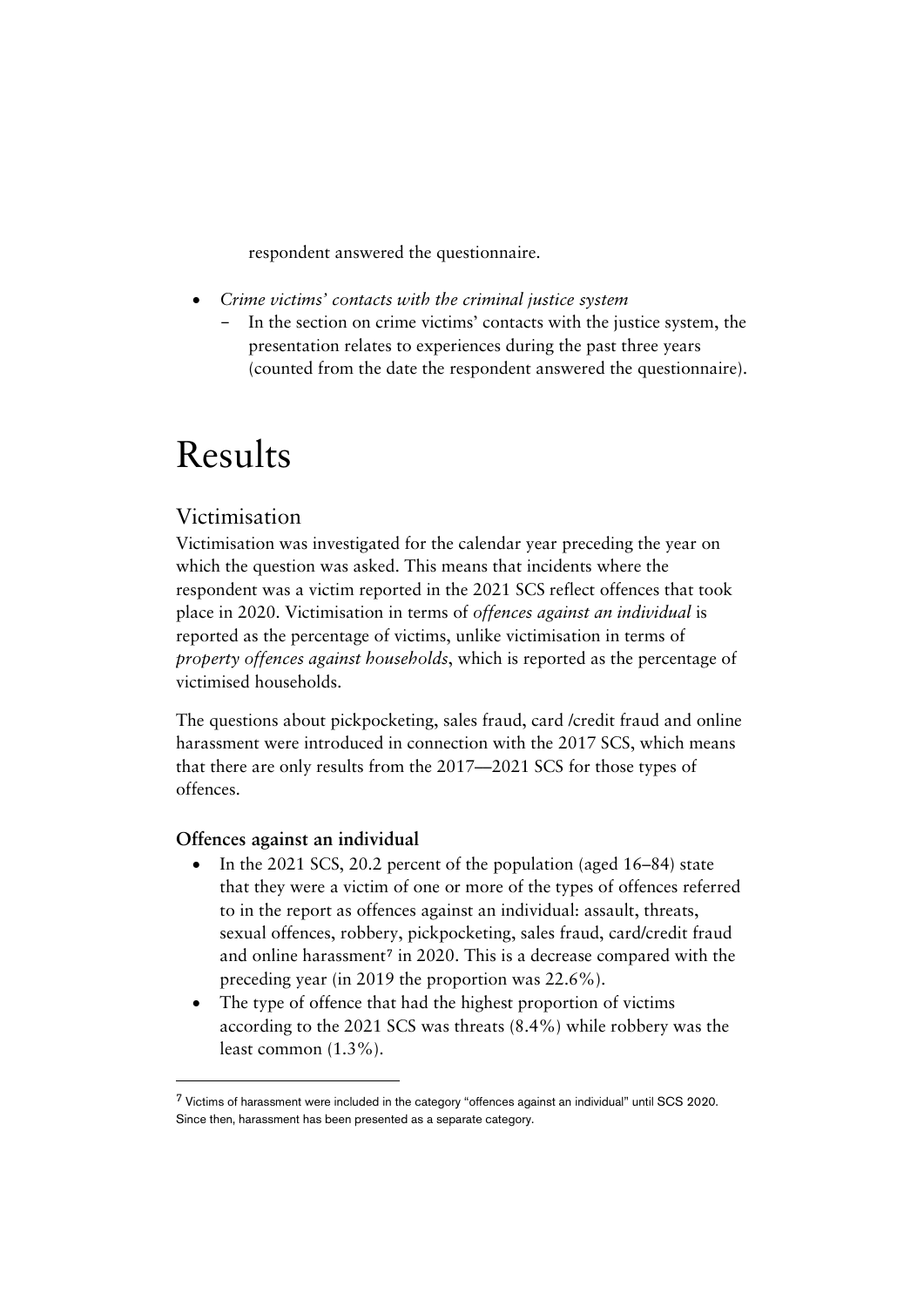- The proportion of self-reported victimisation has decreased for almost all types of offences against an individual compared to 2019. The exception is sales fraud which has increased since 2019, and online harassment which proportion is virtually unchanged compared to 2019.
- Most people who state that they have been a victim of offences against an individual state that they were a victim once in 2020 (48.7%), while 22.3 percent of these (corresponding to 4.5% of the population aged 16–84) state that they were victims four times or more. Individuals in this group make up almost three-quarters (71.8%) of all incidents of offences against an individual.

Figure 1. Self-reported victimisation due to various types of offences against an individual. Percentage of the population (aged 16-84), 2006-2020.<sup>a</sup>



a The results regarding victimisation in 2006-2015 have been recalculated as the SCS was carried out using a different method in this period. Read more about this in the 2018 SCS, Technical report (Brå 2019). For the corresponding results before the recalculation, see previous SCS publications.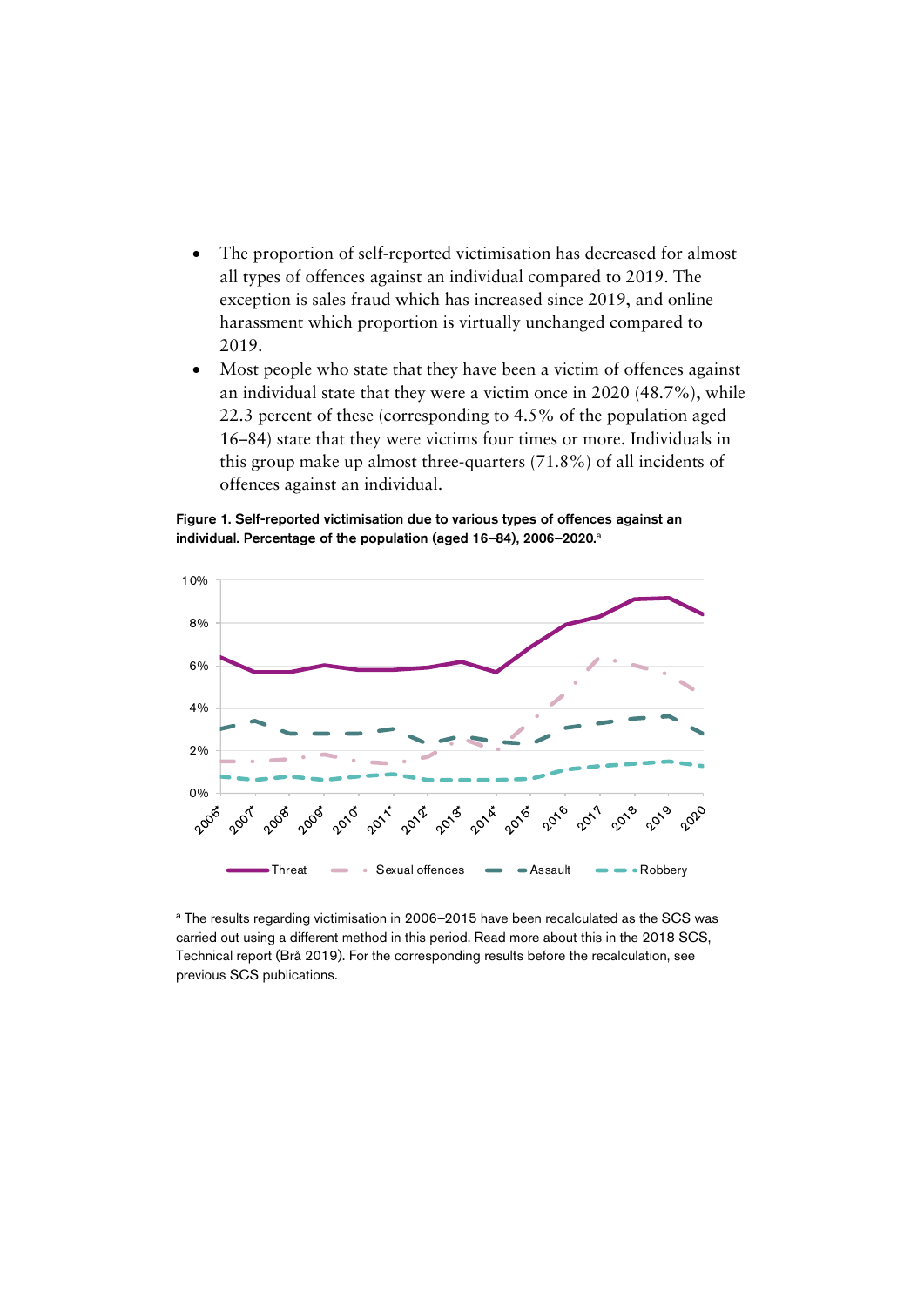

Figure 2. Self-reported victimisation due to various types of offences against an individual. Percentage of the population (aged 16-84), 2016-2020.<sup>a</sup>

<sup>a</sup> The questions on pickpocketing, sales fraud and card/credit fraud were introduced in the 2017 SCS.

#### **Assault**

- The percentage of individuals who state that they were a victim of assault in 2020 is 2.8 percent of the population (aged 16–84). The level is lower than of 2019, when 3.6 percent were a victim of assault. The trend for the period 2006–2015 was one of a weak decline, albeit with some yearly variations, but the following period show a slightly increasing trend until this decrease in 2020.
- Men (3.5%) state that they were victims of assault more often than women (2.2%) in 2020.
- In terms of age, self-reported victimisation regarding assault was most common in the 16–19 age bracket (10.4% among men and 6.5% among women).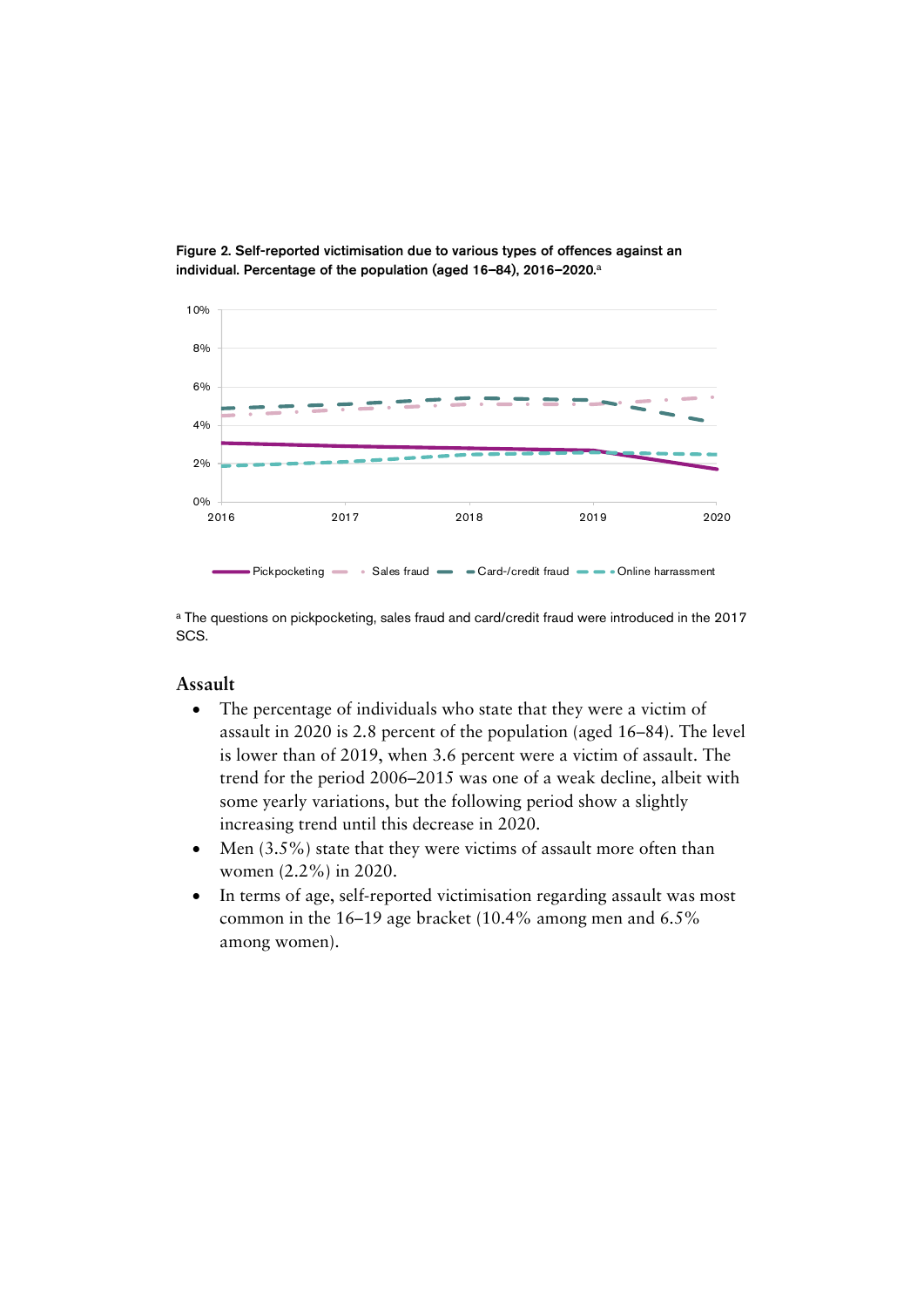

Figure 3. Self-reported victimisation due to assault. Percentage for men and women, 2006-2020.a

a The results regarding victimisation in 2006-2015 have been recalculated as the SCS was carried out using a different method in this period. Read more about this in the 2018 SCS, Technical report (Brå 2019). For the corresponding results before the recalculation, see previous SCS publications.

#### **Serious assault**

- A proportion of 0.5 percent of the population (aged 16–84) state that they were a victim of serious assault, which in the SCS refers to assaults leading to injuries requiring medical treatment by a doctor, nurse or dentist. This is a decrease compared to the period 2016-2019 when the self-reported victimisation was 0.7 percent.
- Men (0.7%) state that they were victims more often than women (0.3%) in 2020.
- In terms of age, self-reported victimisation among men due to serious assault was most common in the 16–19 age bracket (1.5%) and in women, self-reported victimisation due to serious assault was most common in the 20–24 age bracket (0.8%).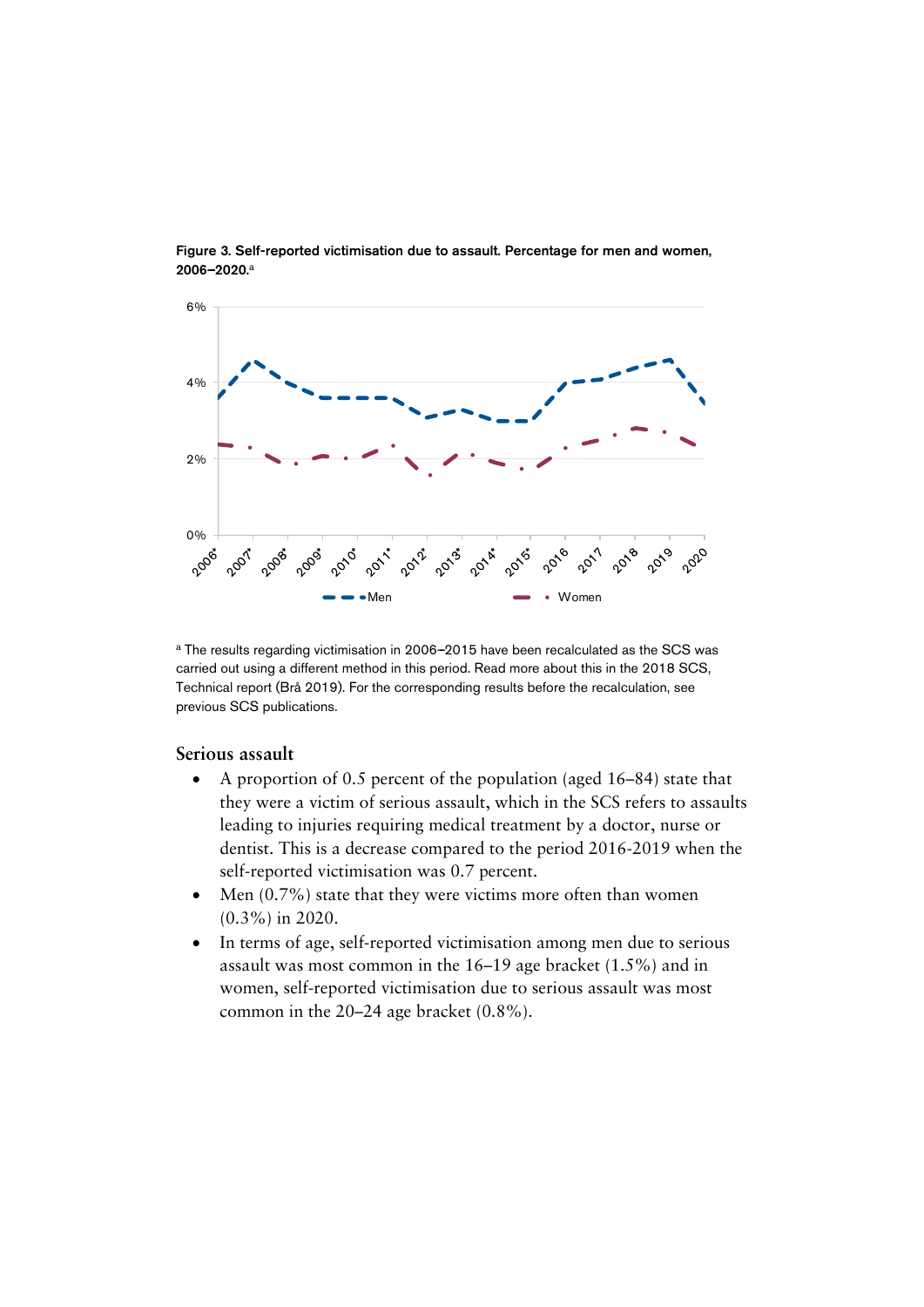

Figure 4. Self-reported victimisation due to serious assault. Percentage for men and women, 2016-2020.

#### **Threats**

- In 2020 8.4 percent of the population (aged 16–84) state that they were a victim of threats, which is a lower level compared to 2019 (9.2%). Self-reported victimisation due to threat offences remained at a relatively stable level during the period 2006–2014, thereafter the level increased each year until this decrease in 2020.
- Men (8.8%) state that they were victims of threats more often than women (8.1%) in 2020.
- Self-reported victimisation due to threats was most common among young people in the 16–19 age bracket (among men 13.9% and among women 13.2%).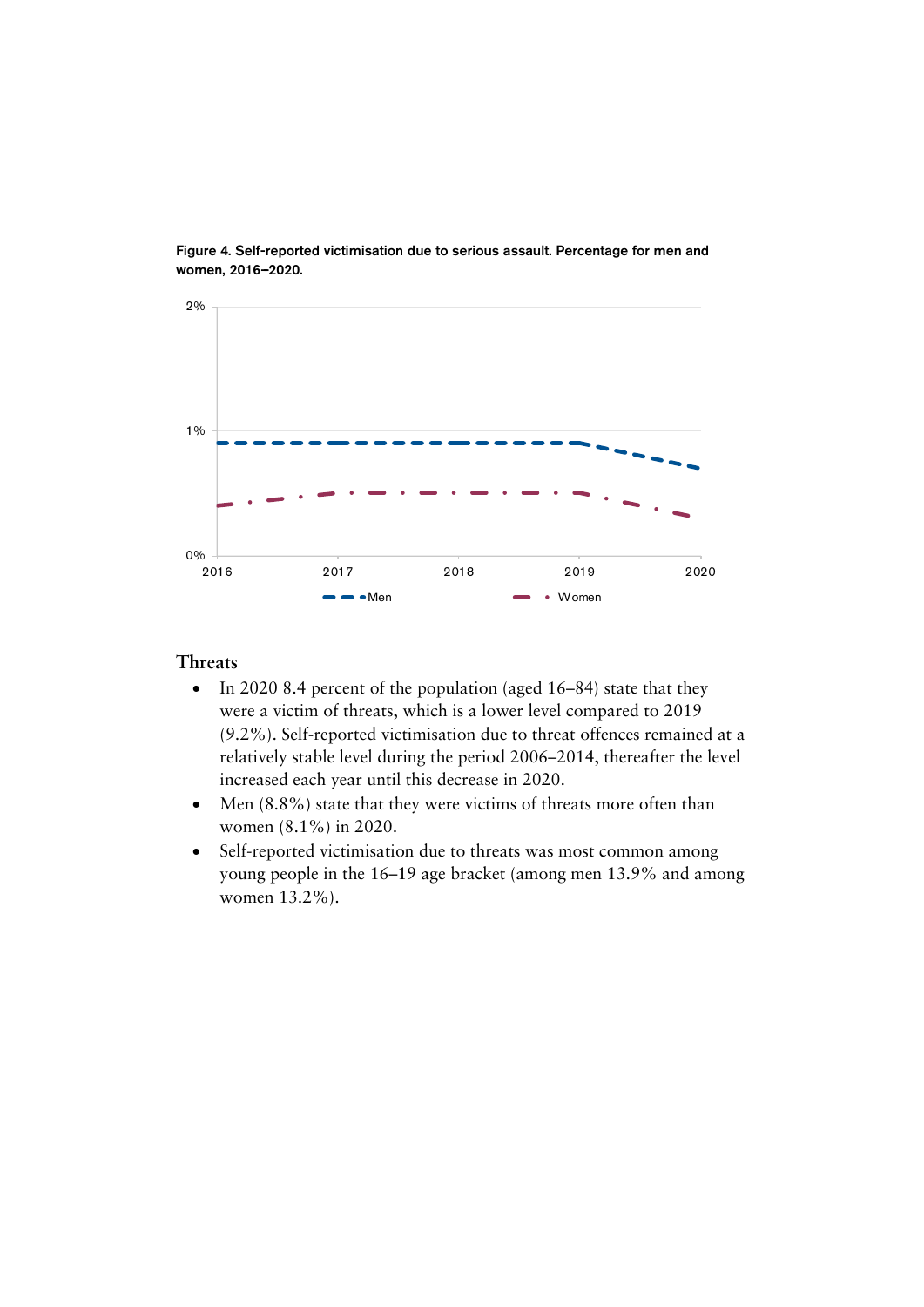

Figure 5. Self-reported victimisation due to threats. Percentage for men and women, 2006-2020.a

<sup>a</sup> The results regarding victimisation in 2006-2015 have been recalculated as the SCS was carried out using a different method in this period. Read more about this in the 2018 SCS, Technical report (Brå 2019). For the corresponding results before the recalculation, see previous SCS publications.

#### **Sexual offences**[8](#page-16-0)

- In 2020, 4.6 percent of the population (aged 16–84) state that they were a victim of a sexual offence, compared with 5.6 percent in 2019. The proportion remained relatively unchanged during the period 2006- 2011 but then increased almost every year until 2017. A declining trend has been noted since 2018.
- Women (7.7%) state that they were victims of a sexual offence significantly more often than men (1.2%) in 2020.
- There are large differences between age groups. The proportion for both men and women is greatest in the age group 20–24, where 26.9 percent of women state they were a victim of a sexual offence, and 2.5 percent of men.

<span id="page-16-0"></span><sup>8</sup> Include, for example, offensive, sexual comments in speech or writing, forced sexual acts or rape. Incidents could have happened at home, at school, at work, on the internet or in another location.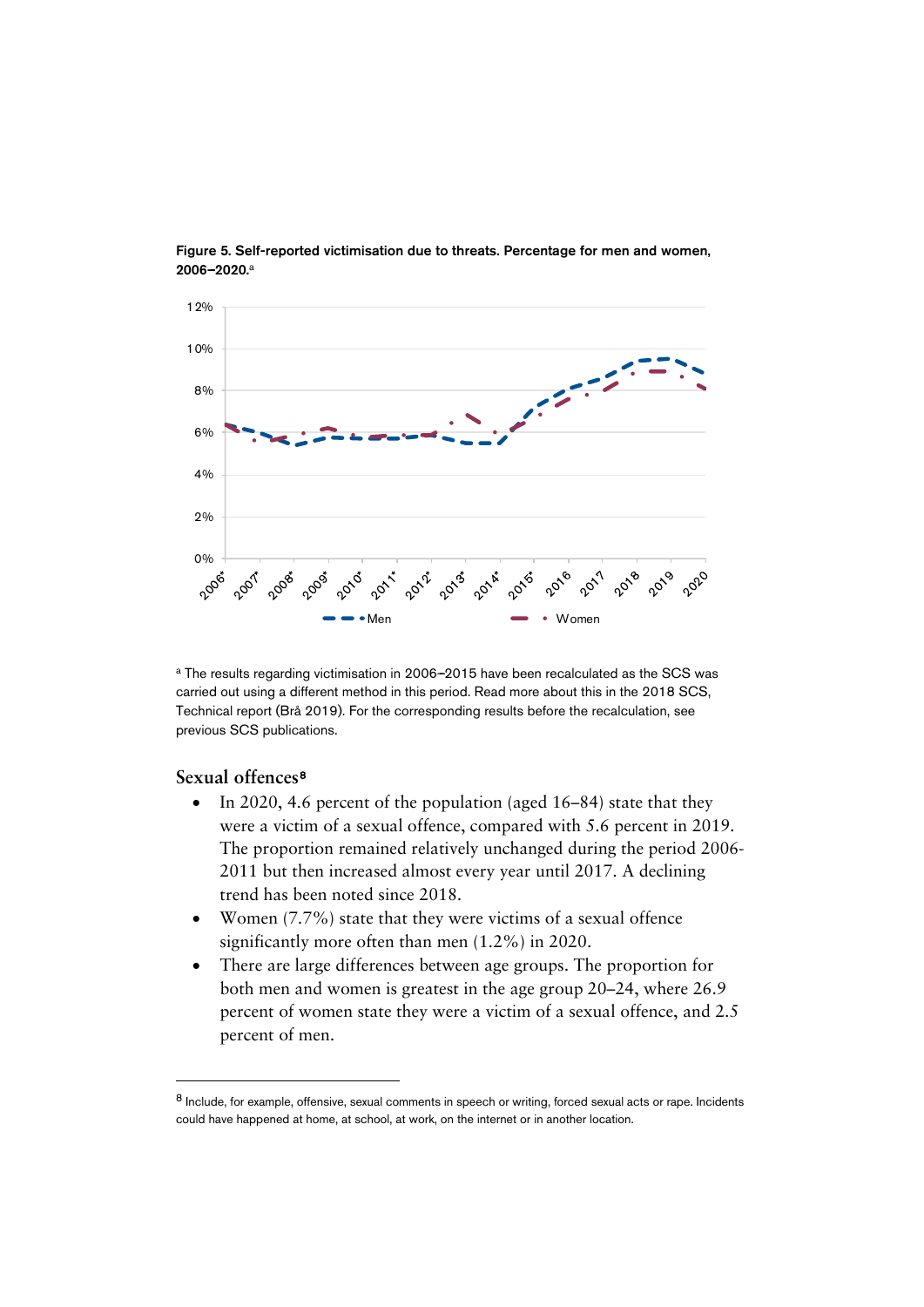

Figure 6. Self-reported victimisation due to a sexual offence. Percentage for men and women, 2006-2020.<sup>a</sup>

a The results regarding victimisation in 2006-2015 have been recalculated as the SCS was carried out using a different method in this period. Read more about this in the 2018 SCS, Technical report (Brå 2019). For the corresponding results before the recalculation, see previous SCS publications.

#### **Serious sexual offences involving the use of force**[9](#page-17-0)

- Of the population (aged 16–84), 0.8 percent state that they were a victim of a sexual offence involving the use of force in 2020, which is a decrease since 2019 (1.0%).
- Women  $(1.3\%)$  state that they were victims significantly more often than men (0.3%) in 2020.
- There are large differences between age groups. The proportion for both men and women is largest among young people in the 16–24 age bracket, where among women 4.9 percent state they were a victim of sexual offence involving the use of force, and among men the proportion was 0.6 percent.

<span id="page-17-0"></span><sup>&</sup>lt;sup>9</sup> Refers to incidents which include someone forcing, or trying to force, the person into a sexual act by threatening, holding onto or hurting the person in some way.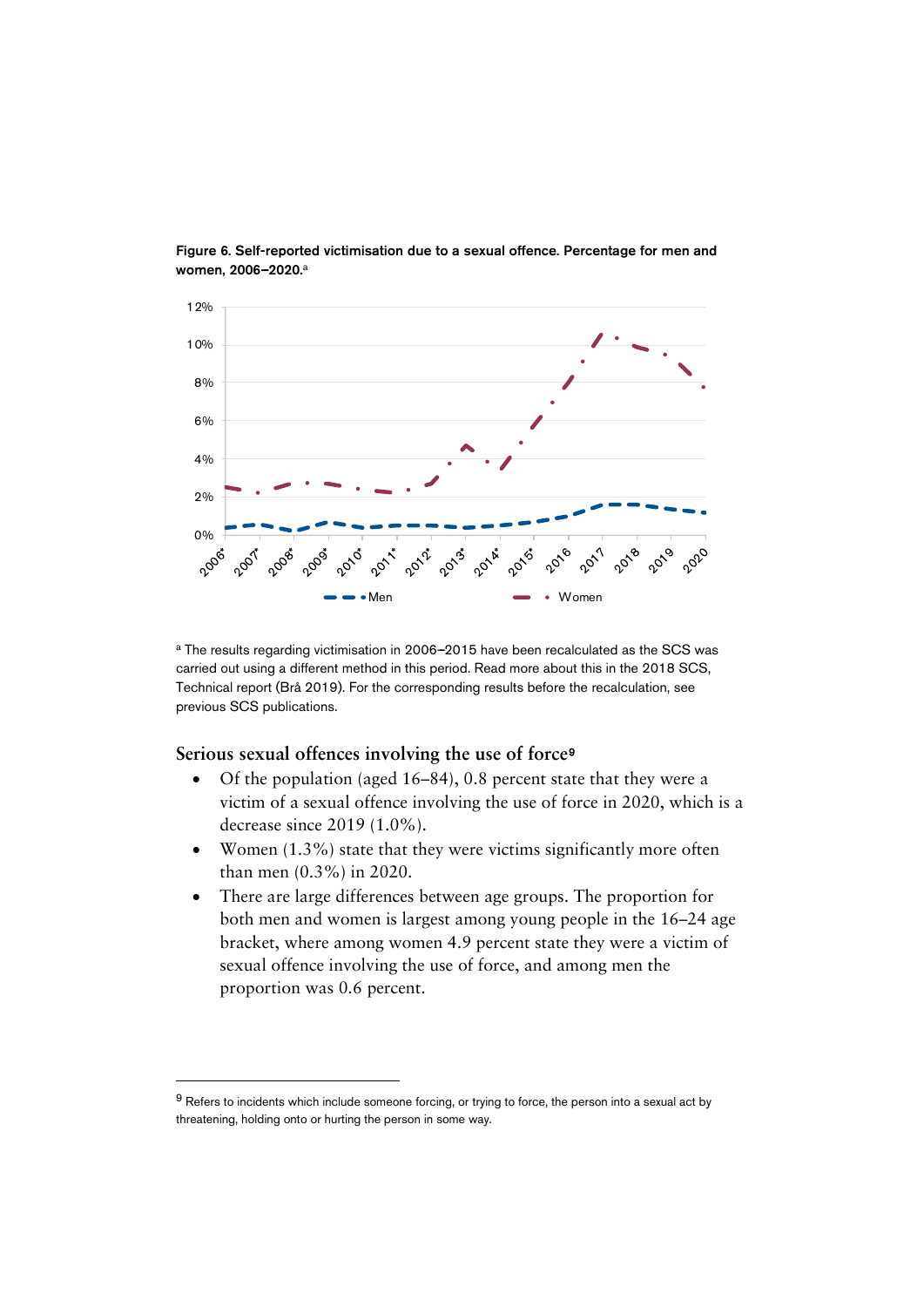

Figure 7. Self-reported victimisation due to a sexual offence involving the use of force. Percentage for men and women, 2016-2020.

#### **Serious sexual offences involving the exploitation of a defenceless condition**[10](#page-18-0)

- Of the population (aged 16–84), 0.6 percent state that they were a victim of a sexual offence involving the exploitation of a defenceless condition in 2020, which is at the same level as 2019.
- Women (1.0%) state that they were victims in 2020 significantly more often than men (0.2%).
- There are large differences between age groups. The proportion for both men and women is largest among young people in the 16–24 age bracket, where among women 5.0 percent state they were a victim of a sexual offence involving the exploitation of a defenceless condition, and among men the proportion was 0.4 percent.

<span id="page-18-0"></span> $10$  Refers to incidents which include sexual abuse while the person was asleep or when the person was in a defenceless state due to intoxication.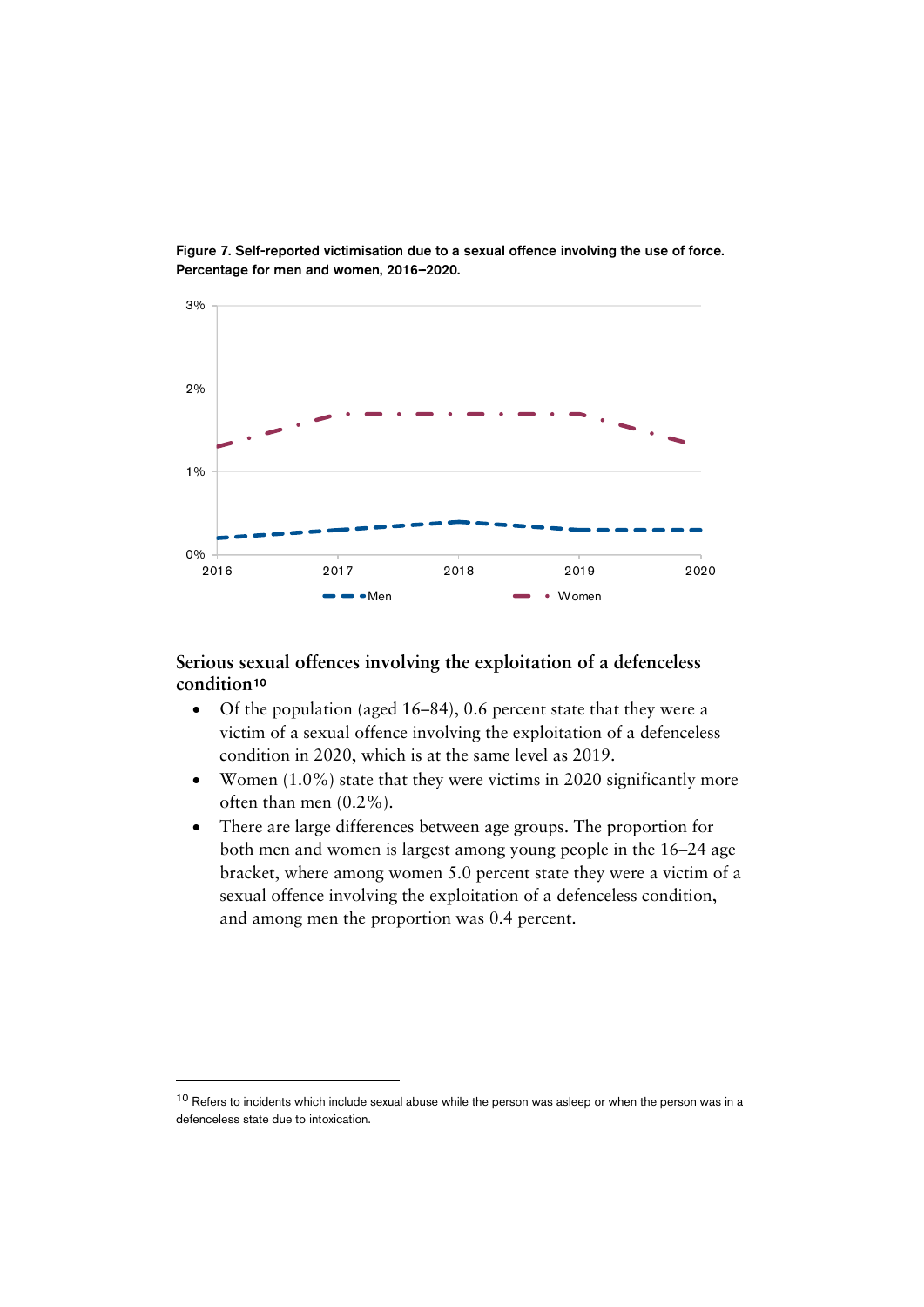

#### **Robbery**

- In 2020, 1.3 percent of the population (aged 16–84) state they were a victim of robbery or a victim of attempted robbery, which is a slightly lower level compared to 2019 when the proportion was 1.5 percent. The proportion was at a relatively stable level until 2015, but an increase was noted in 2016 and the proportion has since remained at the higher level, with a slightly increasing trend, until this recent decrease in 2020.
- Men (2.1%) state that they were victims of robbery or attempted robbery during 2020 more often than women (0.5%).
- In terms of age, self-reported victimisation among men due to robbery was most common in the 16–19 age bracket (5.8%) and among women, self-reported victimisation due to robbery was most common in the 20–24 and 25–34 age bracket (0.9%).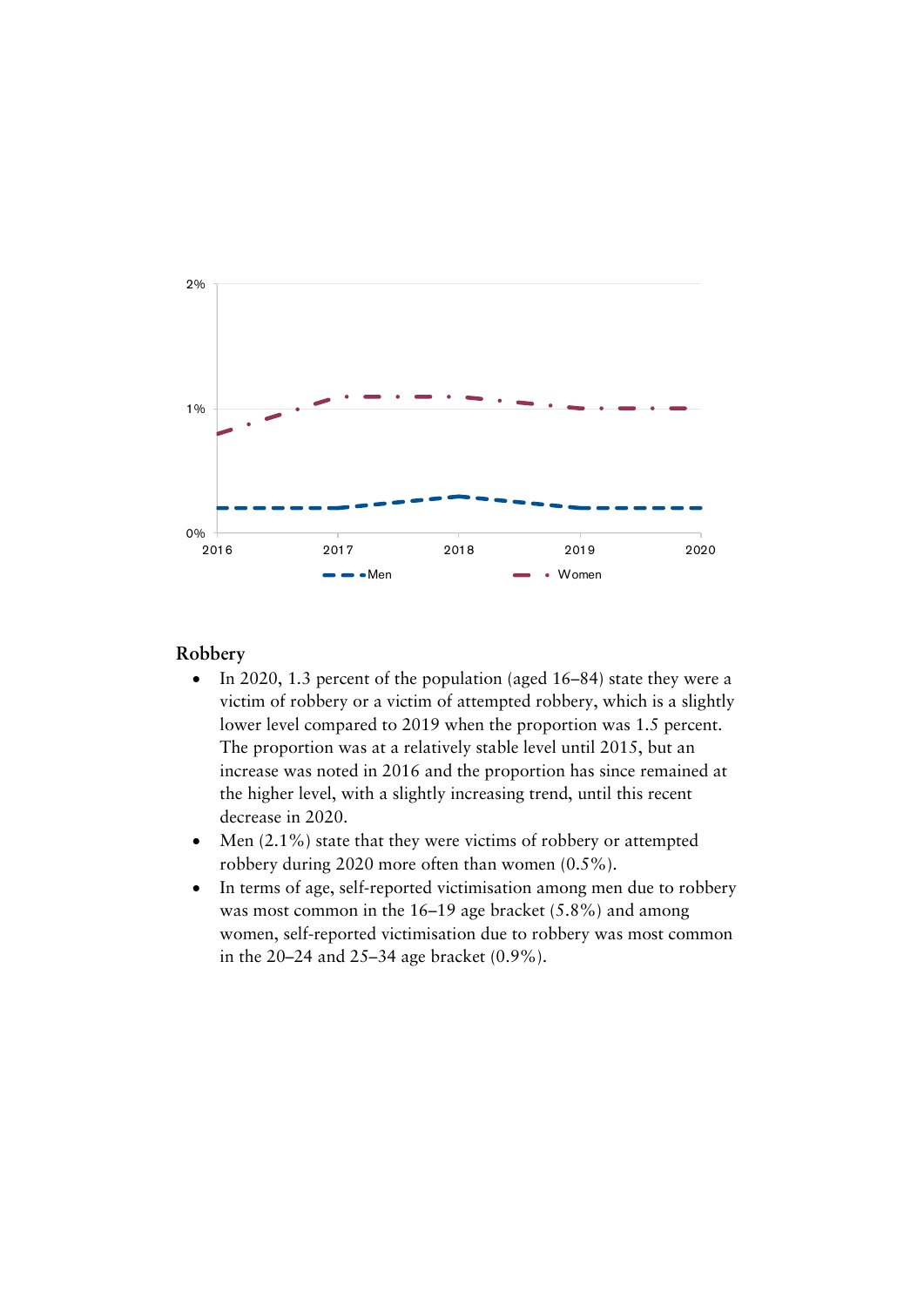

Figure 9. Self-reported victimisation due to robbery. Percentage for men and women, 2006-2020.a

<sup>a</sup> The results regarding victimisation in 2006-2015 have been recalculated as the SCS was carried out using a different method in this period. Read more about this in the 2018 SCS, Technical report (Brå 2019). For the corresponding results before the recalculation, see previous SCS publications.

#### **Pickpocketing**

- In 2020, 1.7 percent of the population (aged 16–84) state that they were victims of pickpocketing.
- Women (1.6%) state that they were victims of pickpocketing less often than men (1.8%) in 2020.
- Among both men and women, self-reported victimisation due to pickpocketing was most common in the 16–19 age bracket, where 3.8 percent of the men and 4.6 percent of the women state that they had been a victim of pickpocketing.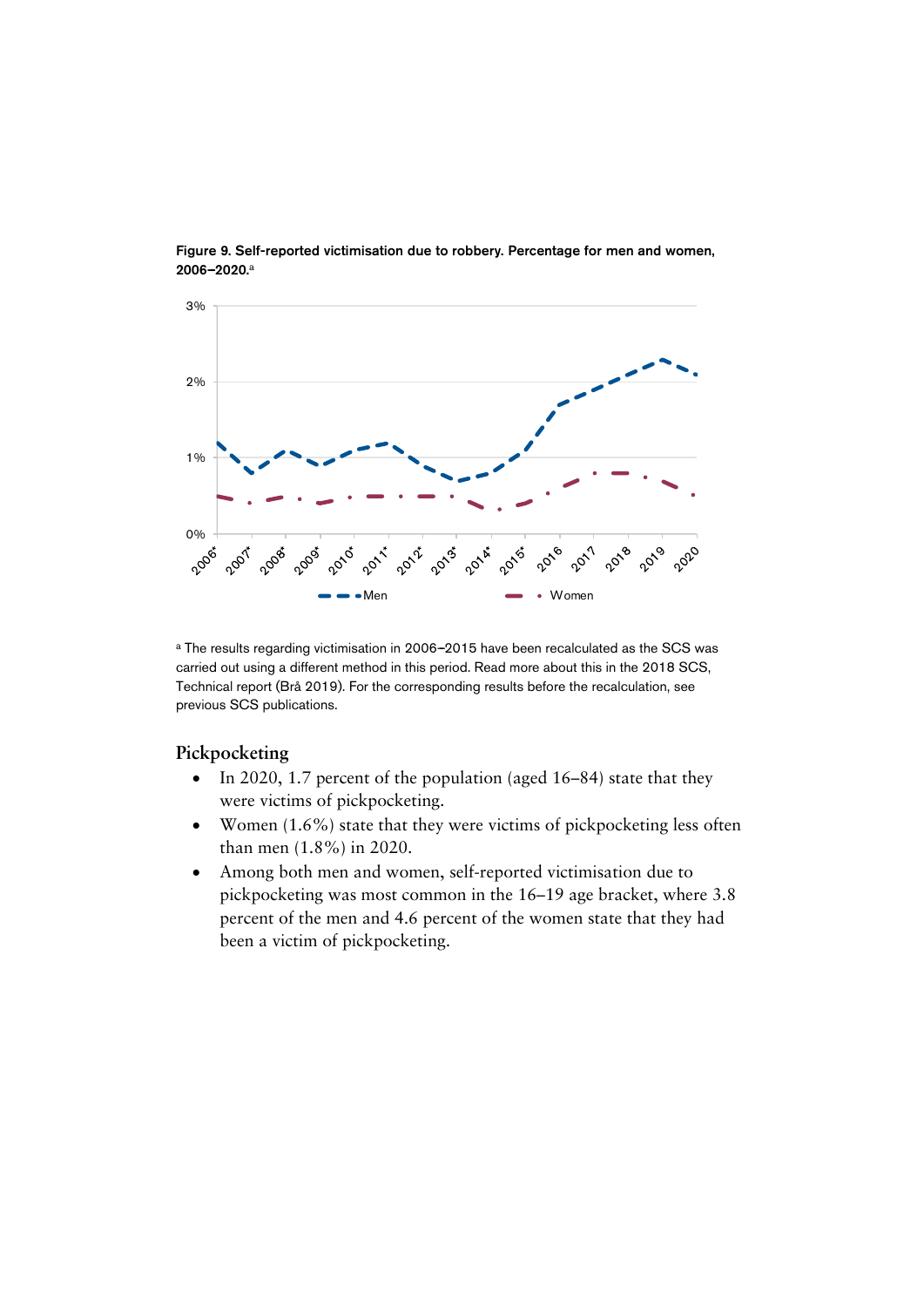

Figure 10. Self-reported victimisation due to pickpocketing. Percentage for men and women, 2016-2020.

#### **Sales fraud**

- Of the population (aged 16–84), 5.5 percent state that they were victims of sales fraud in 2020. The proportion is larger compared to 2019 (5.1 %), and an increasing trend can be seen since 2016 when the percentage of self-reported victimisation was 4.5 percent.
- Men (6.4%) state that they were victims of sales fraud in 2020 more often than women (4.6%).
- The greatest percentage of self-reported victimisation due to sales fraud was found in the 35–44 age bracket among men (9.0%) and in the 45– 54 age bracket among women (6.1%).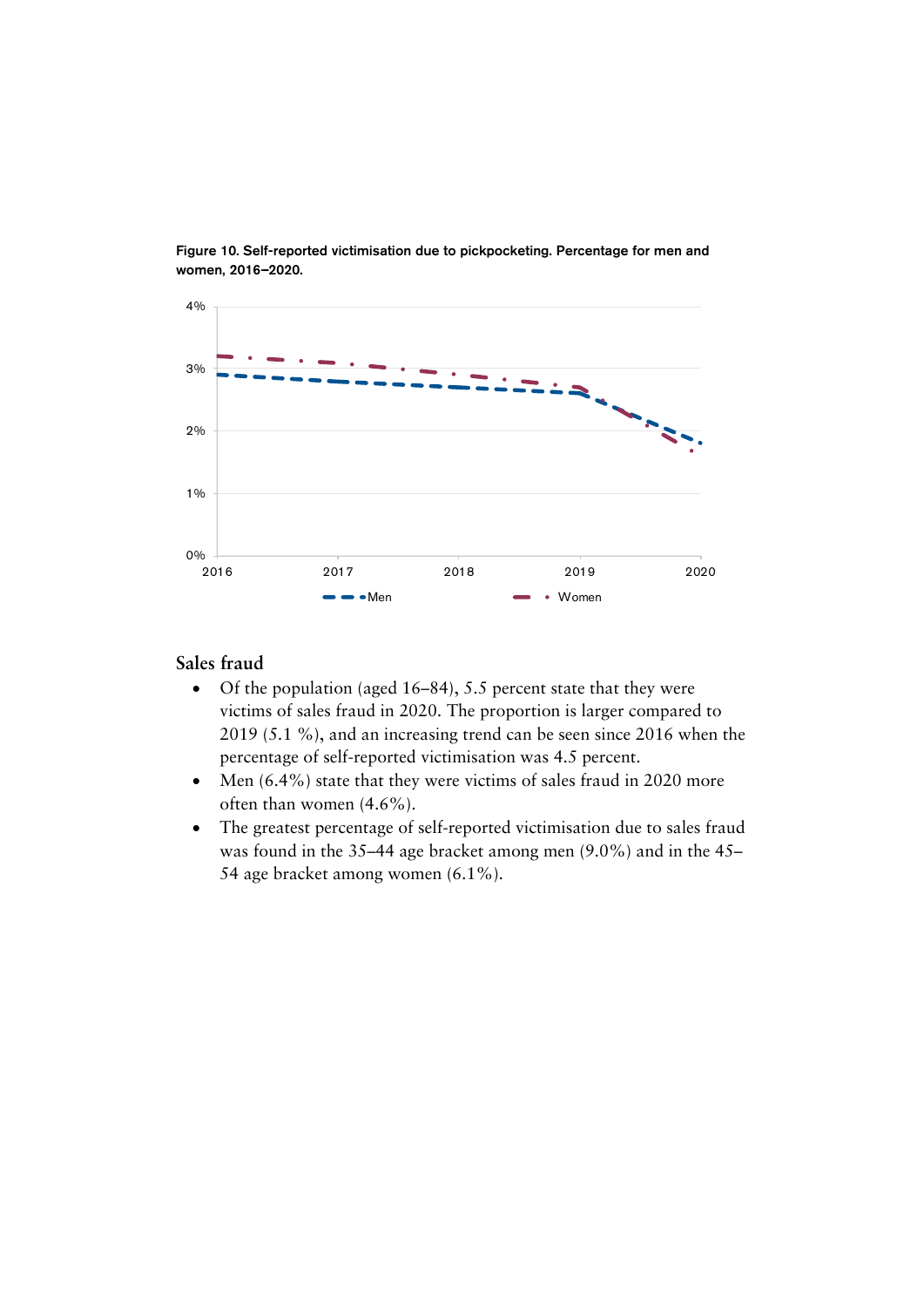

Figure 11. Self-reported victimisation due to sales fraud. Percentage for men and women, 2016--2020.

#### **Card/credit fraud**

- Self-reported victimisation due to card/credit fraud amounted to 4.1 percent of the population (aged 16–84) in 2020. This is a lower level compared to 2019, when the percentage was 5.3 percent.
- Men (4.6%) state that they were victims of card/credit fraud more often than women (3.6%) in 2020.
- Among both men and women self-reported victimisation due to card/credit fraud was most common in the 45–54 age bracket, where 6.6 percent of the men and 4.9 percent of the women state that they had been a victim of card/credit fraud.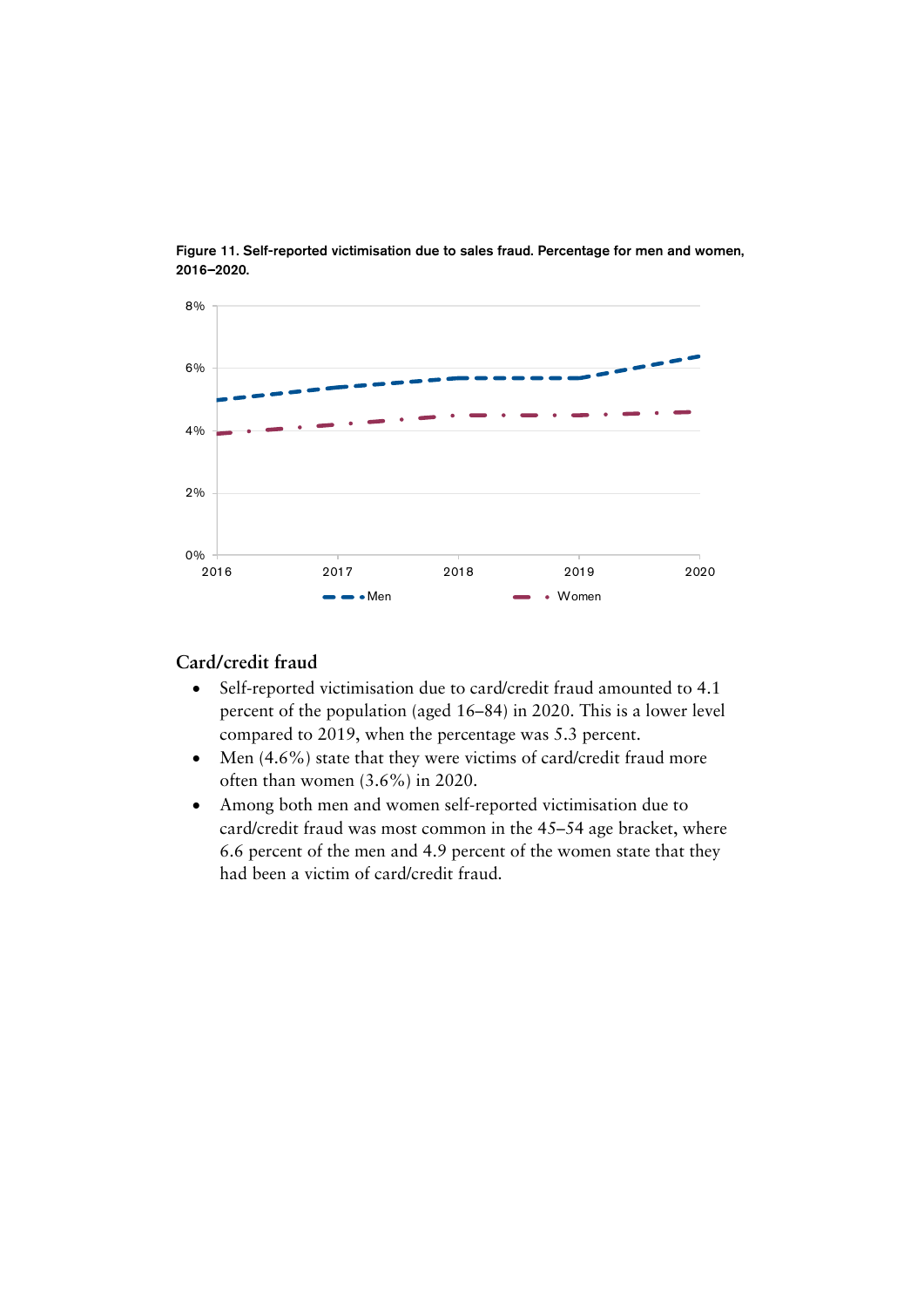

Figure 12. Self-reported victimisation due to card/credit fraud. Percentage for men and women, 2016-2020.

#### **Online harassment**

- Self-reported victimisation due to online harassment amounted to 2.5 percent of the population (aged 16–84) in 2020. This is at approximately the same level as in 2019, when the proportion was 2.6 percent.
- Men (2.6%) state that they were victims of online harassment more often than women (2.4%) in 2020.
- The greatest percentage of victims was in the 16–19 age bracket, although among the young people in that age group the percentage of victims was larger among women (8.2%) than among men (4.9%).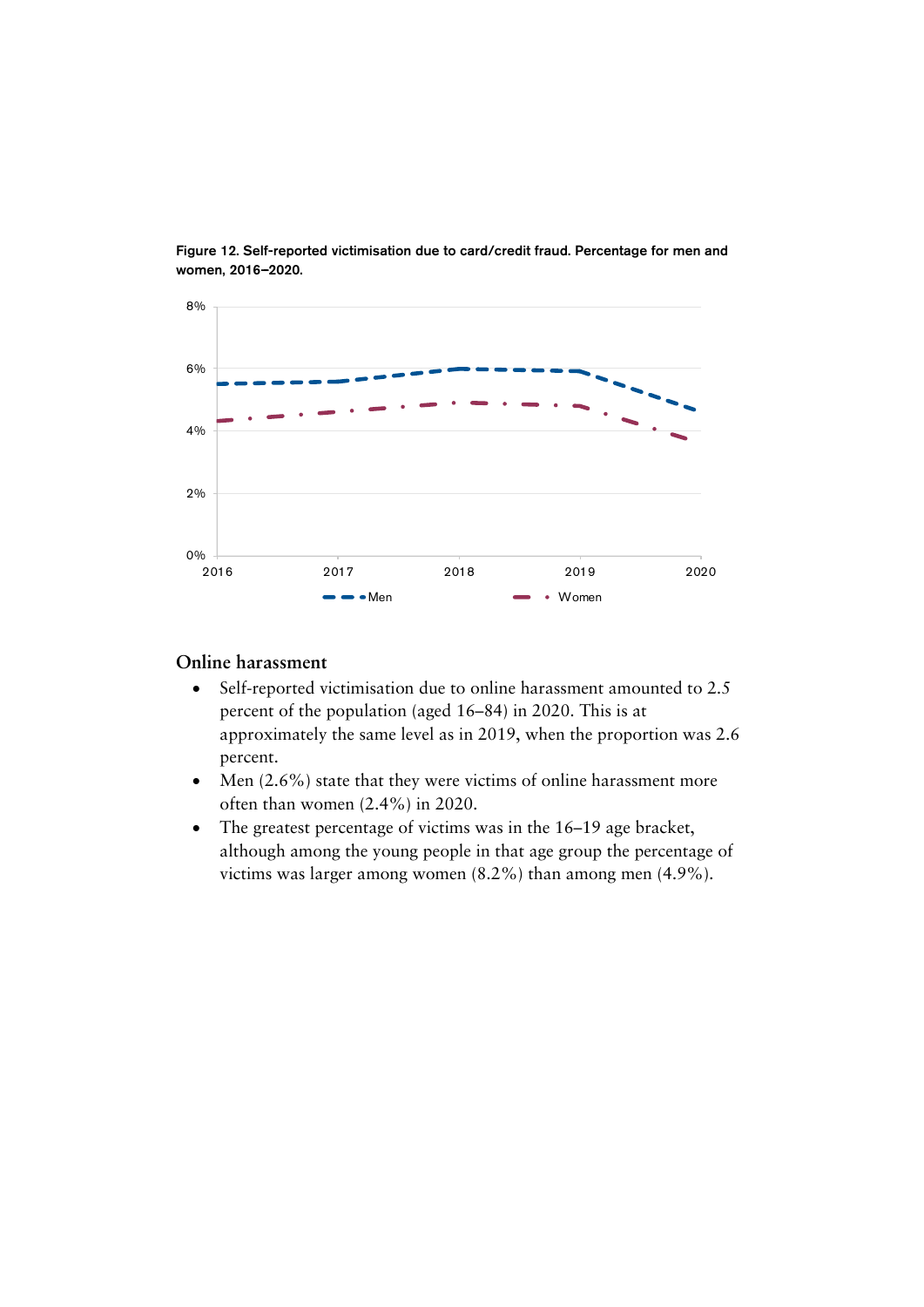

Figure 13. Self-reported victimisation due to online harassment. Percentage for men and women, 2016-2020.

#### **Harassment**

In connection with the follow-up interviews, it emerged that some people had misunderstood the screening question about harassment. They may have understood it as including telephone sales, for example. The wording of the question and how the results are reported were reviewed before the 2020 SCS and therefore only the results for 2019–2020 are presented.

- Of the population (aged 16–84), 6.0 percent state that they were victims of harassment in 2020, which is a lower level compared to 2019 (6.5%).
- Women (6.9%) state that they were victims of harassment in 2020 more often than men (5.0%).
- Among men, self-reported victimisation due to harassment was most common in the 16–19 age bracket (7.6%), and among women selfreported victimisation due to harassment was most common in the 20– 24 age bracket (13.8%).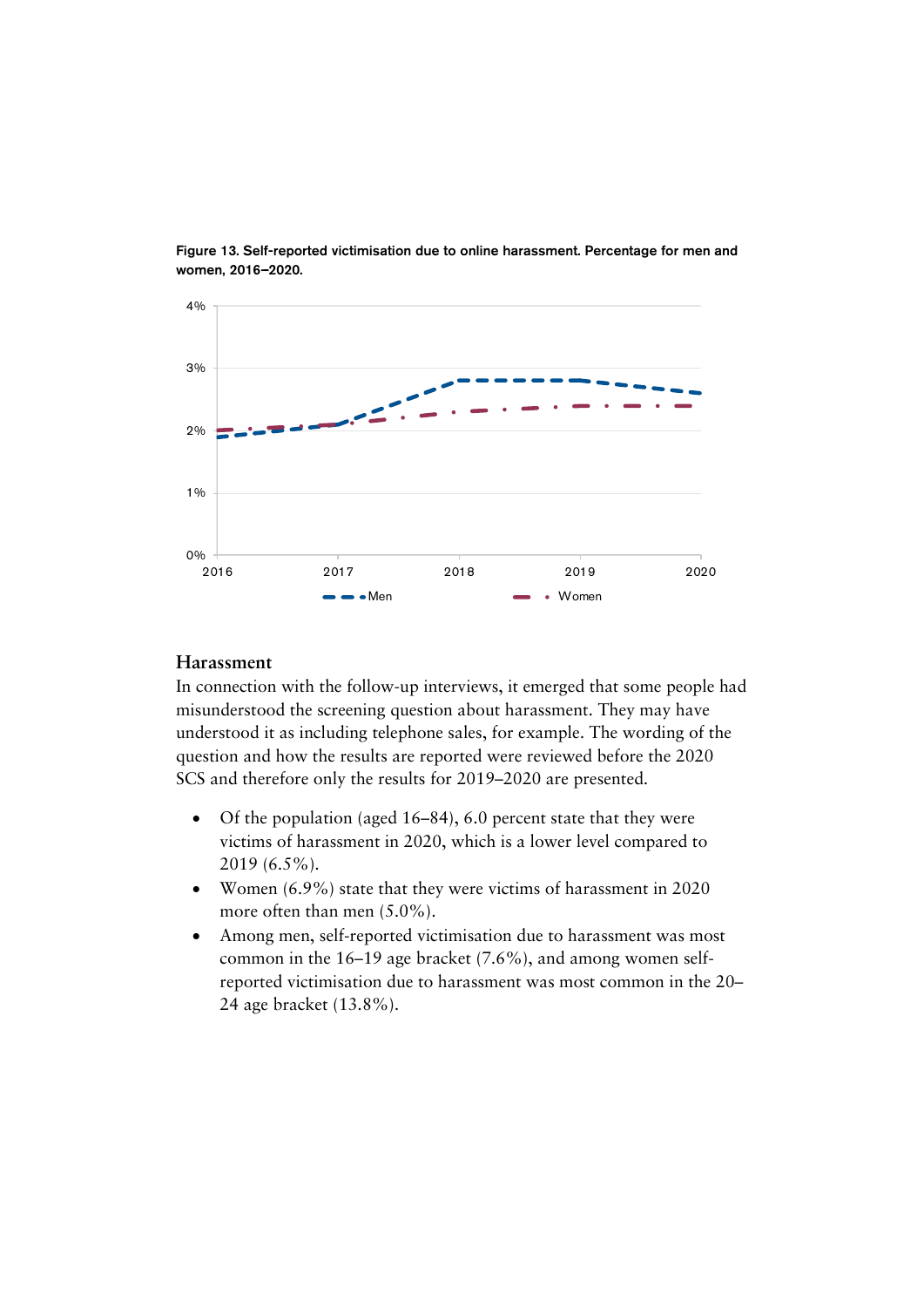

Figure 14. Self-reported victimisation due to harassment. Percentage for men and women, 2019-2020.<sup>a</sup>

<sup>a</sup> The results regarding harassment are only presented for 2019. This is because the question in the survey was rephrased in conjunction with the data collection in 2020.

#### **Property offences against households**

- The 2021 SCS shows that 13.2 percent of households were victims of car theft, theft out of or from a vehicle, bicycle theft, or burglary (all referred to as property offences against households) in 2020.
- The most common property offence reported for 2020 is bicycle theft (10.5%), while vehicle theft is the least common (0.8%).
- The reported victimisation has decreased compared to 2019 in terms of all of the types of property offences against households measured in the SCS. The property offences that have seen the most significant development since 2006 are car-related crimes, which have decreased significantly.
- A majority of those who were victims of property offences against households state that they were victims once in 2020, while a smaller percentage of the victimised households (5.8%) state that they were victims four times or more. This group suffered 27,9 percent of all property offences.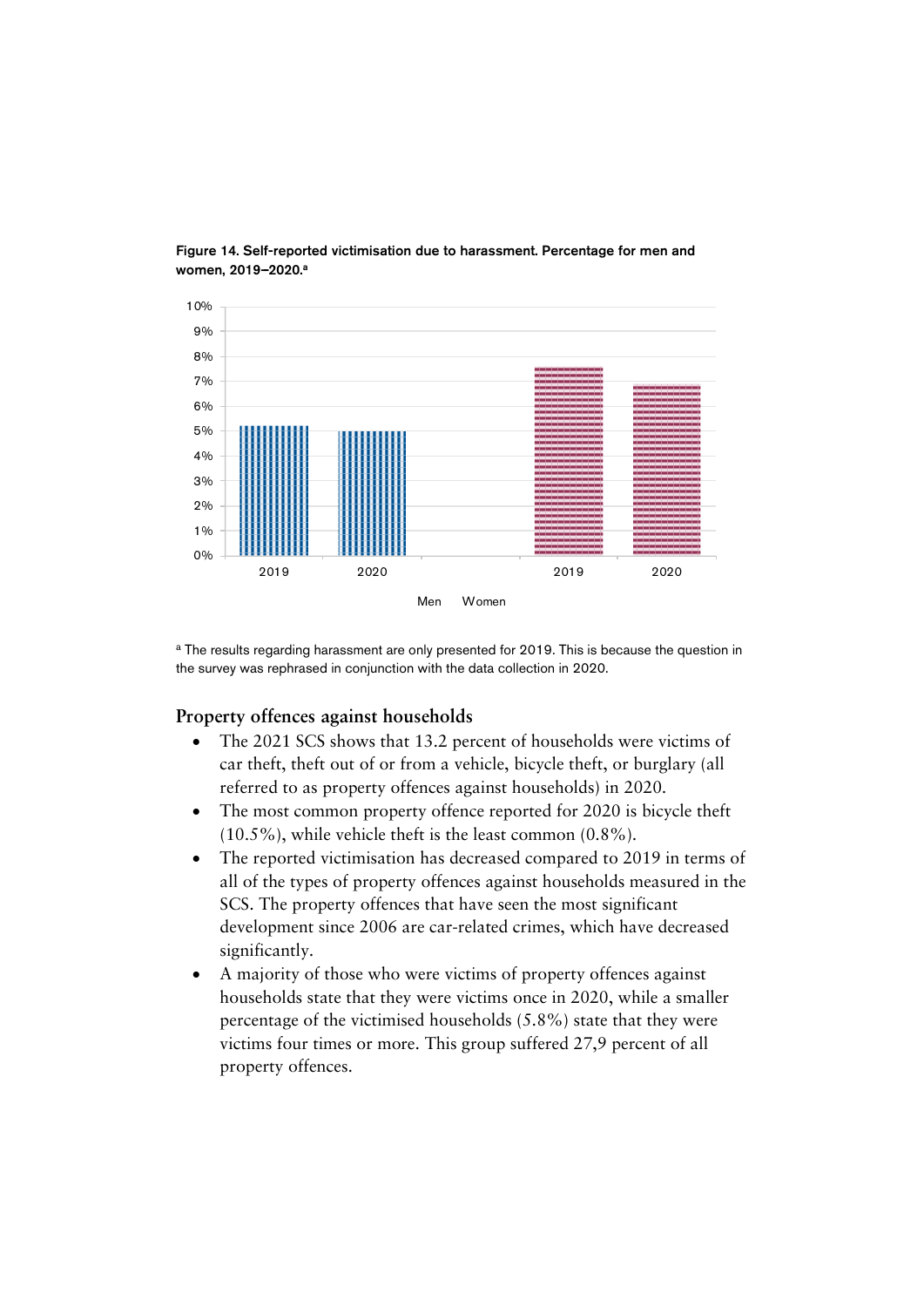

Figure 15. Self-reported victimisation due to various types of property offences. Percentage of victimised households nationwide, 2006-2020.abc

a The results regarding victimisation in 2006-2015 have been recalculated as the SCS was carried out using a different method in this period. Read more about this in the 2018 SCS, Technical report (Brå 2019). For the corresponding results before the recalculation, see previous SCS publications.

b The results show car theft among households that had a car in the relevant year as this is the most commonly agreed form of accounting.

<sup>c</sup> The results show bicycle theft among households that owned a bicycle in the relevant year as this is in line with the accounting of car theft.

#### **Burglary**

• According to the SCS 2021, 1.3 percent of households were victims of burglary during 2020, which is a decrease since 2019 (1.7%). For most of the measurement period the proportion of reported victimised households has varied around a relatively stable level, but in 2016 the level increased somewhat, and the proportion has remained at the slightly higher level until this latest decrease in 2020.

#### **Car theft**

 $\overline{a}$ 

• In 2020, 0.8 percent of households<sup>[11](#page-26-0)</sup> report that they were victims of car theft, which means that the proportion is at a lower level compared

<span id="page-26-0"></span><sup>&</sup>lt;sup>11</sup> Refers to households which owned a car.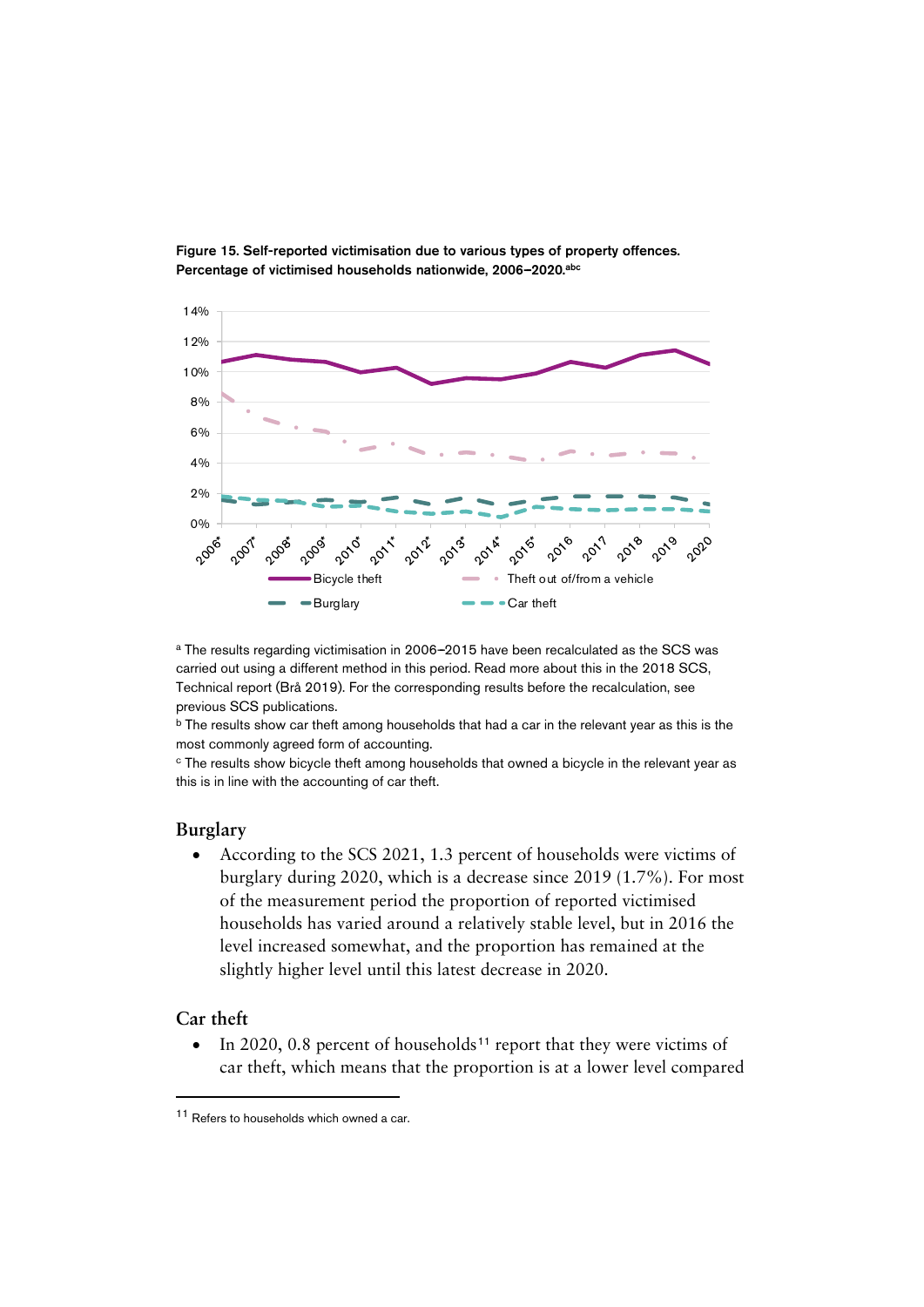to 2019 (1.0%). The proportion declined significantly during the period 2006–2014, but then increased in 2015. The percentage has since remained relatively stable at that level, which despite the increase, is nevertheless considerably lower than when measurements started.

#### **Theft out of or from a vehicle**

The percentage of households stating that they were victims of theft out of or from a vehicle was 4.1 percent in 2020. This is a decrease since 2019, when the proportion was 4.6 percent. During the period 2006–2010, the percentage of households that were victims of theft out of or from a vehicle decreased dramatically and has remained at a relatively stable level since then, until this decrease in 2020.

#### **Bicycle theft**

• The proportion of households stating that they were victims of bicycle theft was 10.5 percent in 2020. This is a decrease since 2019, when the proportion was 11.4 percent. The proportion of victimised households decreased the during the period 2008–2012. Since then a slightly increasing trend has been noted until this recent decrease in 2020.

#### <span id="page-27-0"></span>Fear of crime

Measuring fear of crime is complicated, but the SCS can contribute by providing a number of key indicators on the subject. The reference periods reflected in the section on fear of crime vary depending on the type of question. Questions about concern regarding various types of offences refer to the most recent twelve months (prior to the time of interview). The more comprehensive questions refer to the perception respondents had at the time the question was asked (2021). Regarding concerns about being a victim of crime, the questions about burglary and theft or vandalism of vehicles are the only ones that have been included in their present form every year since the survey was initiated, while the questions on concern about the remaining offences were added in conjunction with the revision of the survey in 2017.

#### **Feeling unsafe outdoors late at night**

• The results in the 2021 SCS show that a total of 28 percent of the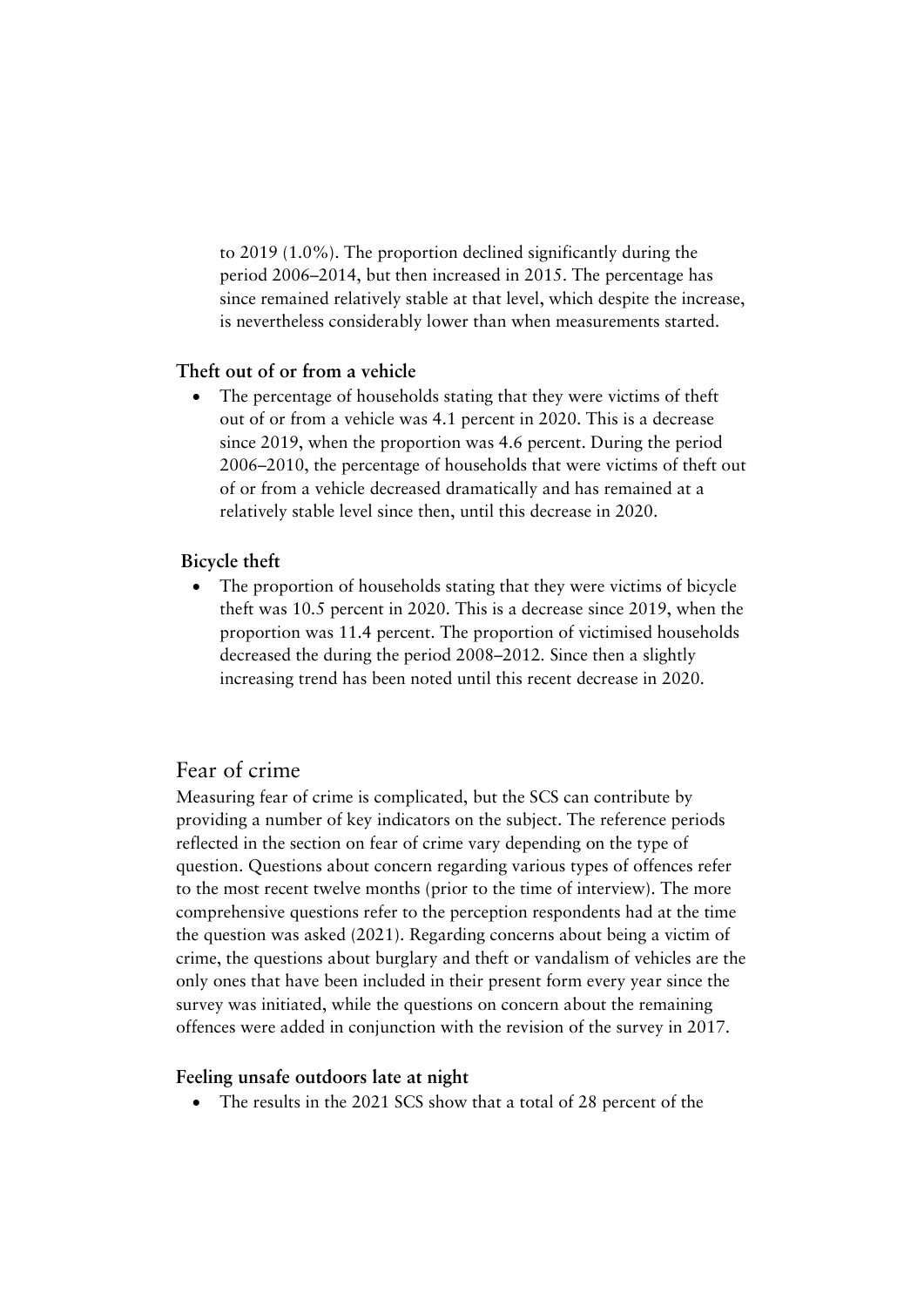population (aged 16–84) state that they feel very unsafe or quite unsafe when outdoors alone at night or that they avoid going out alone at night due to feeling unsafe. Of these, 6 percent state that they do not go out due to feeling unsafe. The level decreased during the first period of the survey and then remained at a stable level. However, a significant increase occurred in 2016 and the proportion has since then remained at that higher level.

- It is significantly more common for women  $(36%)$  to state that they feel unsafe than for men (19%).
- The greatest percentage was found in the 75–84 age bracket among men (23%) and in the 20–24 age bracket among women (50%).



<sup>a</sup> The results for the 2007-2016 SCS have been recalculated as the SCS was carried out using a different method in this period. Read more about this in the 2018 SCS, Technical report (Brå 2019). For the corresponding results before the recalculation, see previous SCS publications.

#### **Perception of crime development**

• A total of 80 percent of the population (aged 16–84) believes that the number of crimes in Sweden has increased over the past three years, which is approximately at the same level as 2020 when the proportion was 81 percent. Over time, the proportion has remained stable, but it is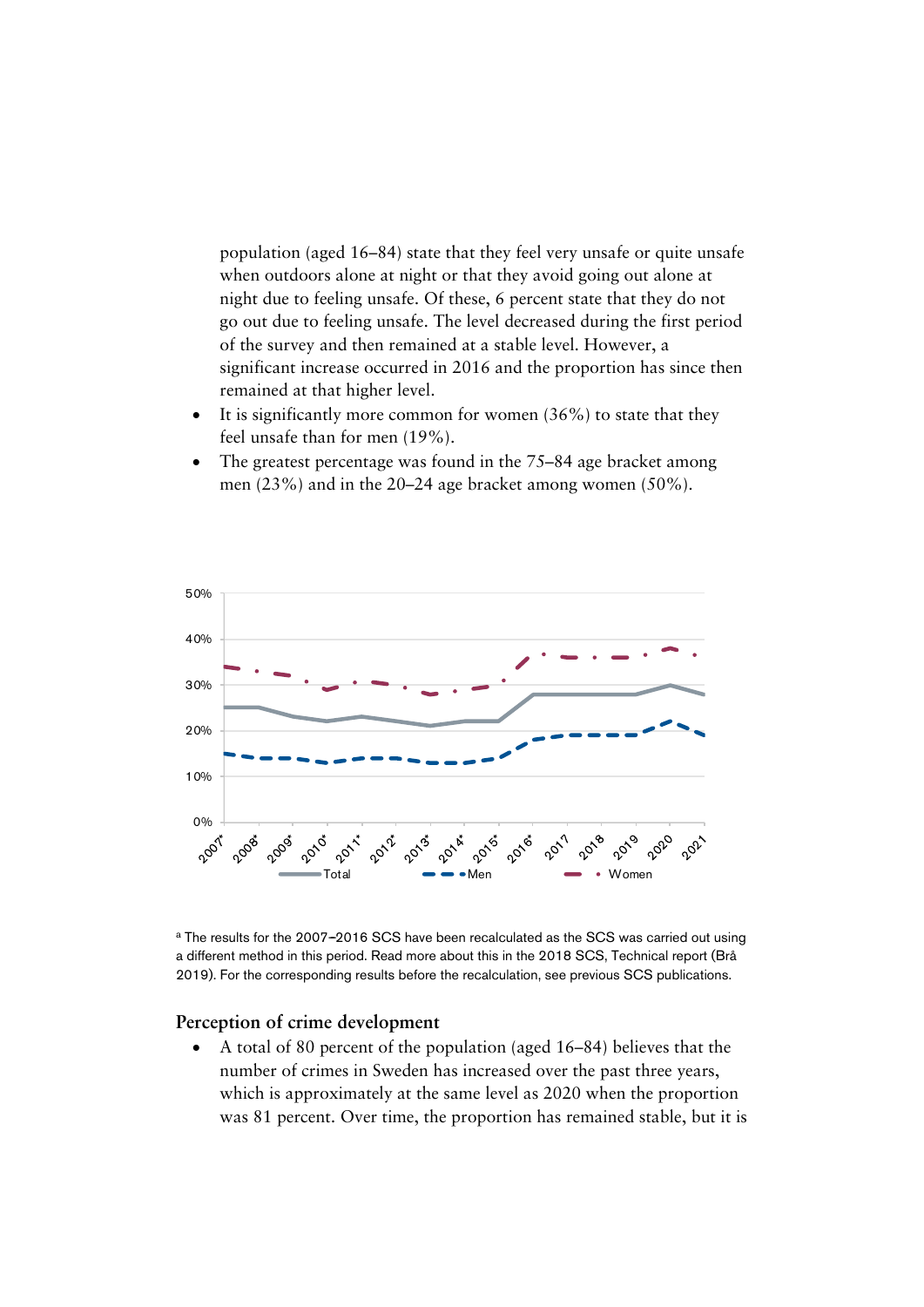at slightly lower levels in recent years compared to the first years of measurement.

- A greater proportion of women  $(81\%)$  than men  $(78\%)$  state that they believe that the number of crimes in Sweden has increased over the past three years.
- The proportion is greatest in the youngest age bracket (aged 16–19) among men (85%) and in the older age brackets, particularly the oldest (aged 75–84) among women (90%).



a The results for the 2007-2016 SCS have been recalculated as the SCS was carried out using a different method in this period. Read more about this in the 2018 SCS, Technical report (Brå 2019). For the corresponding results before the recalculation, see previous SCS publications.

#### **Concern about crime in society**

- In 2021 SCS 45 percent of the population (aged 16–84) have great concern about crime in society, which is a decrease compared to 2020 (47%). Leading up to 2011, the percentage who experienced great concern decreased, followed by an increase up to 2017. The proportion then remained stable for a few years until an increase in 2020.
- The percentage of people who have great concern about crime is larger among men (46%) than women (44%).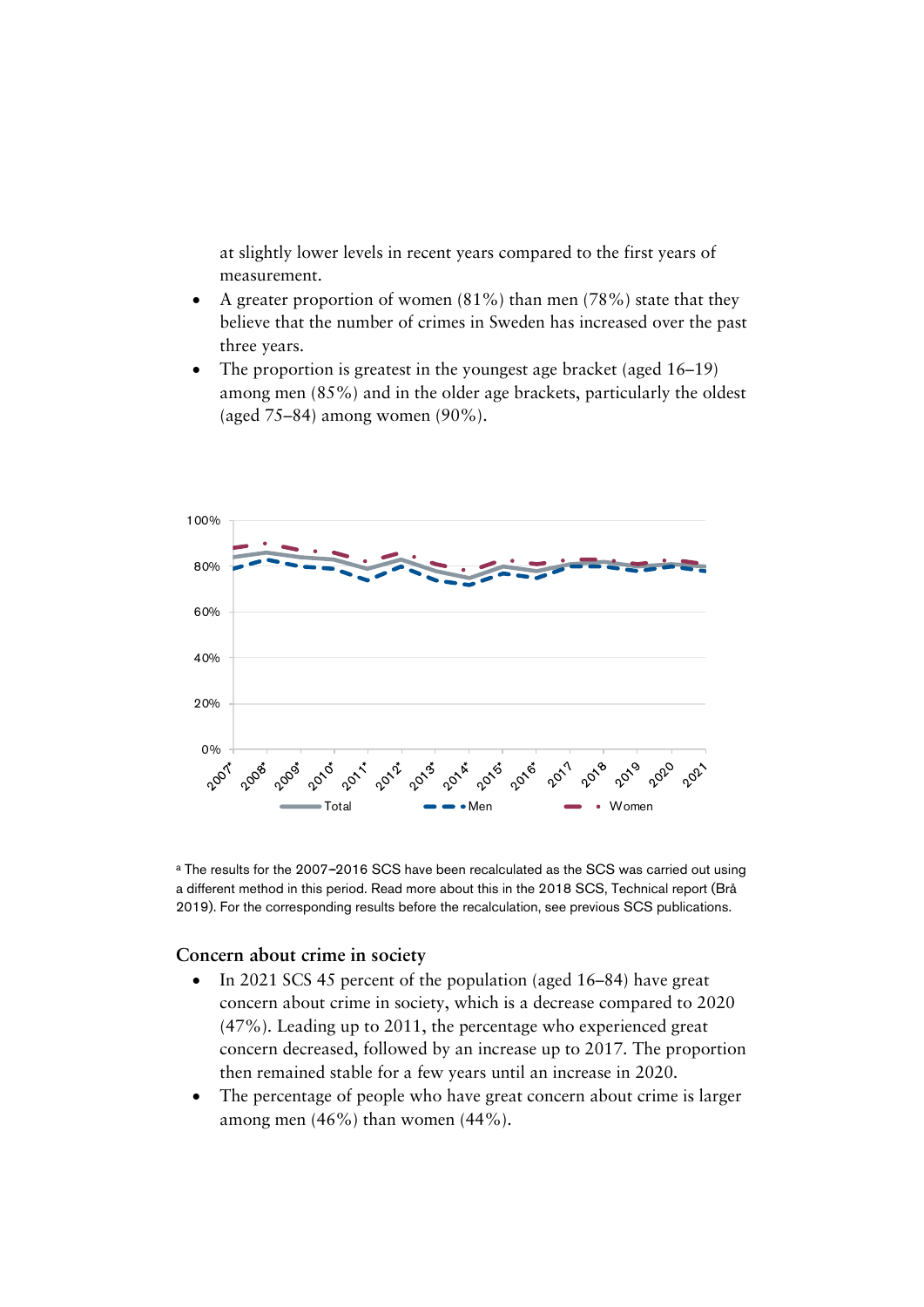Among men, the percentage is greatest among people aged 55–64 (54%) and in the 65–74 age bracket among women (57%).

Figure 18. Concern about crime in society (in large extent). Percentage of the population (aged 16-84) and for men and women,  $2007 - 2021$ .<sup>a</sup>



<sup>a</sup> The results for the 2007-2016 SCS have been recalculated as the SCS was carried out using a different method in this period. Read more about this in the 2018 SCS, Technical report (Brå 2019). For the corresponding results before the recalculation, see previous SCS publications.

#### **Concern about close friends and family**

- In 2021 SCS 35 percent of the population (aged 16–84) state that they, very often or quite often feel concerned that someone close to them will be subjected to crime; this is a decrease compared to the preceding year 2020 (38%). The proportion decreased until 2014, followed by an increase up to 2016, and since remained at the same level almost every year.
- It is more common for women (37%) to be concerned that friends or family will be subjected to crime than for men (32%).
- Concern that friends or family will be subjected to crime, is most common in the 45–54 age bracket among both men and women, where the proportion among men was 39 percent and among women the proportion was 45 percent.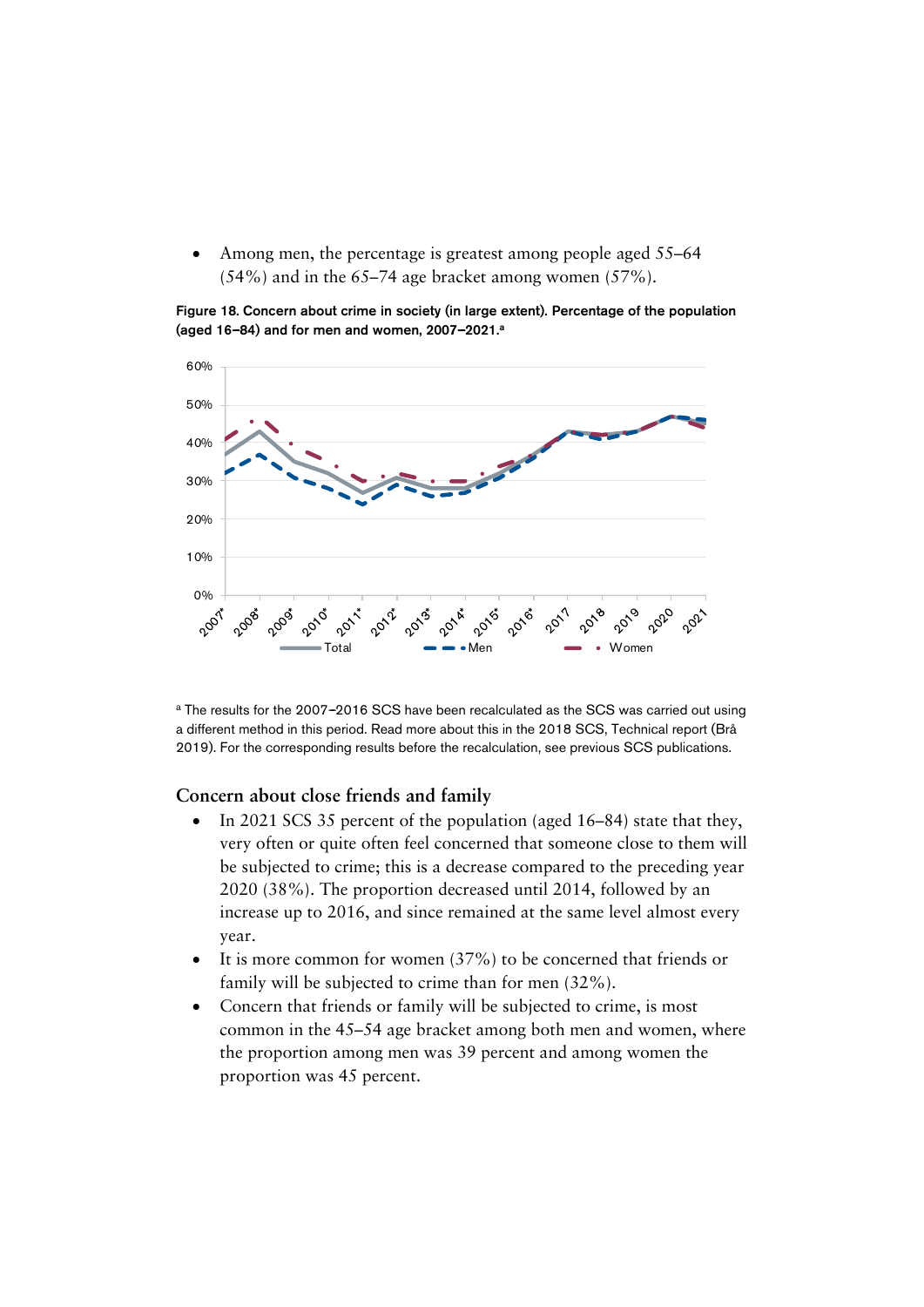

Figure 19. Concern (very often/quite often) that someone close to them will be subjected to crime. Percentage of the population (aged 16-84) and for men and women, 2007-2021.a

a The results for the 2007-2016 SCS have been recalculated as the SCS was carried out using a different method in this period. Read more about this in the 2018 SCS, Technical report (Brå 2019). For the corresponding results before the recalculation, see previous SCS publications.

The following questions about concerns about assault, rape/sexual assault, robbery and fraud on the internet were added in conjunction with the 2017 SCS, which means that results are only available for these types of offences for 2017–2021.

#### **Concern about assault**

- The percentage of people who state that they are concerned very often or quite often about being a victim of assault is 10 percent, which is a decrease compared to 2020 (12%). The proportion has remained the same with the exception for the temporary increase in 2020.
- The percentage of people who are concerned about being a victim of assault is the same for men and women (10%).
- The highest percentage is found among men aged 16–19 and 20–24 (12%), and among women aged 16–19 (17%).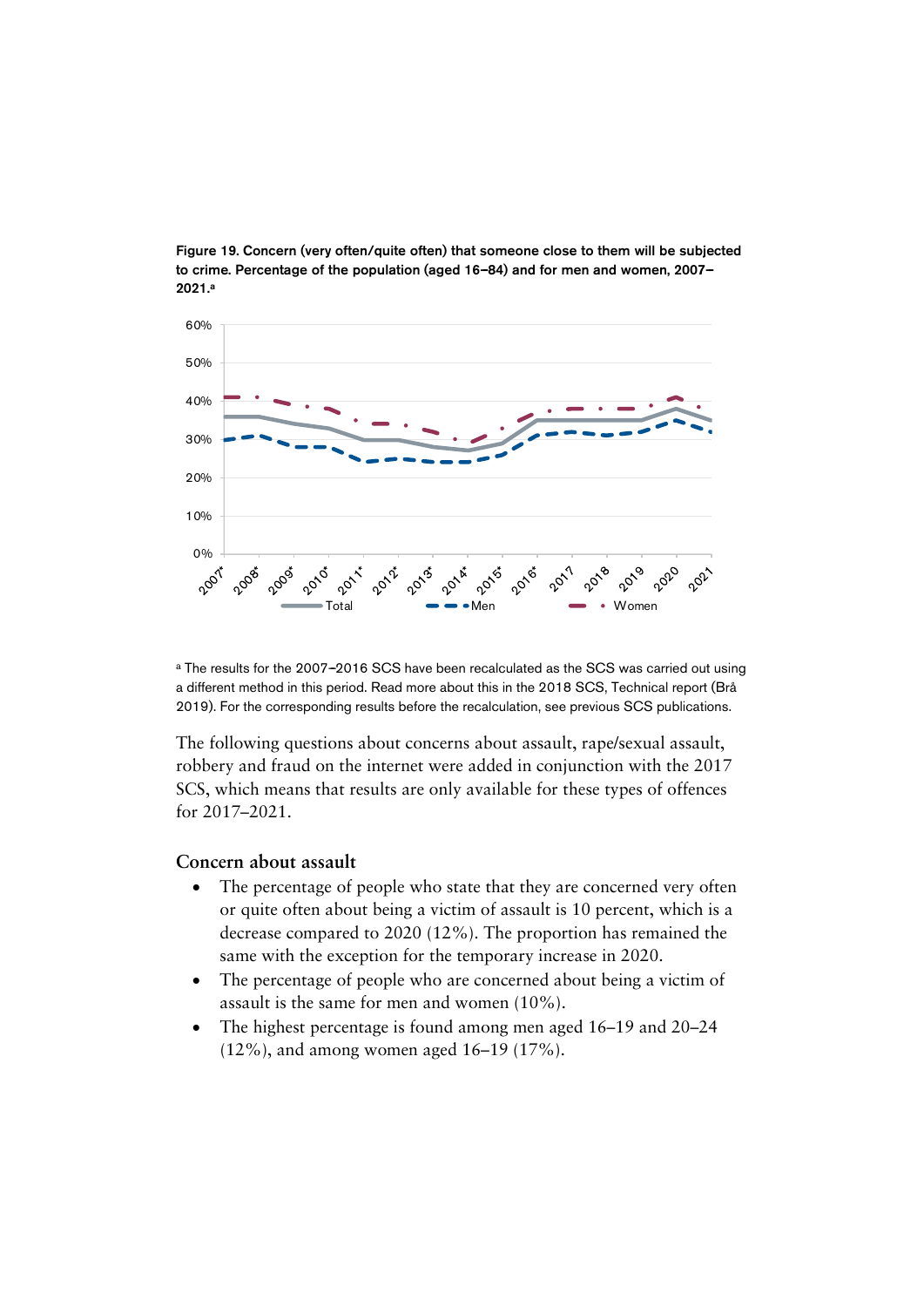

Figure 20. Concern (very often/quite often) about being a victim of assault. Percentage of the population (aged 16-84) and for men and women, 2017-2021.

#### **Concern about rape/sexual assault**

- The percentage of people who, in 2021, are often concerned about being a victim of rape or another type of sexual assault is 11 percent of the population (aged 16–84), which is approximately at the same level as in 2020 (12%). The proportion has remained at a relatively stable level since 2017.
- It is significantly more common for women (19%) to be concerned about being a victim of rape or another type of sexual assault than men  $(2\%)$ .
- In terms of age groups, the proportion is highest among women in the 16–19 and 20–24 age group, where 45 percent report this concern. Among men the proportion is highest in the 16–19, 20–24 and 25–34 age bracket (3%).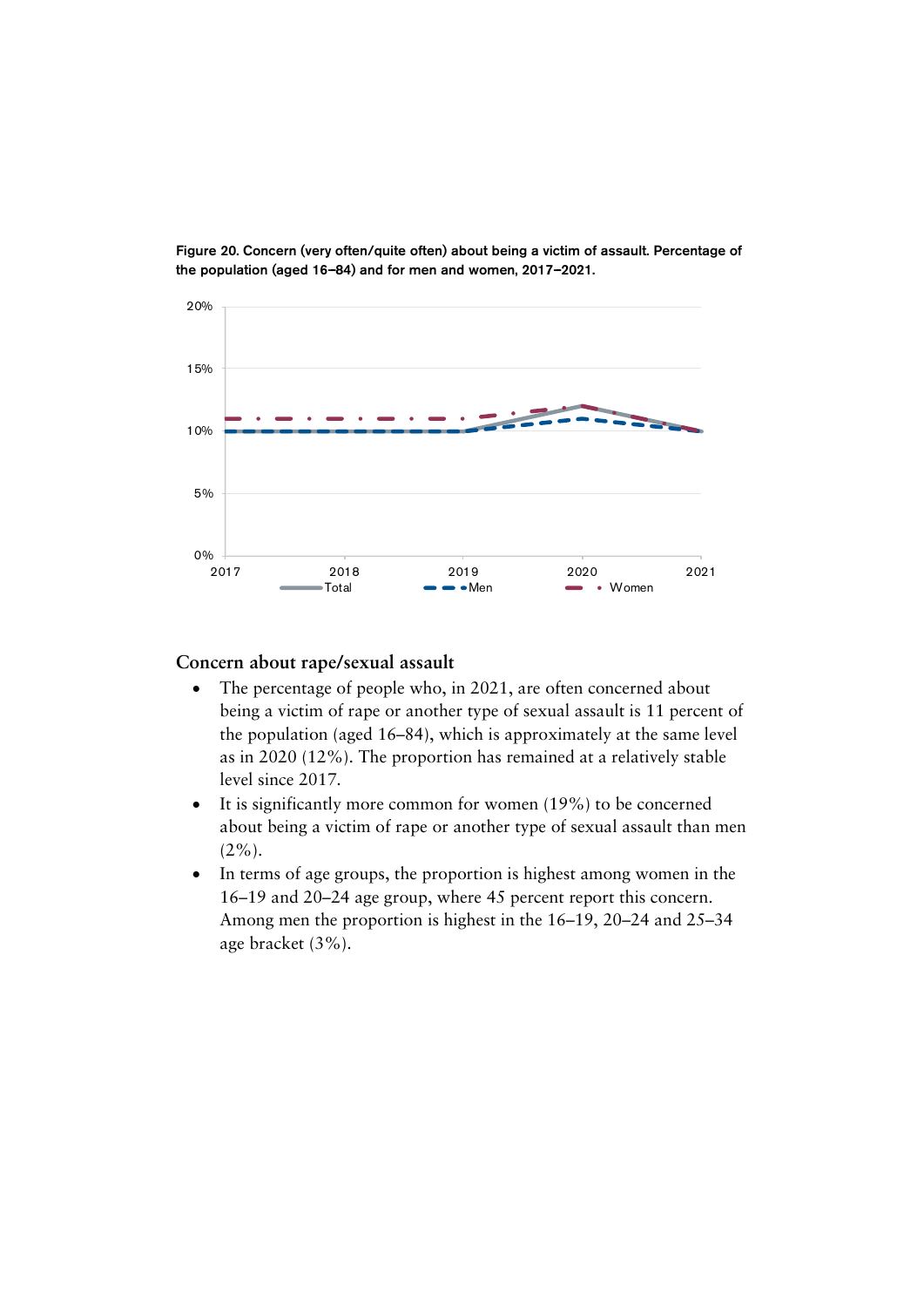

Figure 21. Concern (very often/quite often) about being a victim of rape/sexual assault. Percentage of the population (aged 16-84) and for men and women, 2017-2021.

#### **Concerns about robbery**

- In the population (aged 16–84), 16 percent state that they are concerned about being a victim of robbery in 2021, which is a decrease compared to 2020 (19%).
- It is more common for women (17%) to be concerned about robbery than men (14%).
- Among both men and women, the level of concern about being a victim of robbery is highest in the 20–24 age bracket where the proportion among men is 18 percent and among women the proportion is 21 percent.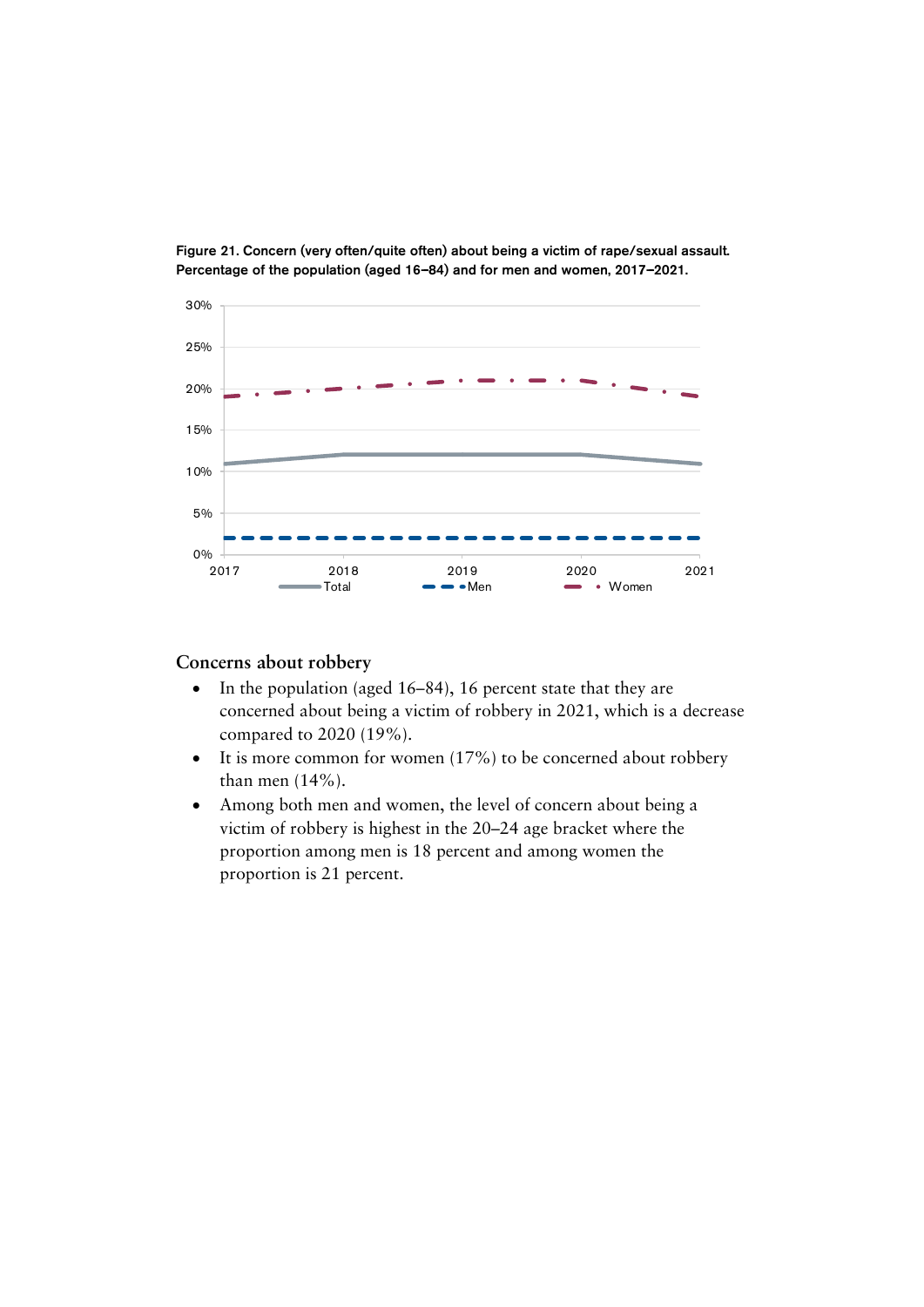

Figure 22. Concern (very often/quite often) about being a victim of robbery. Percentage of the population (aged 16-84) and for men and women, 2017-2021.

#### **Concern about fraud on the Internet**[12](#page-34-0)

- In 2021, 32 percent of the population (aged 16–84) state that they are concerned about being a victim of fraud on the internet, which is at the same level as 2020.
- The proportion of people who are concerned about being a victim of fraud on the internet is larger for women (33%) than men (30%).
- The largest proportion among men is found in the 55–64 age bracket (37%) and among women the proportion is largest in the 75–84 age bracket (41%).

<span id="page-34-0"></span><sup>&</sup>lt;sup>12</sup> The question about concern over being a victim of fraud on the internet was rephrased in conjunction with the SCS 2020. Therefore, results are only presented for 2020-2021.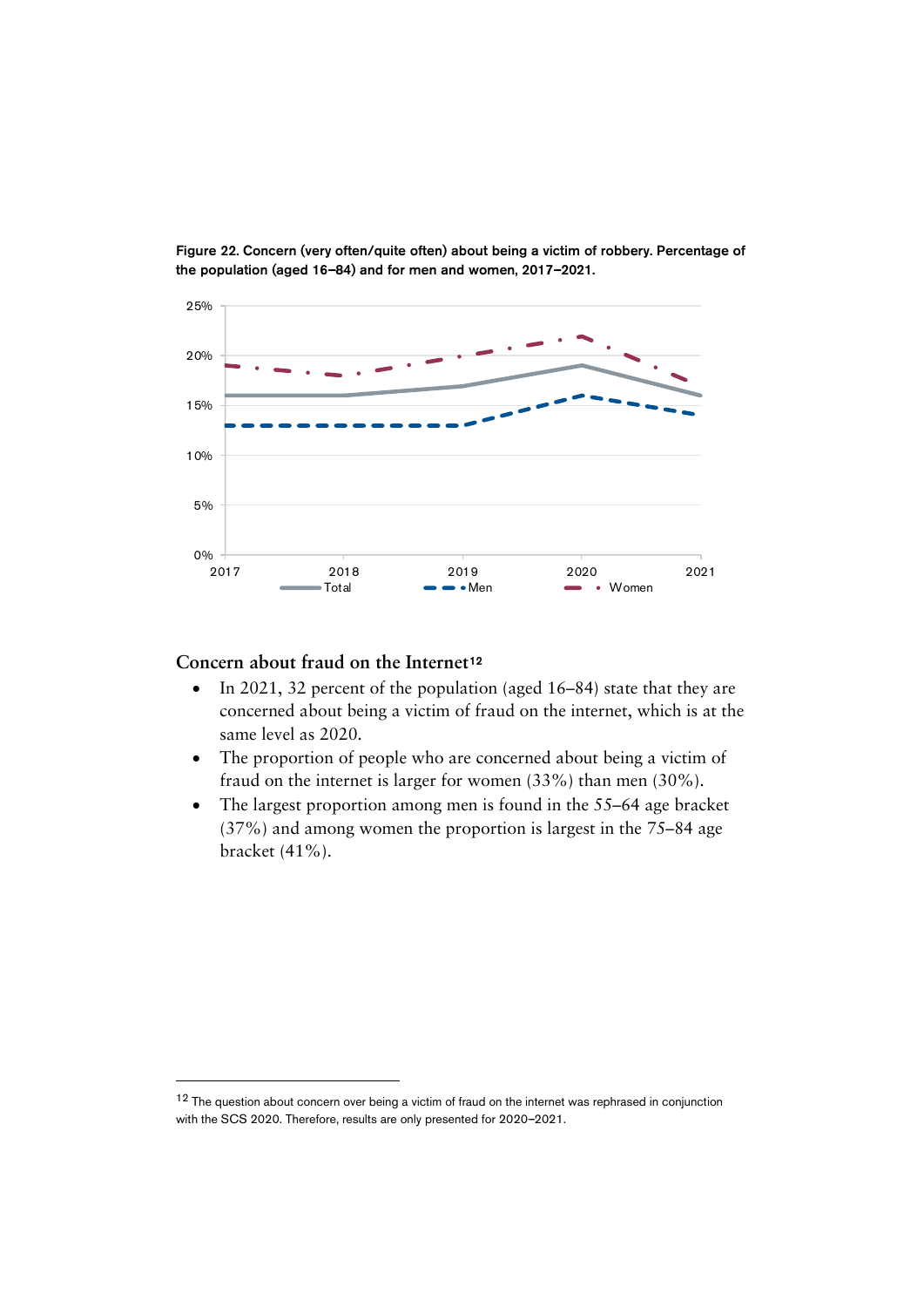

Figure 23. Concern (very often/quite often) for being a victim of fraud on the internet. Percentage of the population (aged 16-84) and for men and women, 2020-2021.<sup>a</sup>

a For methodological reasons only results for 2020-2021 are presented. Read more about this in the 2020 SCS, Technical report (Brå 2020).

#### **Concern about burglary**

- In 2021, 23 percent of the population (aged 16–84) state that they are concerned about burglary, which is a decrease since 2020 (27%). The proportion remained relatively unchanged during the first years, followed by an increase in 2012 that lasted until 2017. Since then the proportion has remained stable until this recent decrease in 2021.
- It is more common for women (24%) to state that they are concerned about burglary than men (22%).
- The percentage concerned about burglary is greatest in the 45–54 and 55–64 age bracket among men (26%) and in the 55–64 age brackets among women (29%).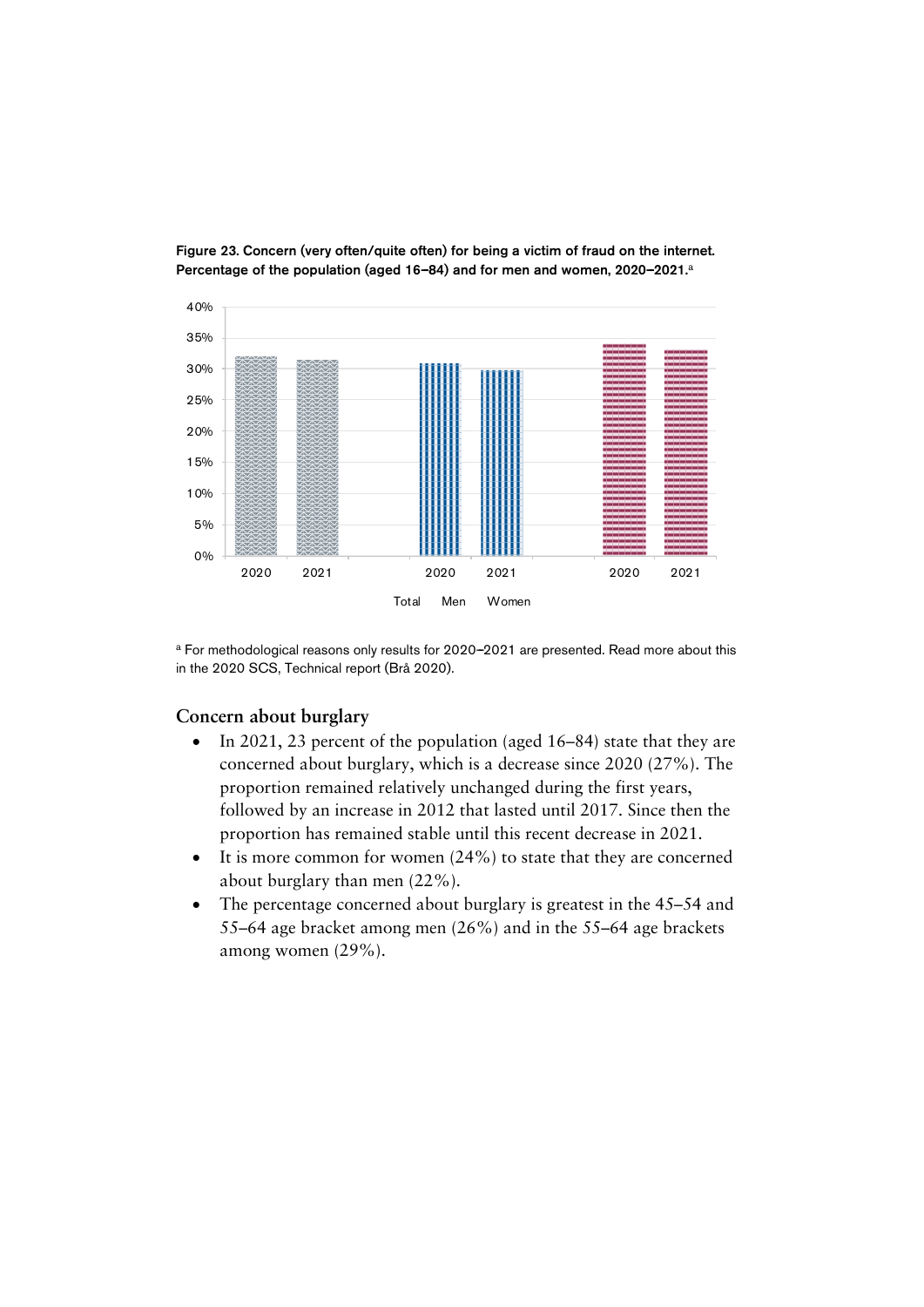

Figure 24. Concern (very often/quite often) over being a victim of burglary. Percentage of the population (aged 16-84) and for men and women, 2007-2021.<sup>a</sup>

a The results regarding the 2007-2016 SCS have been recalculated as the SCS was carried out using a different method in this period. Read more about this in the 2018 SCS, Technical report (Brå 2019). For the corresponding results before the recalculation, see previous SCS publications.

#### **Concern about theft/vandalism of vehicle**

- Among the respondents in 2021 SCS who stated that someone in the household owns a car, 24 percent are concerned that the household's car will be stolen or vandalised, which is a decrease compared to 2020 (27%). Leading up to 2013, the percentage concerned about the household's car being stolen or vandalised decreased, followed by a gradual increase in 2015–2017. Since than the proportion has remained at a relatively stable level.
- The percentage concerned about theft or vandalism of vehicle is slightly higher among men (25%) than among women (23%).
- In terms of age, the proportion is greatest in the 55–64 age bracket (men, 30% and women, 28%).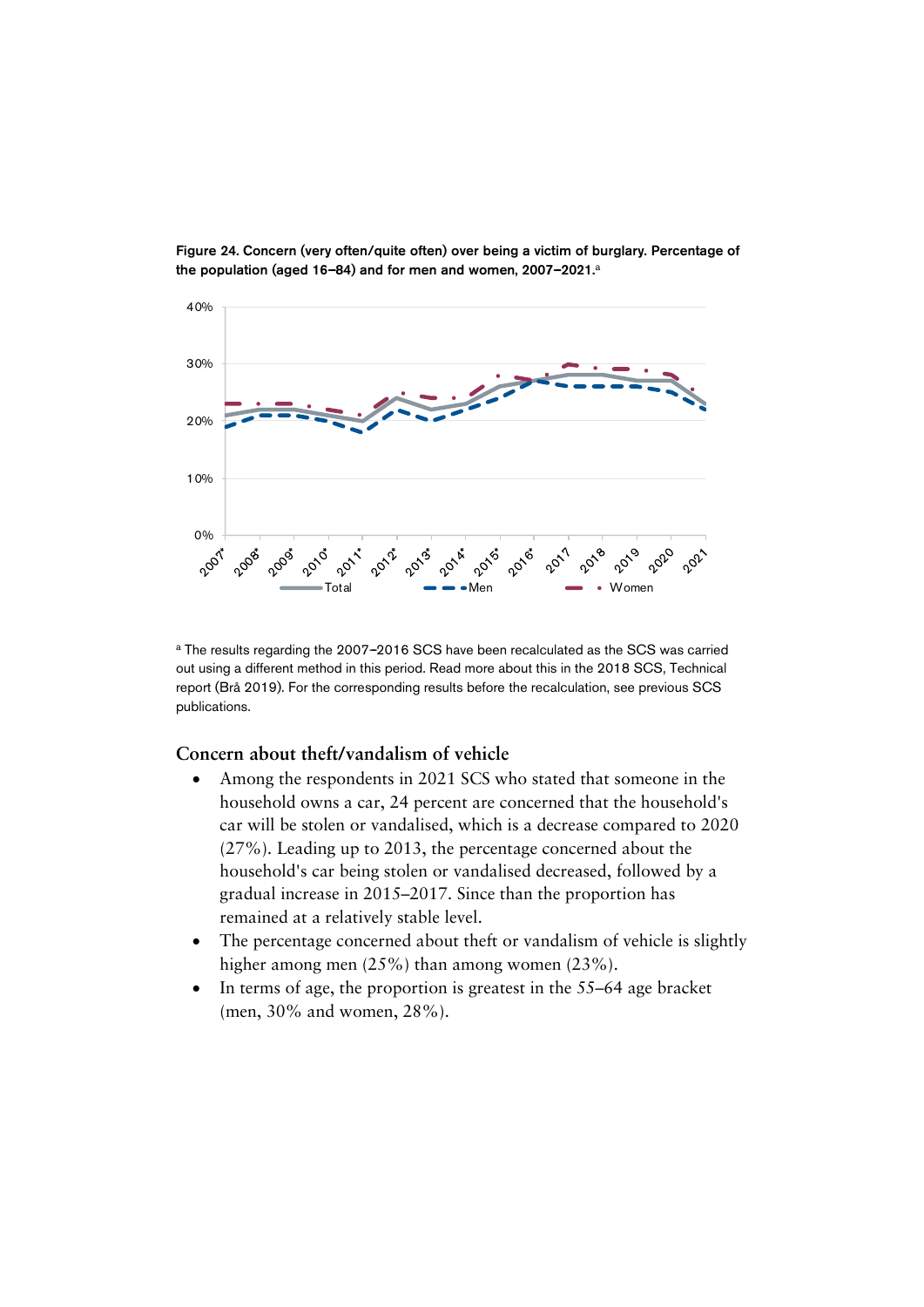

Figure 25. Concern (very often/quite often) over being a victim of theft/vandalism of a vehicle. Percentage of the population (aged 16-84) and for men and women, 2007-2021.<sup>a</sup>

<sup>a</sup> The results regarding the 2007-2016 SCS have been recalculated as the SCS was carried out using a different method in this period. Read more about this in the 2018 SCS, Technical report (Brå 2019). For the corresponding results before the recalculation, see previous SCS publications.

#### **Consequences of feeling unsafe**

- In 2021, 24 percent of the population (aged 16–84) state that they often have chosen another route or another mode of transport as a result of concern about being a victim of crime, while 13 percent have often refrained from an activity as a result of this concern. Furthermore, 19 percent state that they have often refrained from an activity on the internet as a result of concern about being a victim of threats or harassment, and of these respondents, 3 percent never engage in activities on the internet due to this concern. Lastly, 7 percent state that their quality of life is affected as a result of being concerned about being a victim of crime.
- A significantly larger proportion of women than men state that they often have chosen another route or another mode of transport (women, 32% and men, 16%), and refrained from an activity due to concern about being a victim of crime (women, 16% men, 9%). For the other questions, the differences are small.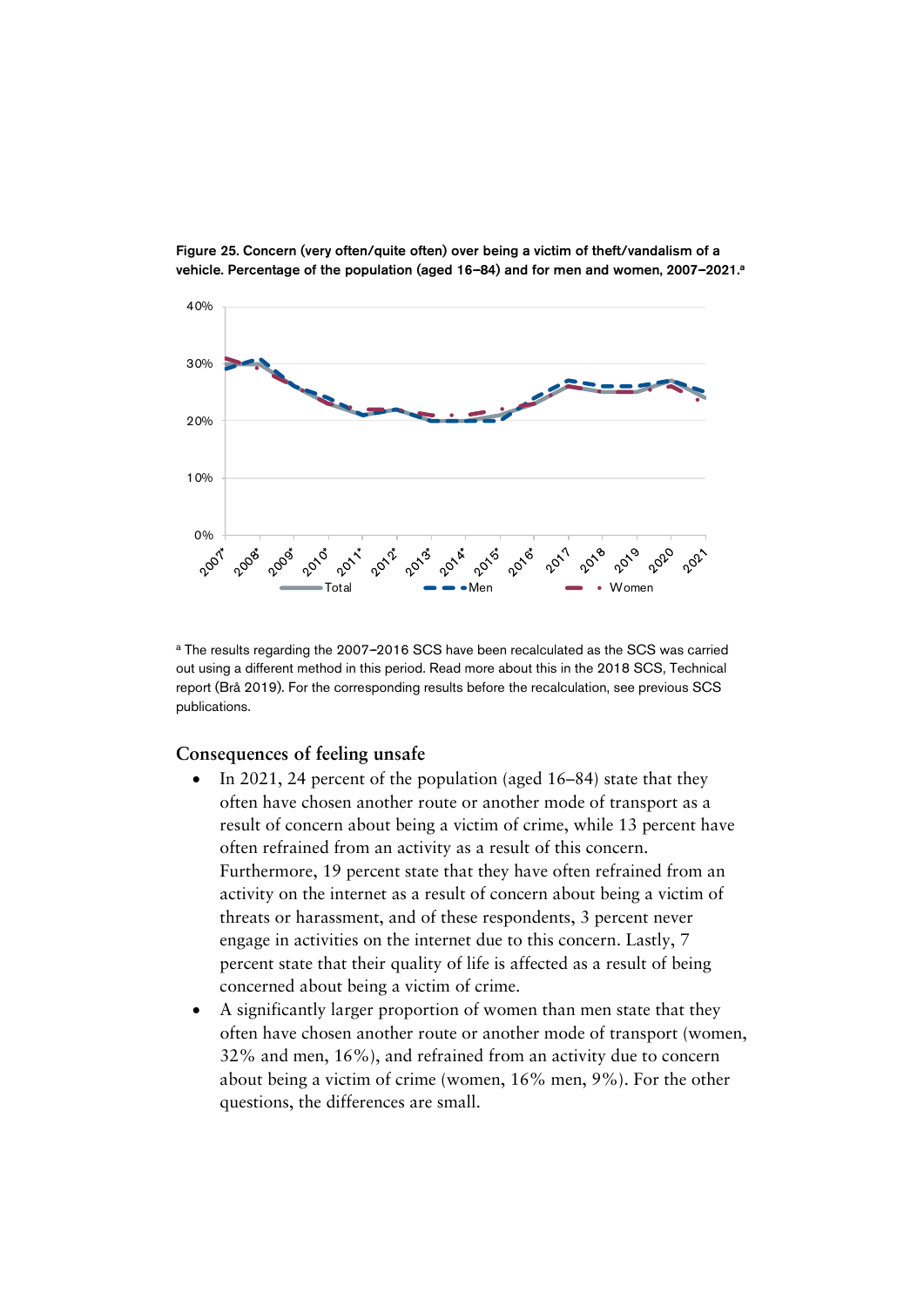

Figure 26. Consequences of feeling unsafe and concern over being a victim of crime. Percentage of the population (aged 16-84) and for men and women, 2021.

### <span id="page-38-0"></span>Confidence in the criminal justice system

The criminal justice system comprises several different public agencies and the SCS asks questions about the criminal justice system as a whole, as well as more specific questions regarding four of its agencies – the police, the public prosecutors, the courts, and the prison and probation service. The section on confidence in the criminal justice system reflects the respondents' perception at the time the questionnaire was answered.

The results shown on confidence in the criminal justice system are mainly for the percentage stating that they have high (very high or quite high) confidence. The other response alternatives are low (very, or quite low) confidence or no opinion. This means that respondents that do not have high confidence do not by definition need to have low confidence. They could have stated that they have no opinion. However, the fact that some respondents have no particular view on a given issue, or are unwilling to commit themselves, is in itself an important factor to consider when assessing levels of public confidence. For this reason, those who state that they have no opinion in relation to the questions on confidence in the justice system are included in the result.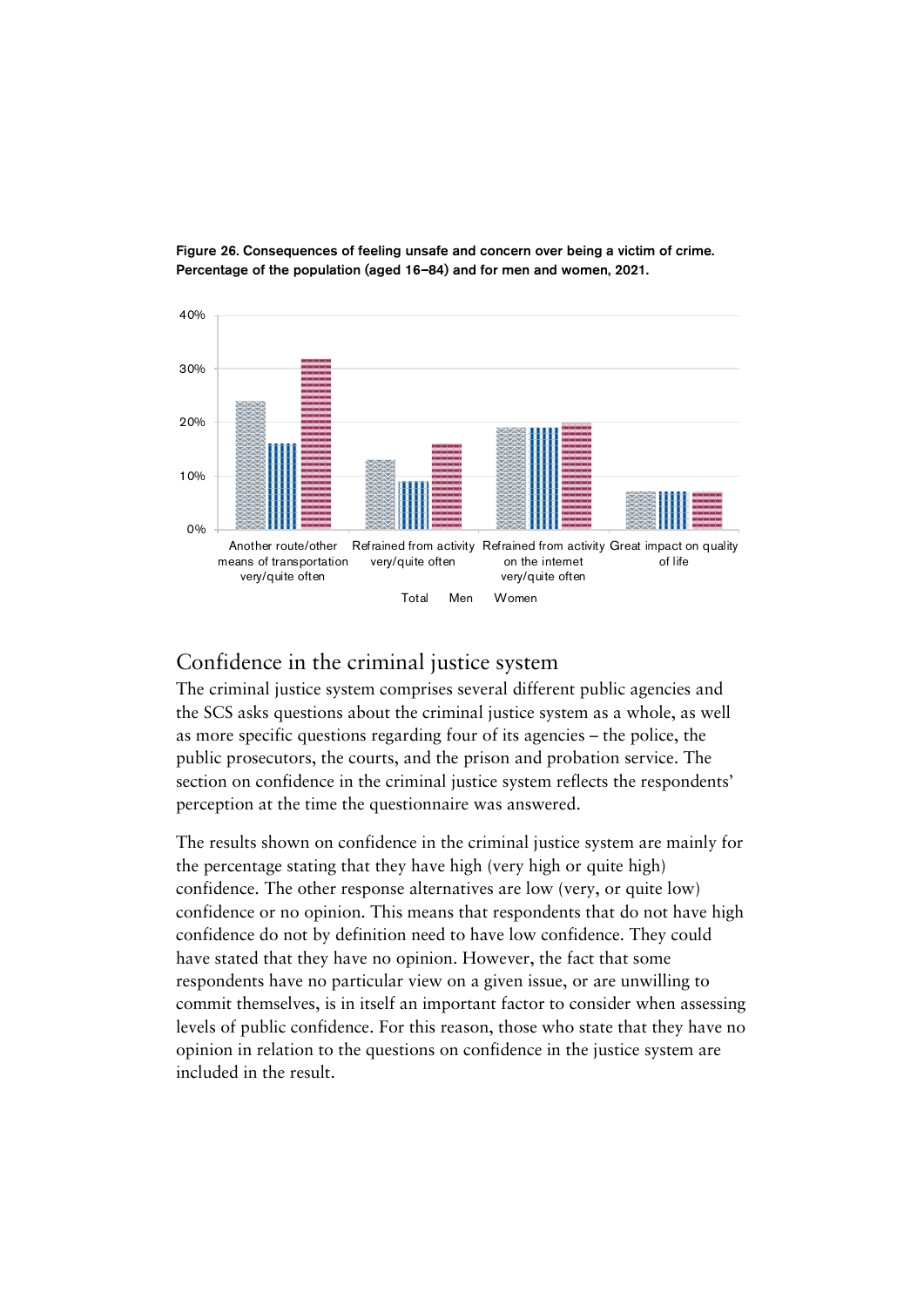#### **Confidence in the criminal justice system as a whole**

- More than half  $(52\%)$  of the population (aged 16–84) state that they have a high (very high or quite high) degree of confidence in the criminal justice system as a whole, which is an increase since 2020, when the proportion was 49 percent. The proportion for high degree of confidence was relatively stable from 2011 until 2017, when there was a clear decline. The proportion then increased again, and is in 2021 at the highest level measured in the SCS.
- It is more common for women  $(55\%)$  to state that they have a high degree of confidence in the criminal justice system as a whole than for men (48%).
- In terms of age, the proportion is greatest in the 45–54 age bracket (men, 52% and women, 61%).

#### **Confidence in the police**

- The proportion of the population (aged  $16-84$ ) who state that they have a high degree of confidence in the way the police perform their work is 58 percent, which is the highest level measured in the SCS and an increase compared to 2020, when the proportion was 54 percent. The level was stable (with annual variations) until 2016, but 2017 saw a decrease in the proportion stating that they have a high degree of confidence. In 2018, however, there was an increase and that increase has continued in 2021. An increase of a total of 16 percentage points occurred between 2017 and 2020.
- It is more common for women  $(62%)$  to have a high degree of confidence in the police than for men (53%).
- In terms of age, the proportion is greatest among men in the 20–24 and 75-84 age brackets (55%) and among women in the age group 45–54  $(66\%)$ .

#### **Confidence in the public prosecutors**

• In the SCS 2021, 43 percent of the population (aged 16–84) state that they have a high degree of confidence in the way the public prosecutors perform their work. This is a higher level compared to 2020, when the proportion was 40 percent. The proportion increased until 2009 and then remained at a stable level, followed by a decrease in 2017. However, the result for 2021 shows that the proportion has increased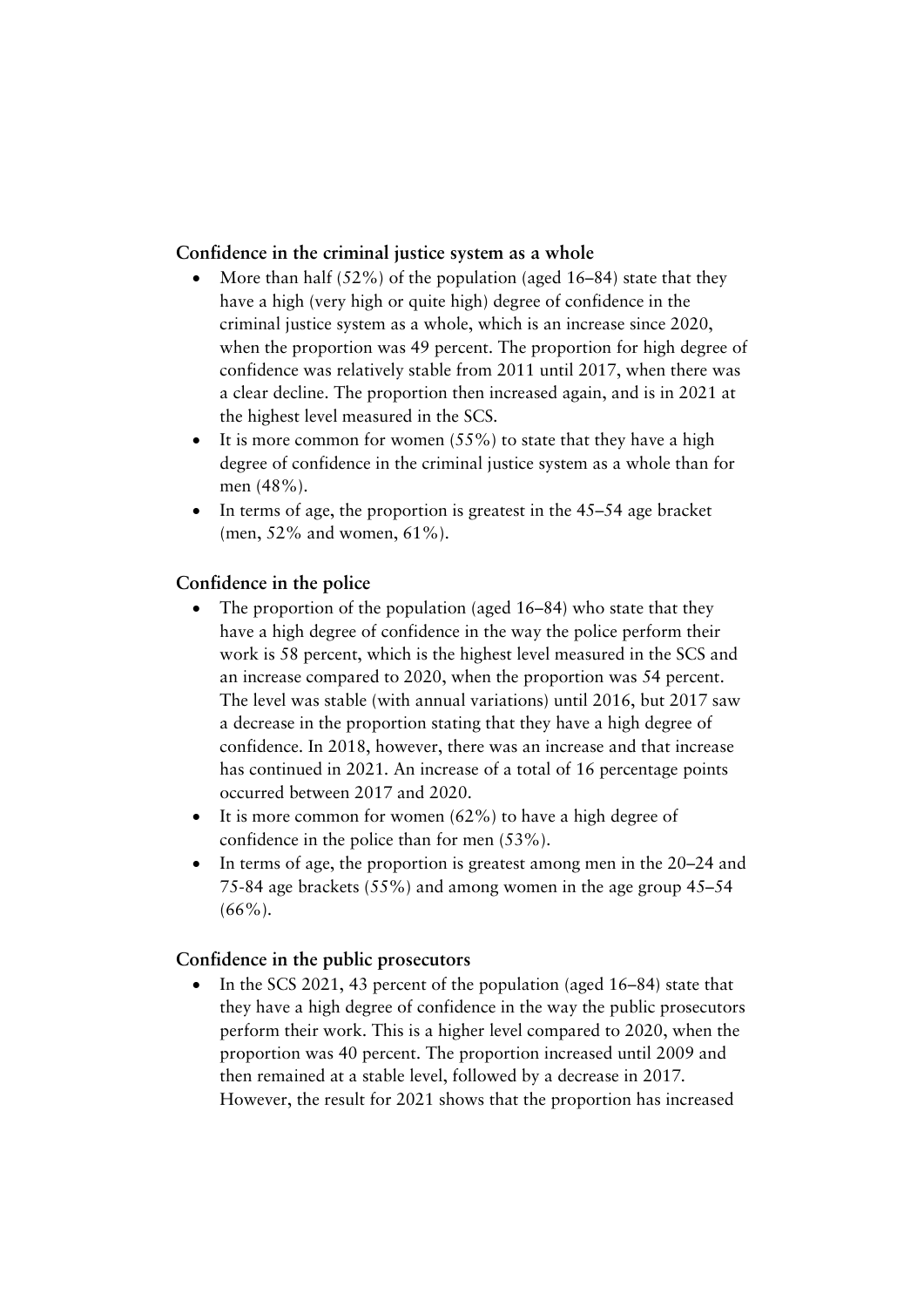again and is at the highest level measured in the SCS.

- It is more common for women  $(46%)$  to have a high degree of confidence in the public prosecutors than for men (40%).
- In terms of age, the proportion with a high degree of confidence in the public prosecutors is greatest in the age groups 16–19 and 45–54 among men (43%) and in the age groups 35–44 and 45–54 among women (51%).

#### **Confidence in the courts**

- A little more than two-fifths (41%) of the population (aged 16–84) state that they have a high degree of confidence in the way the courts perform their work, which is an increase compared to 2020, when the proportion was 39 percent. The proportion was relatively stable for most of the measurement period up to and including 2016. The proportion then declined in 2017, but has increased in 2021.
- It is somewhat more common for women  $(42\%)$  to have a high degree of confidence in the courts than for men (39%).
- In terms of age, the proportion is greatest in the age group 45–54 among men (43%) and in the age groups 35–44 and 45–54 among women (48%).

#### **Confidence in the prison and probation service**

- More than a third  $(34\%)$  of the population (aged 16–84) have a high degree of confidence in the way in which the prison and probation service operates, which is at the same level as in 2020. The proportion with a high degree of confidence in the prison and probation service increased between 2007 and 2010 and has since remained relatively stable.
- It is more common for women (36%) to have a high degree of confidence in the prison and probation service than for men (32%).
- Among men, the proportion is greatest in the  $16-19$  age bracket  $(41\%)$ and among women, the proportion is greatest in the 20–24 age bracket  $(47\%)$ .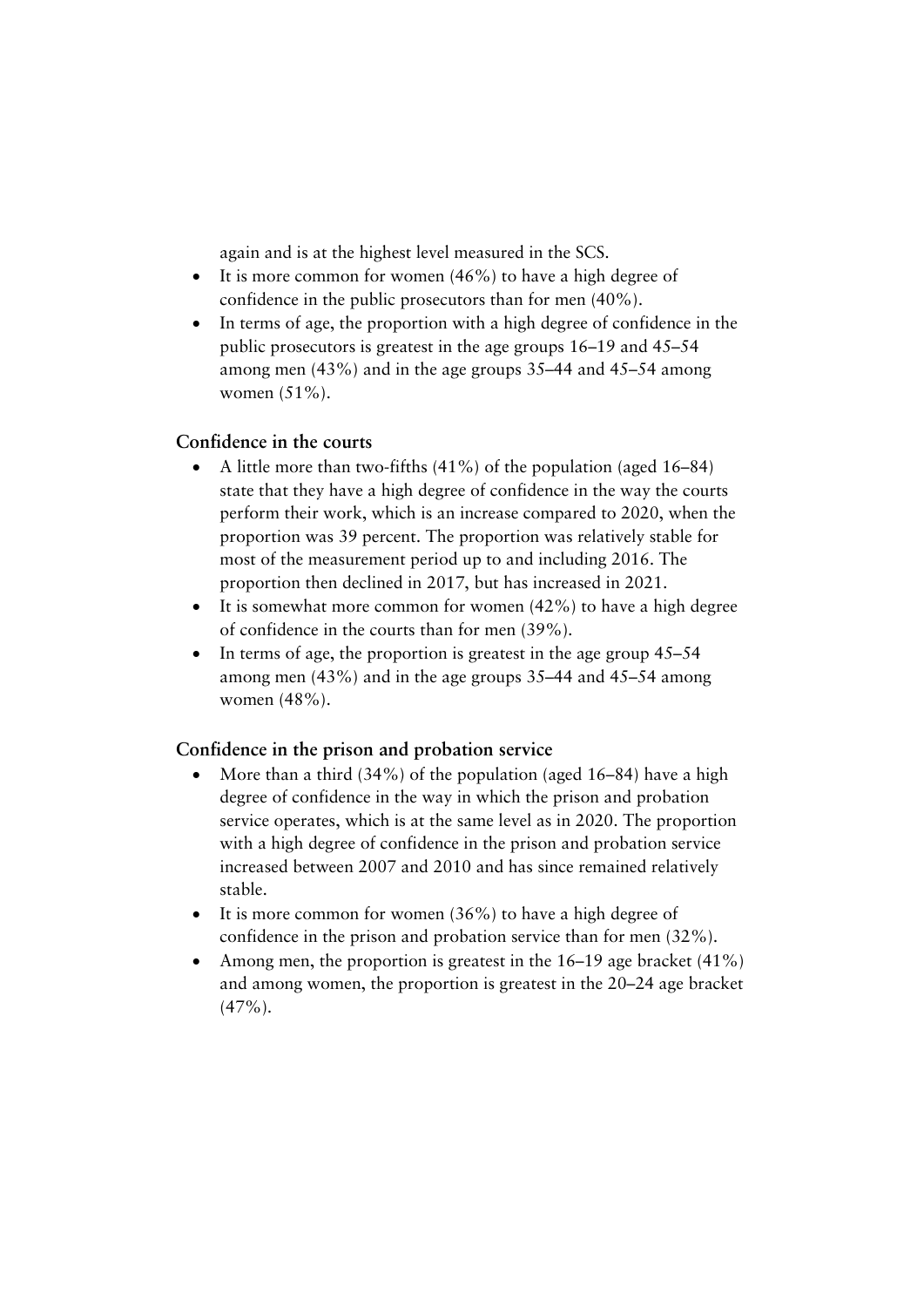

Figure 27. Very/quite high degree of confidence in the criminal justice system. Percentage of the population (aged 16-84), 2007-2021.<sup>a</sup>

Figure 28. Very/quite high degree of confidence in the criminal justice system. Percentage for men and women 2021.



#### **Confidence that the criminal justice system as a whole treats suspects fairly**

• The results for 2021 show that 44 percent of the population (aged 16– 84) have a high degree of confidence that the criminal justice system as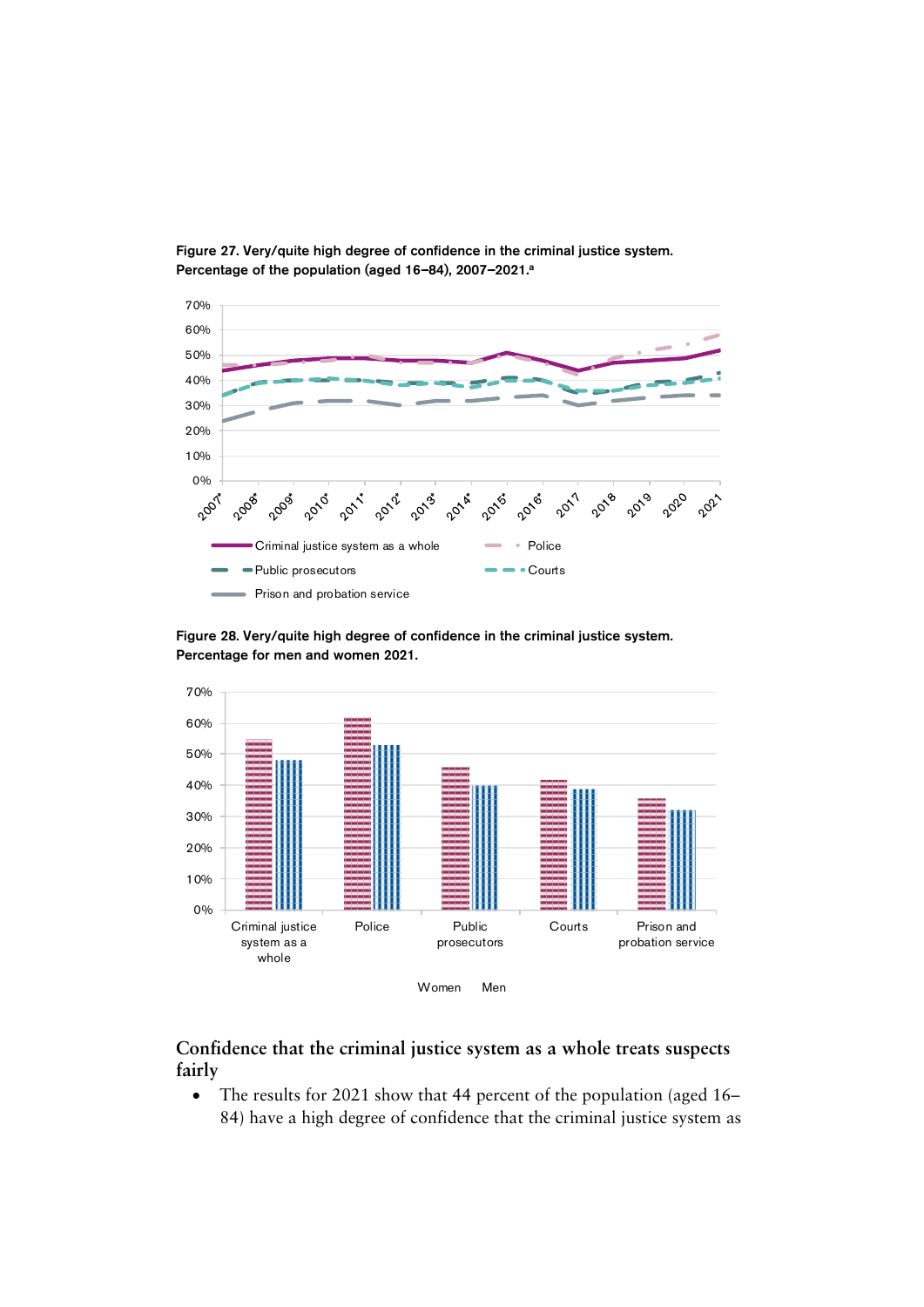a whole treats those suspected of crimes fairly, which is at about the same level as 2020 when the proportion was 43 percent. The proportion has remained at a relatively stable level for most of the measurement period, except for 2017 when the proportion decreased. A slight increasing trend has since been noted.

- It is almost as common for men and women to have a high degree of confidence that the criminal justice system as a whole treats those suspected of crimes fairly (men, 44% and women, 45%).
- In terms of age, the proportion among men is greatest in the 45–54 age bracket (51%) and in the age bracket 35–44 for women (52%).

#### **Confidence that the police treat suspects fairly**

- More than half  $(51\%)$  of the population (aged 16–84) have a high degree of confidence that the police treats those suspected of crimes fairly, which is at the same level as 2020. The proportion has generally been at a stable level, but there has been an increase since 2018.
- It is basically just as common for men  $(52\%)$  and women  $(51\%)$  to have a high degree of confidence that the police treat those suspected of crimes fairly.
- In terms of age, the proportion is greatest in the 45–54 age brackets among both men and women (men, 58% and women, 57%).

### **Confidence that the criminal justice system as a whole treats crime victims well**

- In the 2021 SCS, 30 percent of the population (aged 16–84) have a high degree of confidence that the criminal justice system as a whole treats crime victims well, which is almost at the same level as 2020 when the proportion was 29 percent. The proportion with a high degree of confidence increased slightly at the beginning of the measurement period and has subsequently remained at a relatively stable level.
- It is more common for women (32%) to have a high degree of confidence that the criminal justice system as a whole treats crime victims well than for men (29%).
- Among men, the proportion is greatest in the 16–19 age bracket (40%) and among women, the proportion is greatest in the 35–44 age bracket  $(36\%)$ .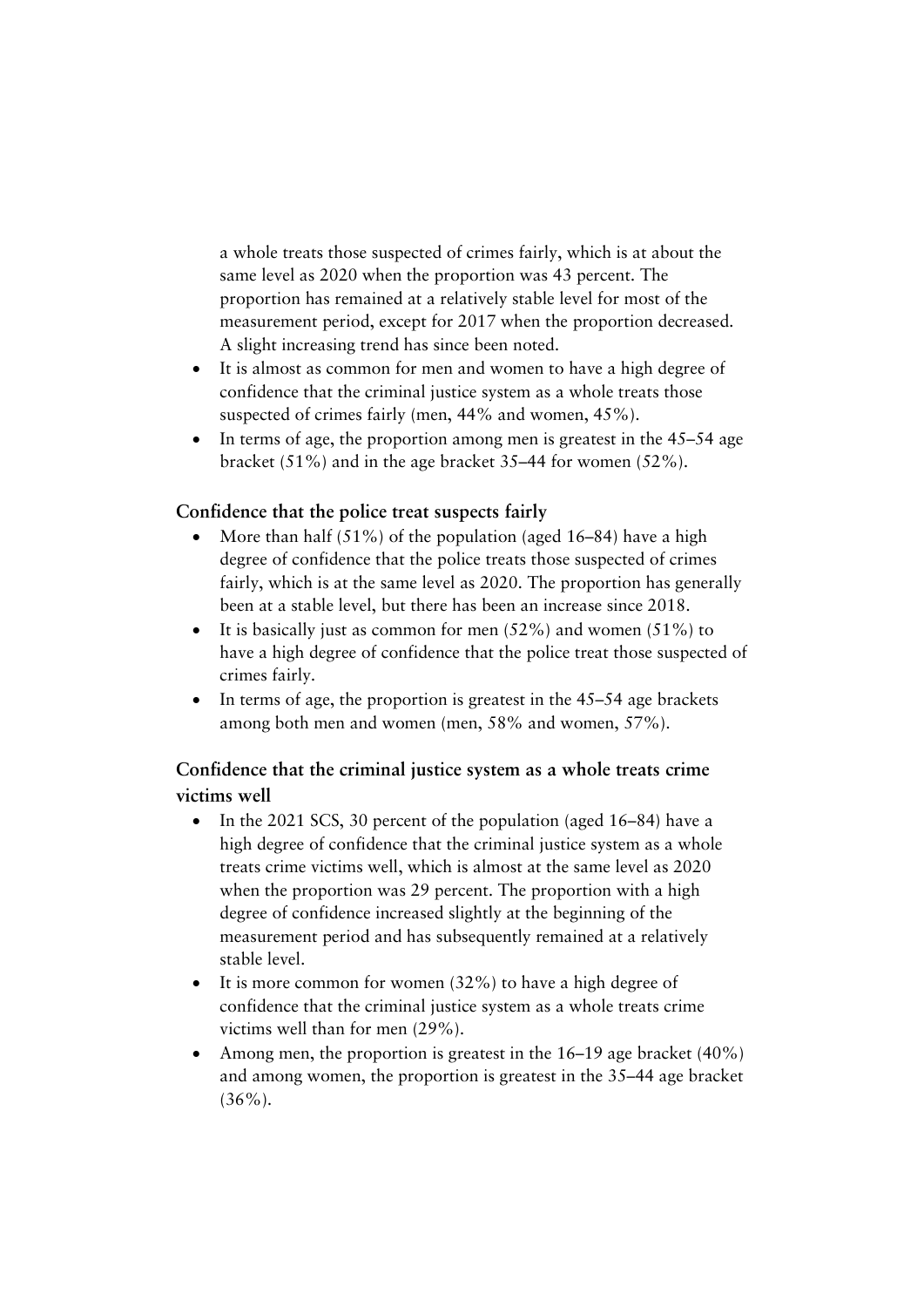#### **Confidence that the police treat crime victims well**

- The results for 2021 show that 47 percent of the population (aged 16– 84) have a high degree of confidence that the police treat crime victims well, which is at a slightly higher level compared to 2020 when the proportion was 45 percent. The proportion has remained at a stable level for most of the measurement period, but an increasing trend can be seen since 2018.
- It is more common for women (48%) to have a high degree of confidence that the police treat crime victims well than for men (45%).
- In terms of age, the proportion is greatest in the 16–19 and 20–24 age brackets among men (53%) and in the 35–44 age bracket among women (54%).

### <span id="page-43-0"></span>Crime victims' contact with the criminal justice system

When a person has been subjected to an offence that is reported to the police, the person gains experience of one or more of the agencies within the criminal justice system. The experience is customarily limited to the person's contact with the police in connection with the police report, but may also comprise contact with public prosecutors, counsel for injured parties and, in the event the offence comes to trial, courts. The section on crime victims' contact with the criminal justice system reports experiences in the most recent three years (at the date the question was answered).

#### **Experience of the police in connection with reporting a crime to the police**

- The 2021 SCS shows that 23 percent of the population (aged 16–84) have been subjected to a crime that was reported to the police in the last three years.
- Of these, 44 percent stated that they had a positive experience of the police overall, which is at the same level as 2020. The proportion has remained at a stable level for most of the measurement period, but a slight decrease can be seen for the most recent years. When comparing crimes with and without elements of threats or violence, the proportion with positive experiences is in principle at the same level among those who experienced a crime with threats or violence.
- With regard to various parts of the police's work, the victims are most satisfied with the way the police treated them (53%) and with police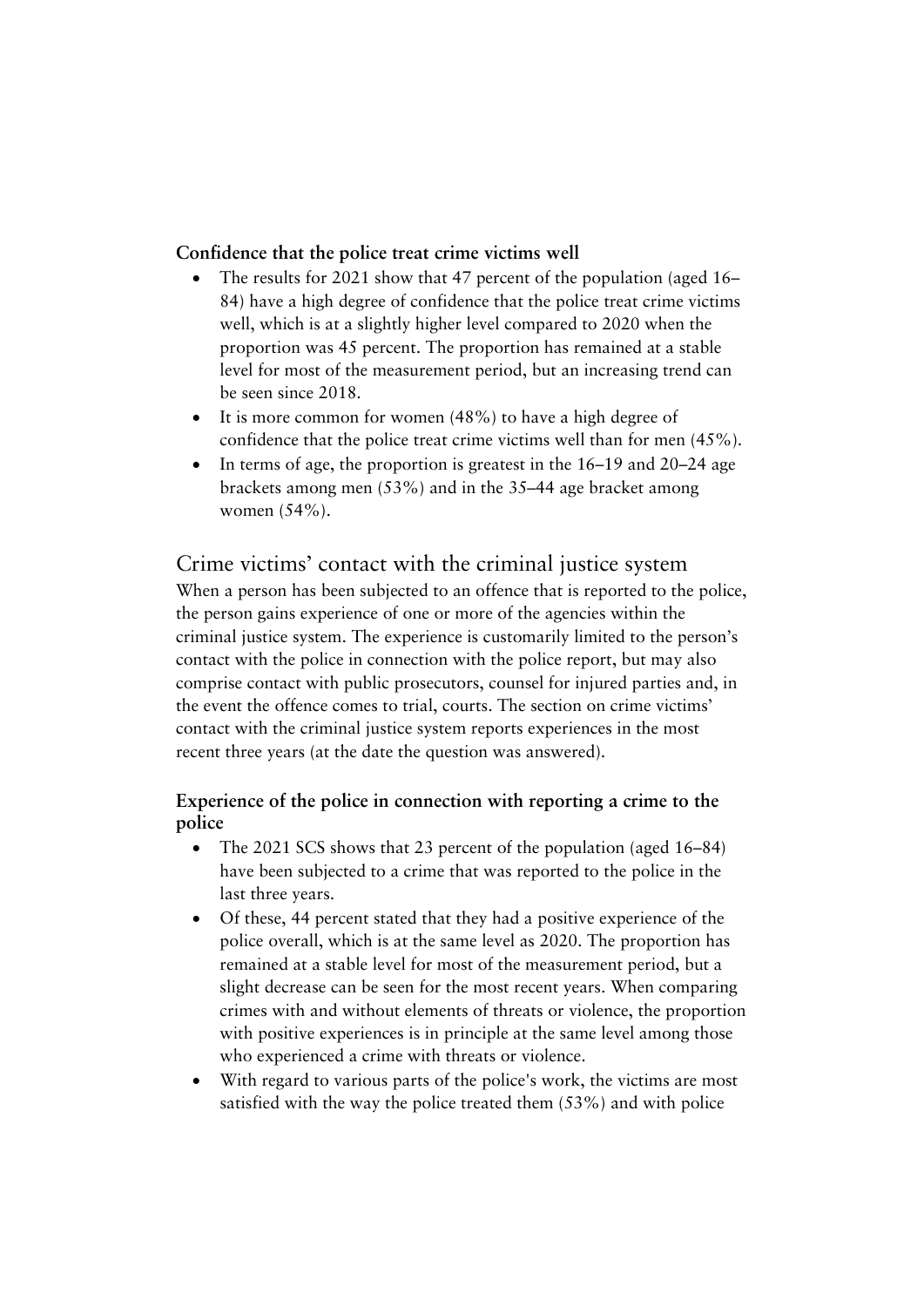accessibility (50%), but less satisfied with the information they received regarding how the police were working with their case (34%) and with police effectiveness in investigating the crime (20%). When comparing crimes with and without elements of threats or violence, the proportion of satisfaction is greater when the incident has not entailed threats or violence, seen in terms of police accessibility and the information respondents received on how the police were working with their case. Looking at the question of the police's effectiveness, the proportion is greater in cases where the offence has contained threats or violence, while for responses to the question of the way the police treated respondents, the proportion is almost equal.

- Women state that they have a positive experience of the police more often than men, in terms of both overall experience of the police and the various parts of the police's work.
- In terms of age, the proportion with positive experiences is greatest among the oldest age groups, for both men and women.

Figure 29. Experiences of the police among those who have been subjected to any crime reported to the police in the last three years, according to the 2007-2021 SCS. Percentage of people who have very/quite a positive experience of the police, and who are very/quite satisfied with different parts of the police's work.<sup>ab</sup>



<sup>a</sup> The results regarding the 2007-2016 SCS have been recalculated as the SCS was carried out using a different method in this period. Read more about this in the 2018 SCS, Technical report (Brå 2019). For the corresponding results before the recalculation, see previous SCS publications.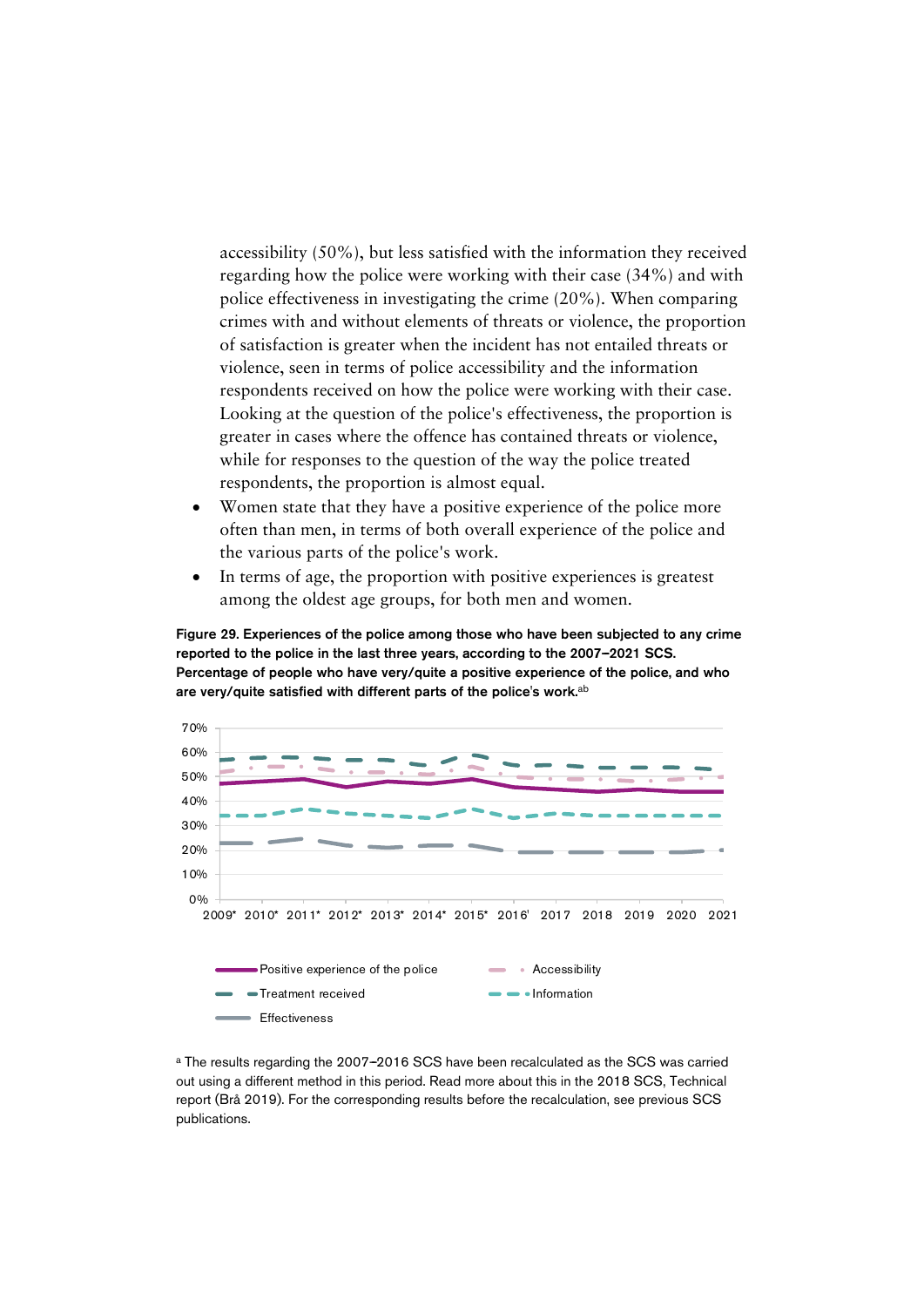<sup>b</sup> Questions about experiences of different parts of the police's work were added to the questionnaire in 2009.

#### **Experience with public prosecutors and courts**

- Approximately 2.0 percent of the population state that they have been in contact with public prosecutors as a result of having been a victim of crime at some time in the past three years, even if the investigation did not subsequently lead to a trial. Of these people, 43 percent state that their contact with public prosecutors was positive, which is at the same level as 2020.
- Of the population aged 16–84, 1.1 percent state that they have participated in a trial as an injured party in the most recent three years. Of these, 58 percent state that they are satisfied with the way they were treated in court, which is at the same level as 2020. Furthermore, 63 percent state that they thought it was easy to understand the trial, which is a decrease from 2020 (69%). Lastly, 56 percent feel that they were given enough information before the trial, which in principle is the same level as 2020 (57%). Of those who participated in a trial as an injured party, 65 percent had what is termed a counsel for an injured party. Of these, 70 percent describe their experience of the counsel for an injured party as positive, which is a higher level compared to 2020 (68%).
- Women have positive experiences to a greater extent than men when it comes to experience of prosecutors, courts and counsel for an injured party, understanding the trial and information before the trial.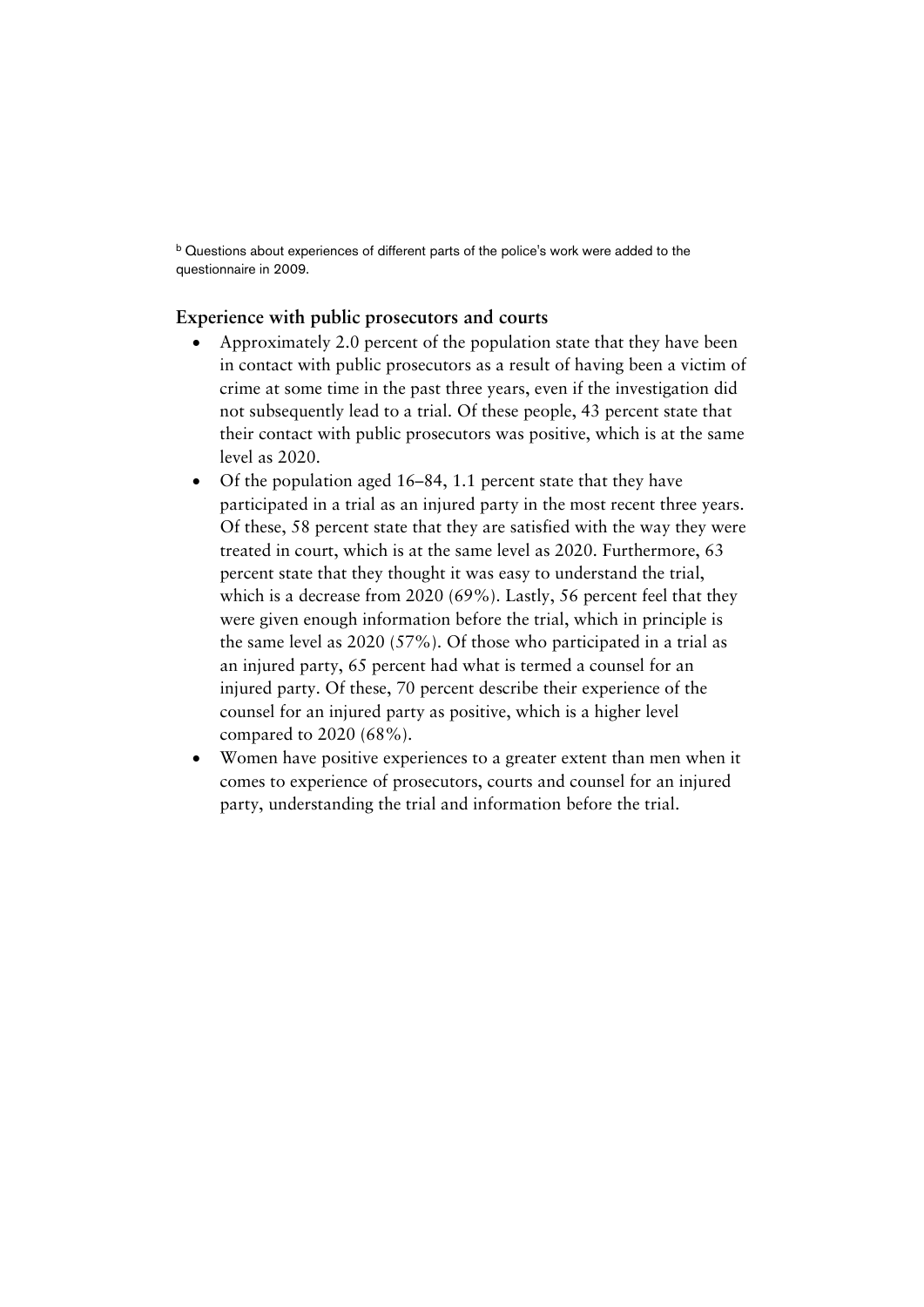# <span id="page-46-0"></span>Figures

#### <span id="page-46-1"></span>Victimisation

**Figure 1.** Self-reported victimisation due to various types of offences against an individual. Percentage of the population (aged 16–84), 2006–2020.

**Figure 2.** Self-reported victimisation due to various types of offences against an individual. Percentage of the population (aged 16–84), 2016–2020.

**Figure 3.** Self-reported victimisation due to assault. Percentage for men and women, 2006–2020.

**Figure 4.** Self-reported victimisation due to serious assault. Percentage for men and women, 2016–2020.

**Figure 5.** Self-reported victimisation due to threats. Percentage for men and women, 2006–2020.

**Figure 6.** Self-reported victimisation due to a sexual offence. Percentage for men and women, 2006–2020.

**Figure 7.** Self-reported victimisation due to a sexual offence involving the use of force. Percentage for men and women, 2016–2020.

**Figure 8.** Self-reported victimisation due to a sexual offence involving the exploitation of a defenceless condition. Percentage for men and women, 2016–2020.

**Figure 9.** Self-reported victimisation due to robbery. Percentage for men and women, 2006–2020.

**Figure 10.** Self-reported victimisation due to pickpocketing. Percentage for men and women, 2016–2020.

**Figure 11.** Self-reported victimisation due to sales fraud. Percentage for men and women, 2016–2020.

**Figure 12.** Self-reported victimisation due to card/credit fraud. Percentage for men and women, 2016–2020.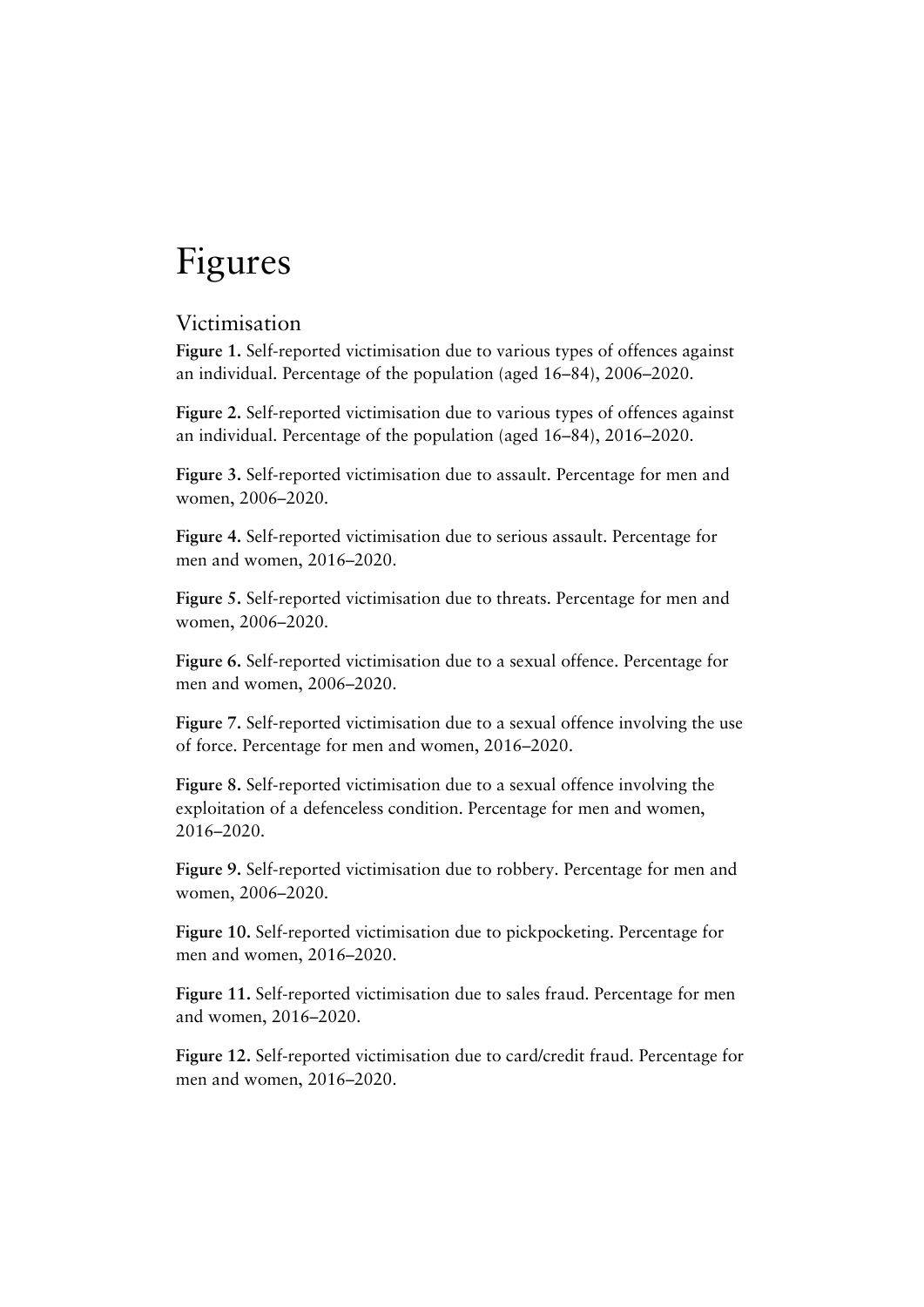**Figure 13.** Self-reported victimisation due to online harassment. Percentage for men and women, 2016–2020.

**Figure 14.** Self-reported victimisation due to harassment. Percentage for men and women, 2019–2020.

**Figure 15.** Self-reported victimisation due to various types of property offences. Percentage of victimised households nationwide, 2006–2020.

#### <span id="page-47-0"></span>Fear of crime

**Figure 16.** Feeling unsafe (very unsafe/quite unsafe) in own neighbourhood when going out late at night, as well as those who do not go out due to feeling unsafe. Percentage of the population (aged 16–84) and for men and women, 2007–2021.

**Figure 17.** Perception that the number of crimes in Sweden has increased (considerably/slightly) over the past three years. Percentage of the population (aged 16–84) and for men and women, 2007–2021.

**Figure 18.** Concern about crime in society (in large extent). Percentage of the population (aged 16–84) and for men and women, 2007–2021.

**Figure 19.** Concern (very often/quite often) that someone close to them will be a victim of crime. Percentage of the population (aged 16–84) and for men and women, 2007–2021.

**Figure 20.** Concern (very often/quite often) over being a victim of assault. Percentage of the population (aged 16–84) and for men and women, 2017– 2021.

**Figure 21.** Concern (very often/quite often) over being a victim of rape/sexual assault. Percentage of the population (aged 16–84) and for men and women, 2017–2021.

**Figure 22.** Concern (very often/quite often) over being a victim of robbery. Percentage of the population (aged 16–84) and for men and women, 2017– 2021.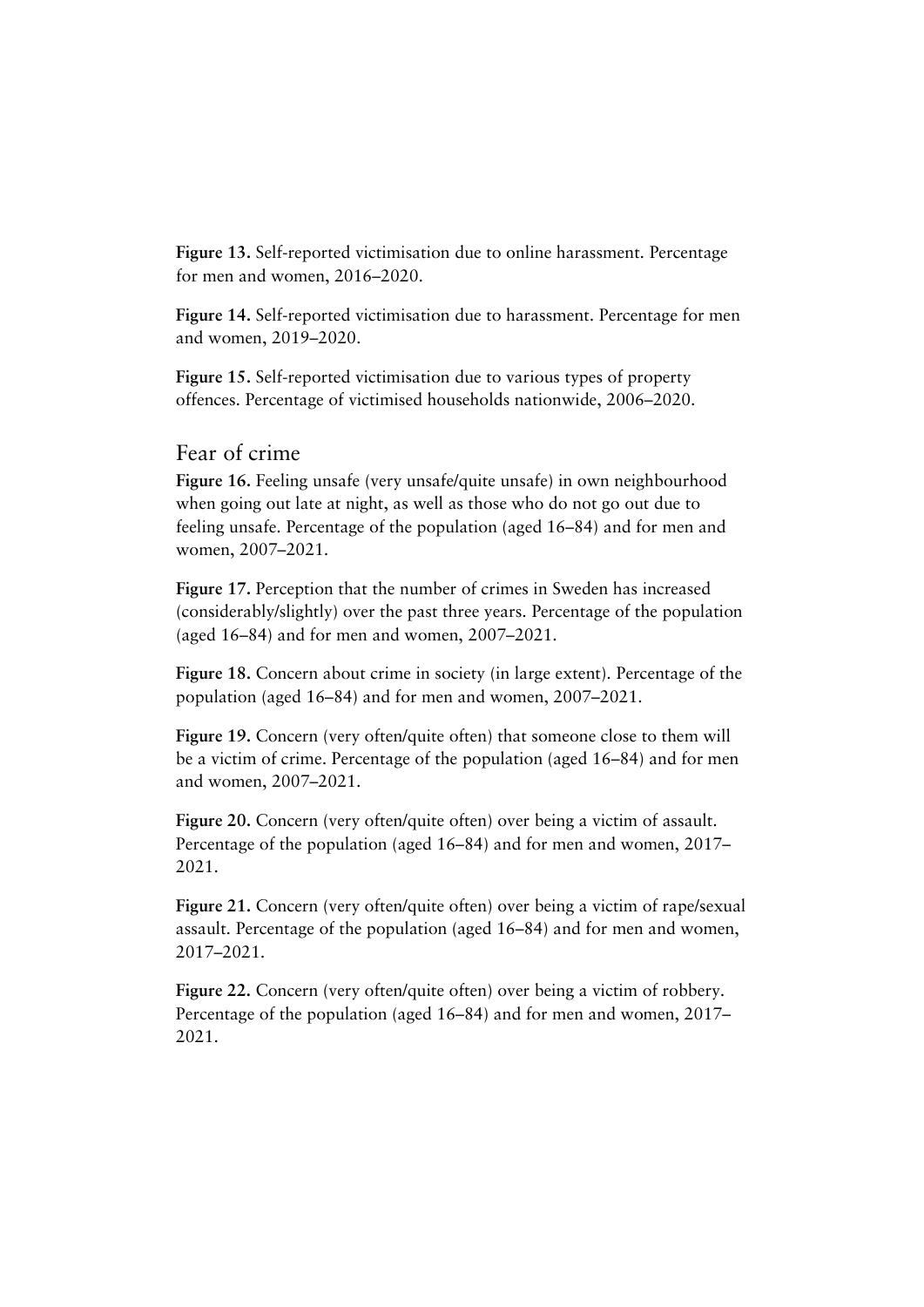**Figure 23.** Concern (very often/quite often) over being a victim of fraud on the internet. Percentage of the population (aged 16–84) and for men and women, 2020–2021.

**Figure 24.** Concern (very often/quite often) over being a victim of burglary. Percentage of the population (aged 16–84) and for men and women, 2007– 2021.

**Figure 25.** Concern (very often/quite often) over being a victim of theft/vandalism of a vehicle. Percentage of the population (aged 16–84) and for men and women, 2007–2021.

**Figure 26.** Consequences of feeling unsafe and concern over being a victim of crime. Percentage of the population (aged 16–84) and for men and women, 2021.

#### <span id="page-48-0"></span>Confidence in the criminal justice system

**Figure 27.** Very/quite high degree of confidence in the criminal justice system. Percentage of the population (aged 16–84), 2007–2021.

**Figure 28.** Very/quite high degree of confidence in the criminal justice system. Percentage for men and women 2021.

#### <span id="page-48-1"></span>Crime victims' contact with the criminal justice system

**Figure 29.** Experiences of the police among those who have been subjected to any crime reported to the police during the last three years, according to the 2007–2021 SCS. Percentage of people who have a very/quite positive experience of the police, and who are very/quite satisfied with different parts of the police's work.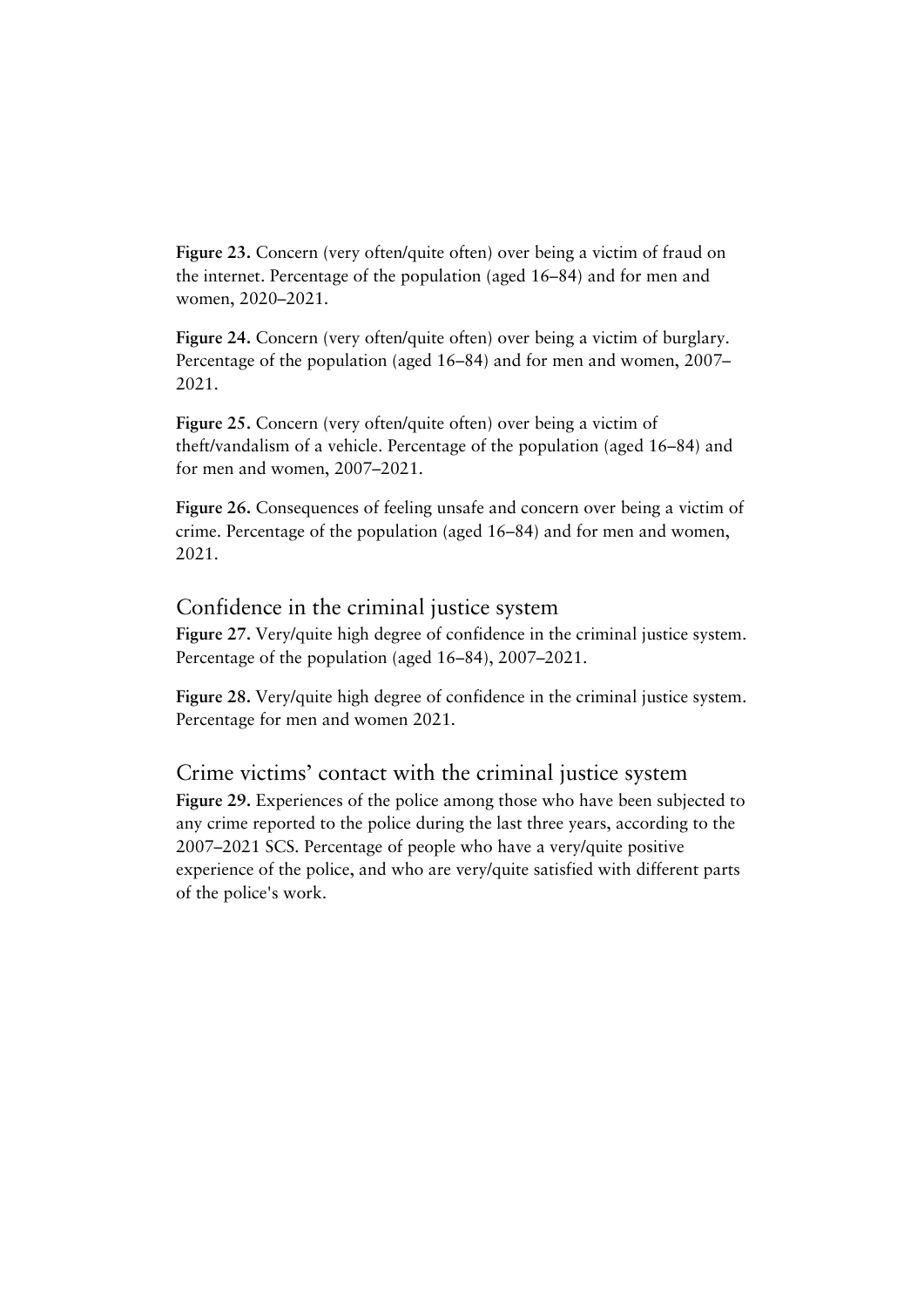# <span id="page-49-0"></span>References

Brottsförebyggande rådet, Brå (2020). Nationella trygghetsundersökningen 2020 [Swedish Crime Survey 2020]. Technical report. Report 2020:9. Stockholm: Swedish National Council for Crime Prevention (Brå).

Brottsförebyggande rådet, Brå (2019). Nationella trygghetsundersökningen 2018 [Swedish Crime Survey 2018]. Technical report. Report 2019:2. Stockholm: Swedish National Council for Crime Prevention (Brå).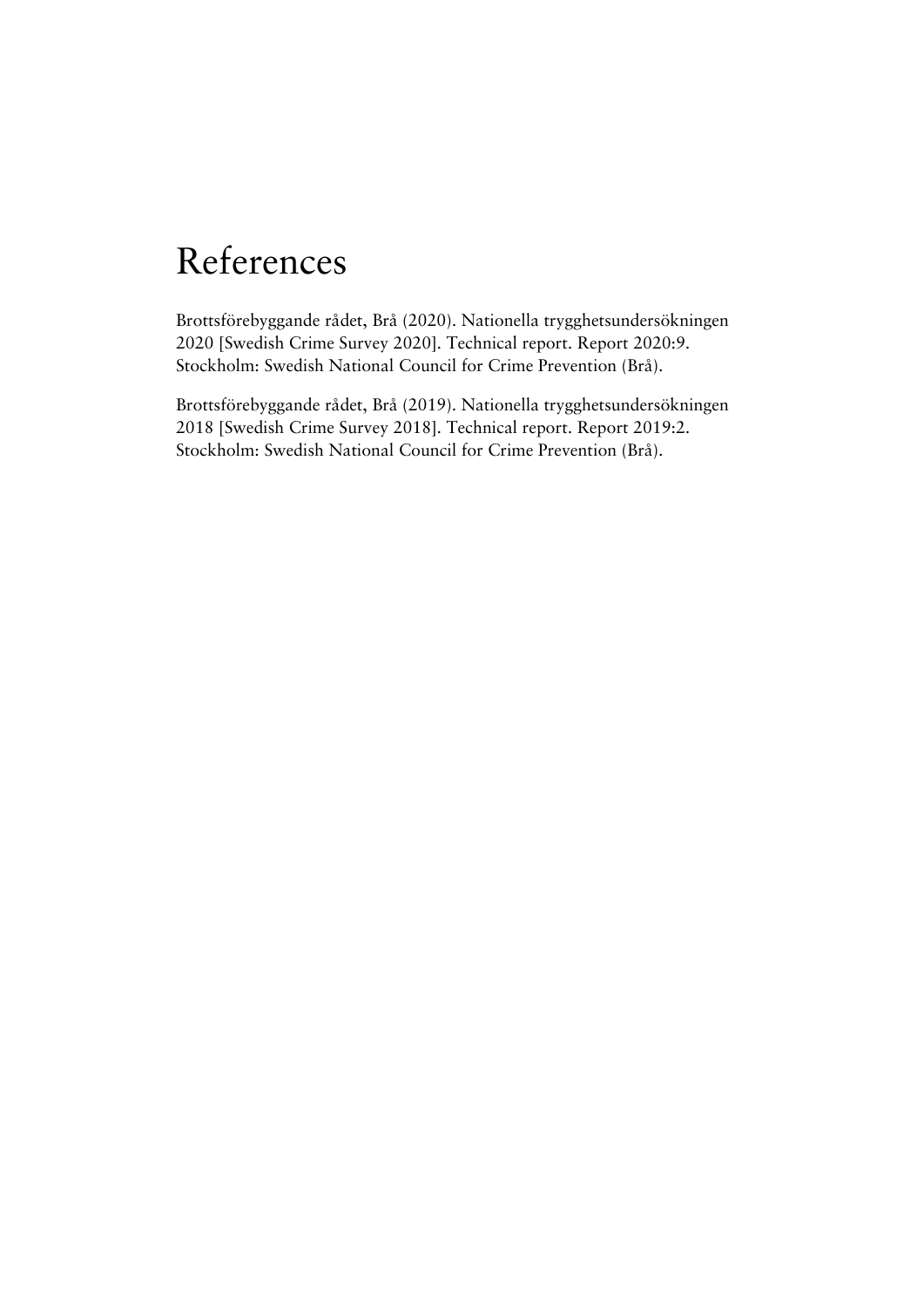# <span id="page-50-0"></span>Appendix

### <span id="page-50-1"></span>Appendix 1 Questionnaire

#### **Background questions**

- What year were you born? *Enter the year with four digits, e.g. 1986 or 2001.*
	- − Year of birth\_\_\_\_
- Which people do you live with? *You can select more than one alternative. Include children who live at least half the time in your household. Include foster children and your partner's children as well. Do not include any lodgers.*
	- None
	- − Husband/wife/cohabitee/partner
	- − Parent/s
	- − Sibling/s
	- − Other adults
	- − Children or adolescents under the age of 20 (not your siblings)
- Including yourself, how many people from 15 to 84 years of age (born 1937-2005) are there in your household? *Include adults and children who live at least half the time in your household, i.e. foster children and your partner's children as well. Do not include any lodgers.*
	- − Number\_\_\_\_people
- What type of accommodation do you have? *Select only one alternative. If several alternatives are relevant, select the alternative where you live*
- *the most.*
	- − Villa (detached single-family home for one or two families)
	- − Townhouse, terraced house or semi-detached
	- − Apartment in multi-unit dwelling
	- − Other accommodation
- Do you own or rent your home or are you a member of a tenantowners' housing association*? Select only one alternative. If several alternatives are relevant, select the alternative where you live the most.*
	- − Own (right of possession, partnership share)
	- Rent (right of tenancy, first, second, or third-hand contract, cooperative)
	- − Tenant-owners' housing association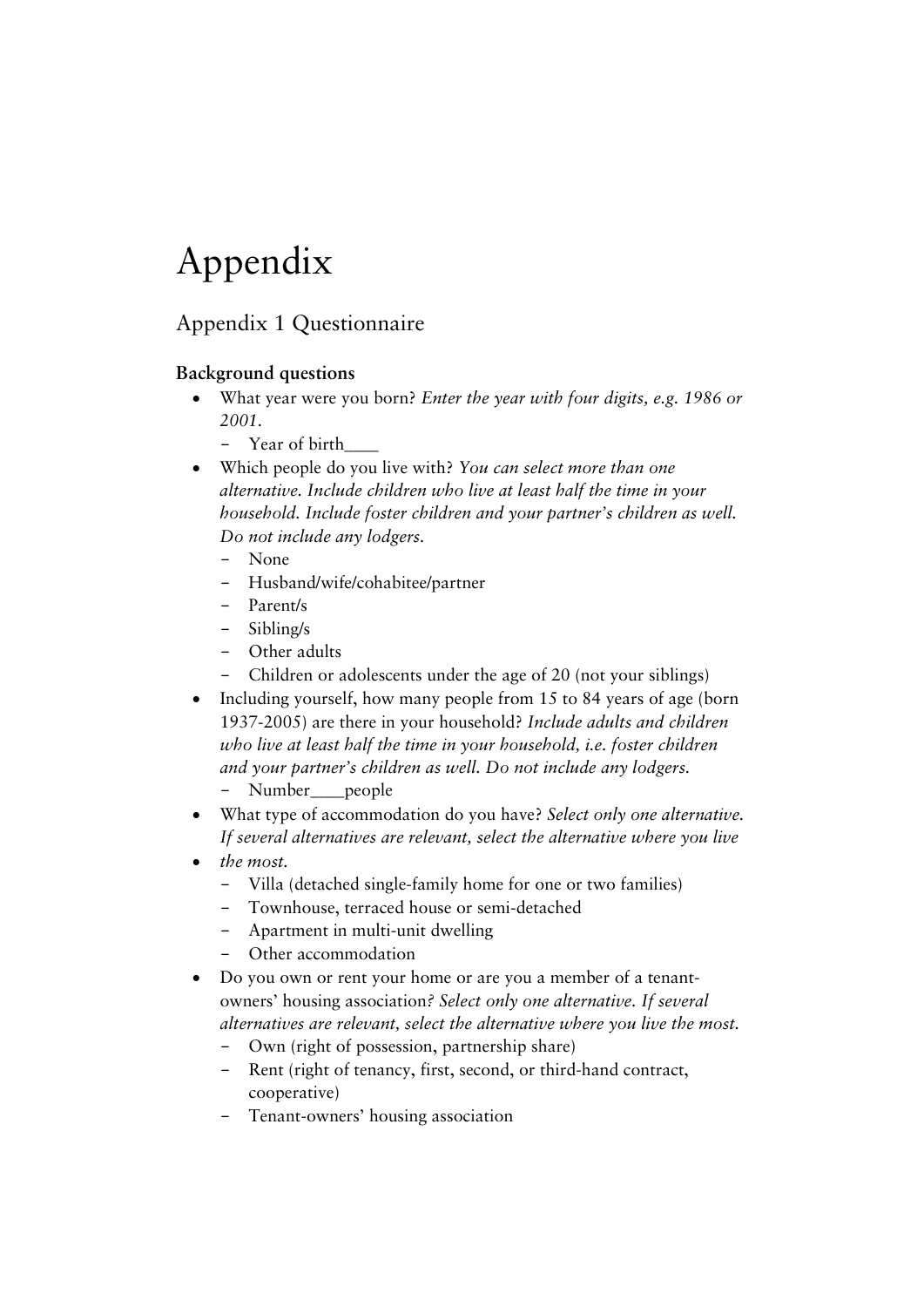- − Other
- What is the highest level of education you have completed? *Select only one alternative. Do you have a foreign education? Try to translate this into the equivalent Swedish educational level.*
	- − Have not completed any level of education/lack an education
	- − Elementary school, lower secondary school or similar
	- Secondary education, college or similar
	- − Post-secondary education that lasted at least 1 year (e.g. vocational training courses, military
	- − education, courses to become a priest/pastor, policeman and/or youth recreation leader etc.)
	- University or other form of higher education shorter than 3 years
	- University or other form of higher education 3 years or longer
- What is your main occupation at the moment? *Select only one alternative. If several alternatives are relevant, select the one most relevant to you.*
	- − Employee
	- − Self-employed
	- − Student
	- − Job seeker or in a labour market policy measure
	- Parental leave or leave of absence
	- − Long-term sick leave (more than 3 months)
	- − Sickness or activity compensation (previously known as early retirement pension, invalidity pension or temporary disability allowance)
	- − Pensioner (old-age pensioner, retired)
	- − Housewife/house husband (not retired)

#### **Attitudes to the Swedish criminal justice system**

- Consider the criminal justice system as a whole, how much confidence do you have in the criminal justice system?
	- − A great deal
	- − Quite a lot
	- − Neither a lot nor little
	- − Not very much
	- − Very little
	- − No opinion/Don't know
- How much confidence do you have in the way the police conduct their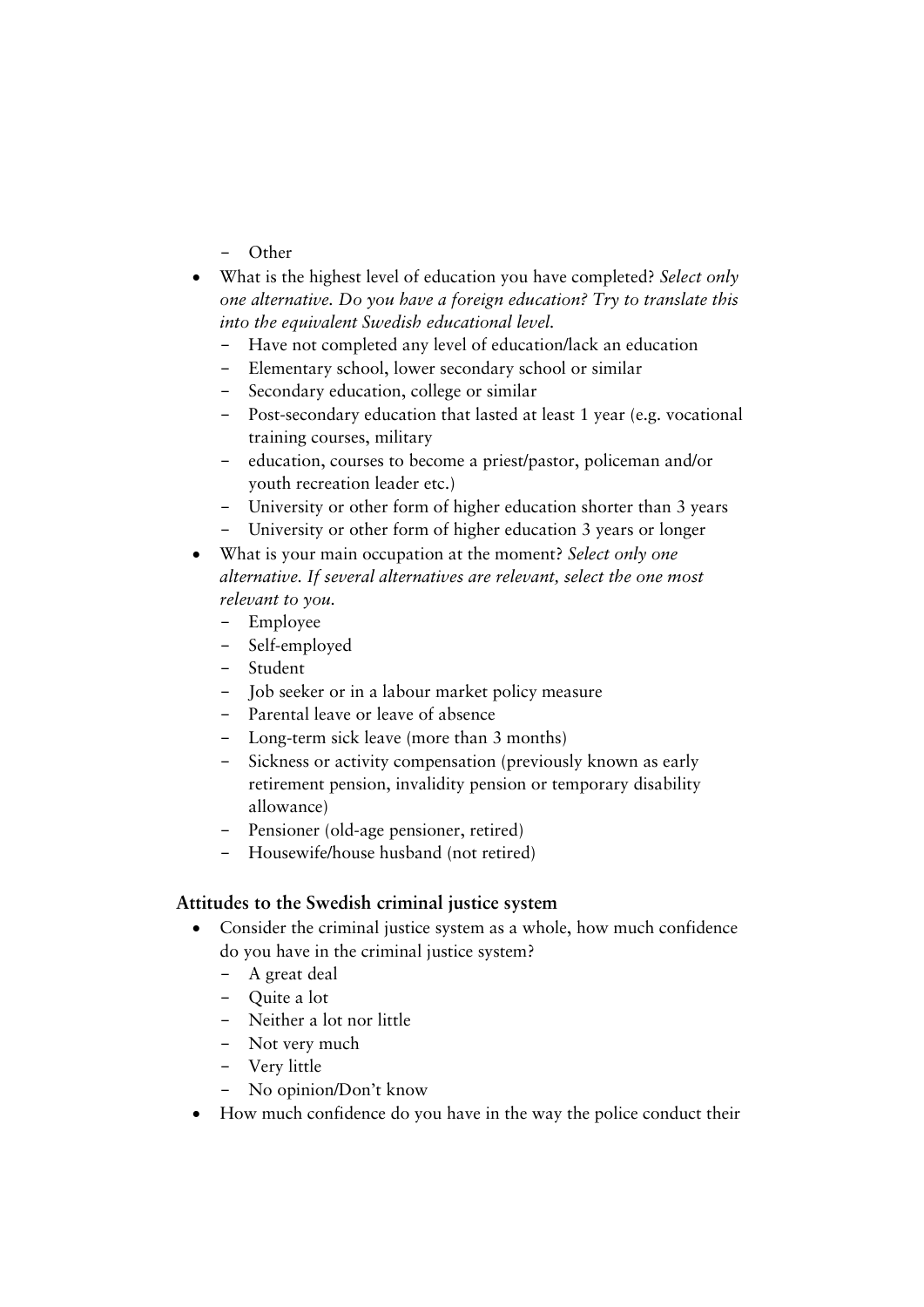work?

- − A great deal
- − Quite a lot
- − Neither a lot nor little
- − Not very much
- − Very little
- − No opinion/Don't know
- How much confidence do you have in the way the prosecutors conduct their work?
	- − A great deal
	- − Quite a lot
	- − Neither a lot nor little
	- − Not very much
	- − Very little
	- − No opinion/Don't know
- How much confidence do you have in the way the courts conduct their work?
	- − A great deal
	- − Quite a lot
	- − Neither a lot nor little
	- − Not very much
	- − Very little
	- − No opinion/Don't know
	- − Attitudes to the Swedish criminal justice system
- How much confidence do you have in the way the probation service conducts its work?
	- − A great deal
	- − Quite a lot
	- − Neither a lot nor little
	- − Not very much
	- − Very little
	- − No opinion/Don't know
- How much confidence do you have that the criminal justice system as a whole treats those who are *suspected* of crime *fair*?
	- − A great deal
	- − Quite a lot
	- − Neither a lot nor little
	- − Not very much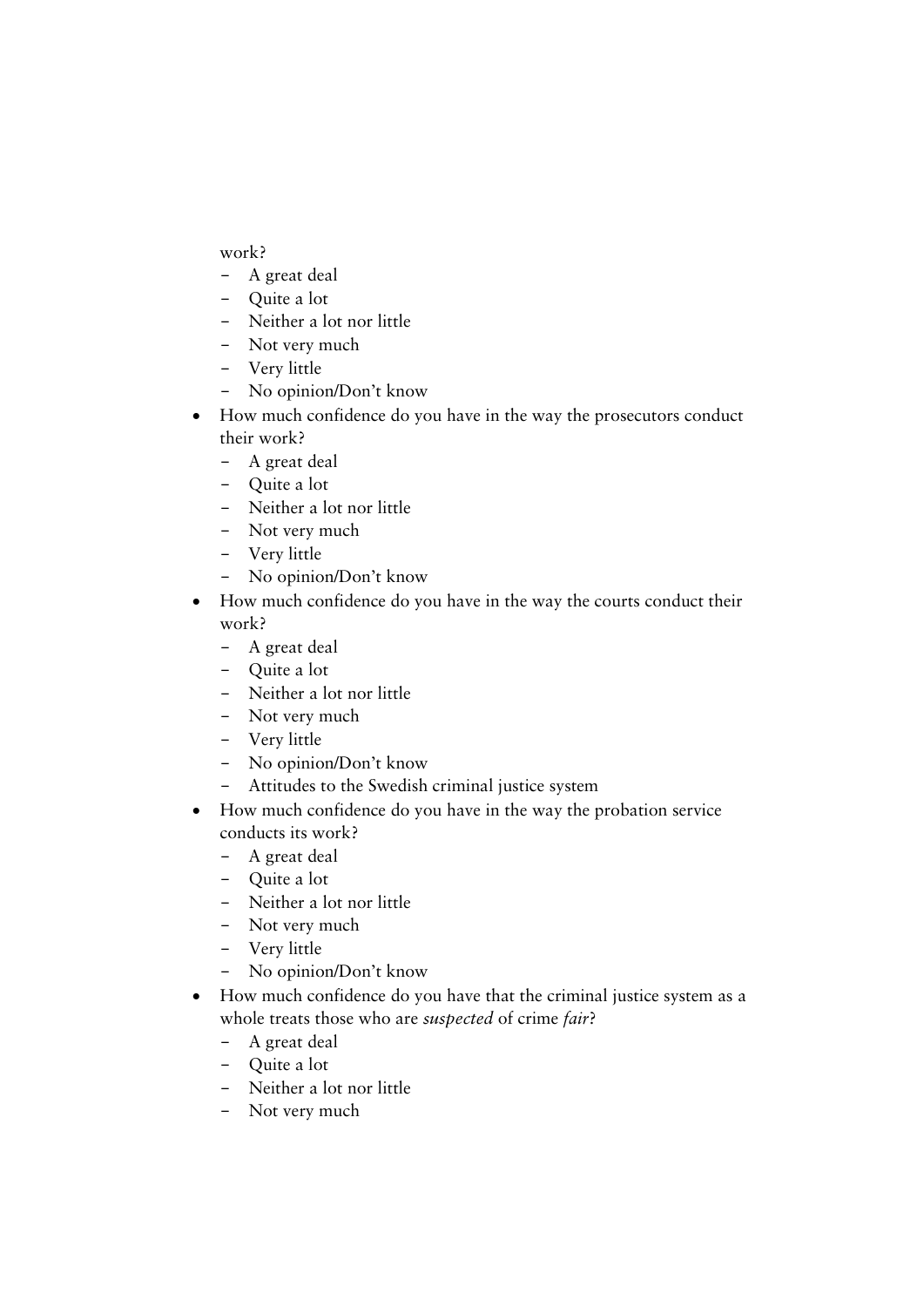- − Very little
- − No opinion/Don't know
- How much confidence do you have that the criminal justice system as a whole treats *victims* of crime in a *good* way?
	- − A great deal
	- − Quite a lot
	- − Neither a lot nor little
	- − Not very much
	- − Very little
	- − No opinion/Don't know
- How much confidence do you have that the police treats those who are *suspected* of crime *fair*?
	- − A great deal
	- − Quite a lot
	- − Neither a lot nor little
	- − Not very much
	- − Very little
	- − No opinion/Don't know
- How much confidence do you have that the police treats *victims* of crime in a *good* way?
	- − A great deal
	- − Quite a lot
	- − Neither a lot nor little
	- − Not very much
	- − Very little
	- − No opinion/Don't know

#### **Perceived safety/worry about crime over the past year**

- To what extent are you worried about crime in society? *"Society" means Sweden as a whole – and not just the area where you live.*
	- − To a great extent
	- − To some extent
	- − Not at all
	- − Don't know
- If you go out alone late in the evening in the area where you live, how safe/unsafe do you feel?
	- − Very safe
	- − Quite safe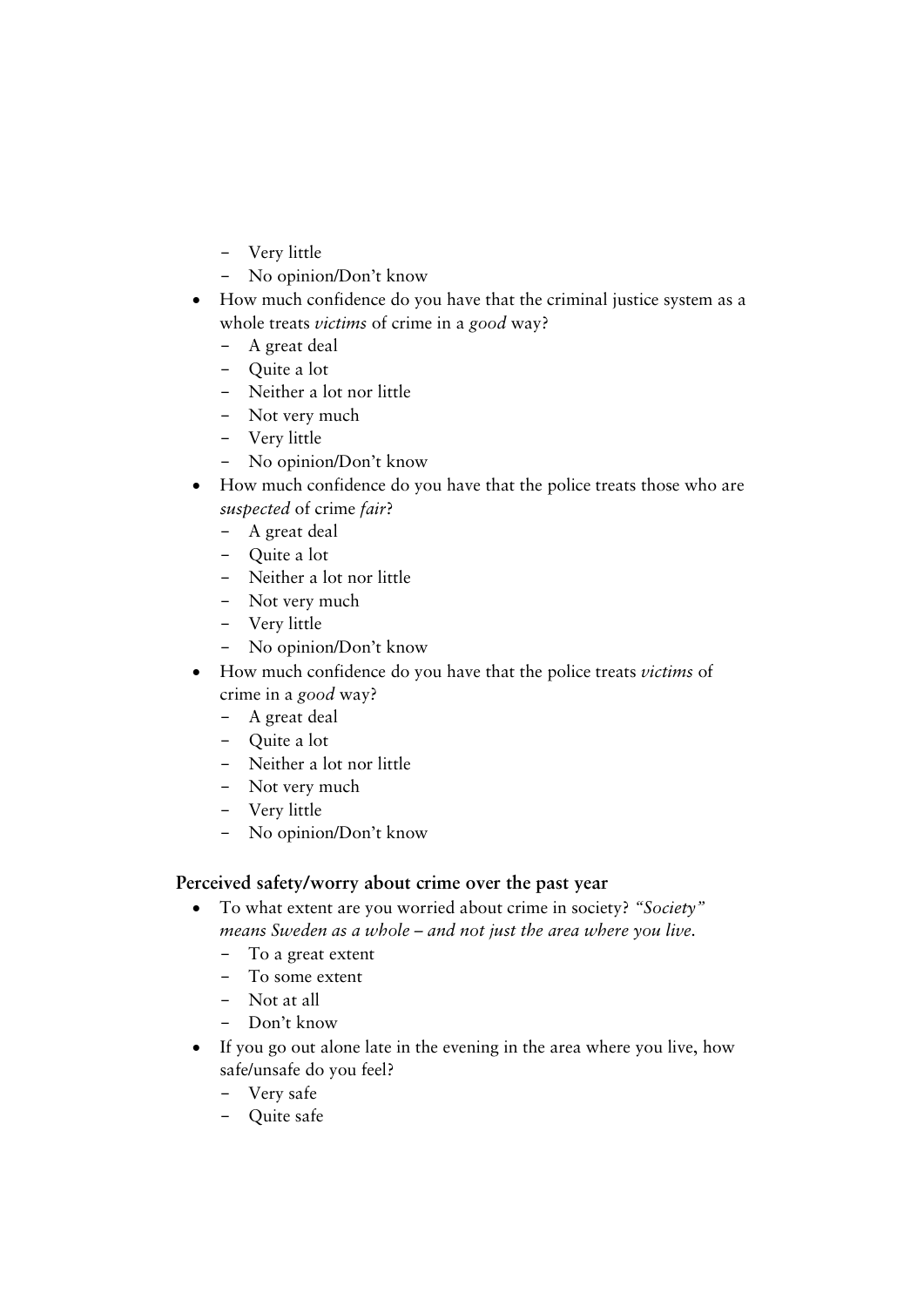- − Quite unsafe
- − Very unsafe
- − I never go out alone late at night

*Those who answered "I never go out alone late at night" are asked to answer a follow up question:*

- What is your main reason for never going out alone late in the evening?
	- − Because I have no reason or opportunity to go out alone late in the evening
	- − I feel unsafe
	- Other reason
- Over the past year have you chosen to take a different route or a different mode of transport because you were worried about being exposed to crime? *A different mode of transport might for example be going by car or taxi instead of public transport.*
	- − Very often
	- − Quite often
	- − Quite rarely
	- − Very rarely
	- − Never
- Over the past year have you refrained from some form of activity, e.g. going for a walk, visiting a restaurant or meeting someone because you were worried about being exposed to crime?
	- − Very often
	- − Quite often
	- − Quite rarely
	- − Very rarely
	- − Never
- Over the past year have you refrained from writing something or posting pictures or videos on the internet because you were worried about being exposed to harassment or threat? *This may include social media, such as Facebook, Instagram and YouTube, or in any other respect on the internet.*
	- − Very often
	- − Quite often
	- − Quite rarely
	- − Very rarely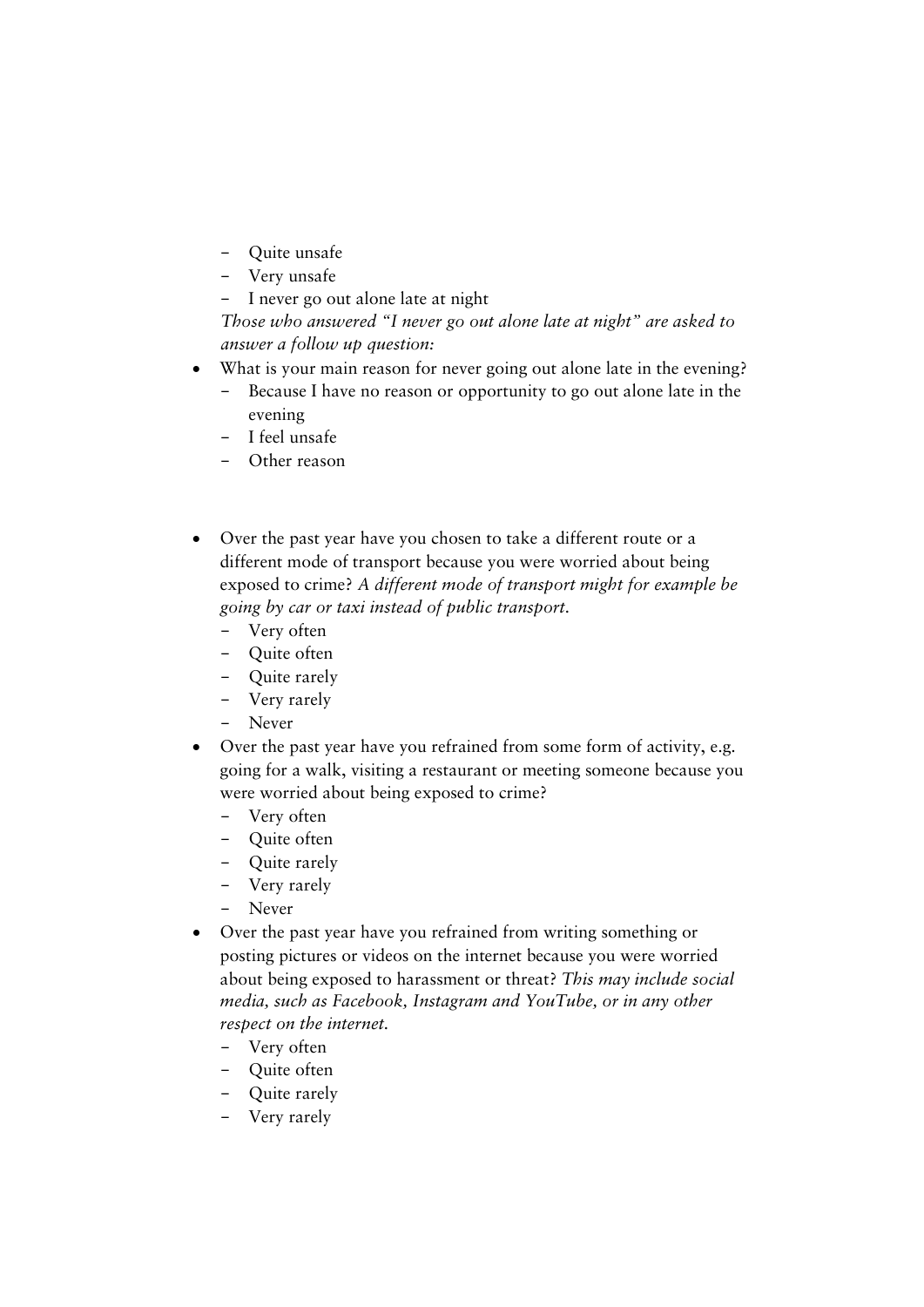- − Never
- − I never write or post anything on the Internet
- *Those who answered "I never write or post anything on the Internet" are asked to answer a follow up question:*
- What is your main reason for never write or post anything on the internet?
	- − Do not have access to the internet
	- − Because of concerns of beeing exposed to harassments or threats
	- − Other reason
- Over the past year were you worried about your home being broken into?
	- − Very often
	- − Quite often
	- − Quite rarely
	- − Very rarely
	- − Never
- Over the past year have you worried about your car being stolen or vandalised?
	- − Very often
	- − Quite often
	- − Quite rarely
	- − Very rarely
	- − Never
	- − No one in the household had a car over the past year
- Over the past year have you worried about being a victim of fraud when purchasing goods or services on the internet?
	- − Very often
	- − Quite often
	- − Quite rarely
	- − Very rarely
	- − Never
	- − I never buy goods or services on the internet

*Those who answered "I never buy goods or services on the internet" are asked to answer a follow up question:*

• What is your main reason for never buy goods or services on the internet?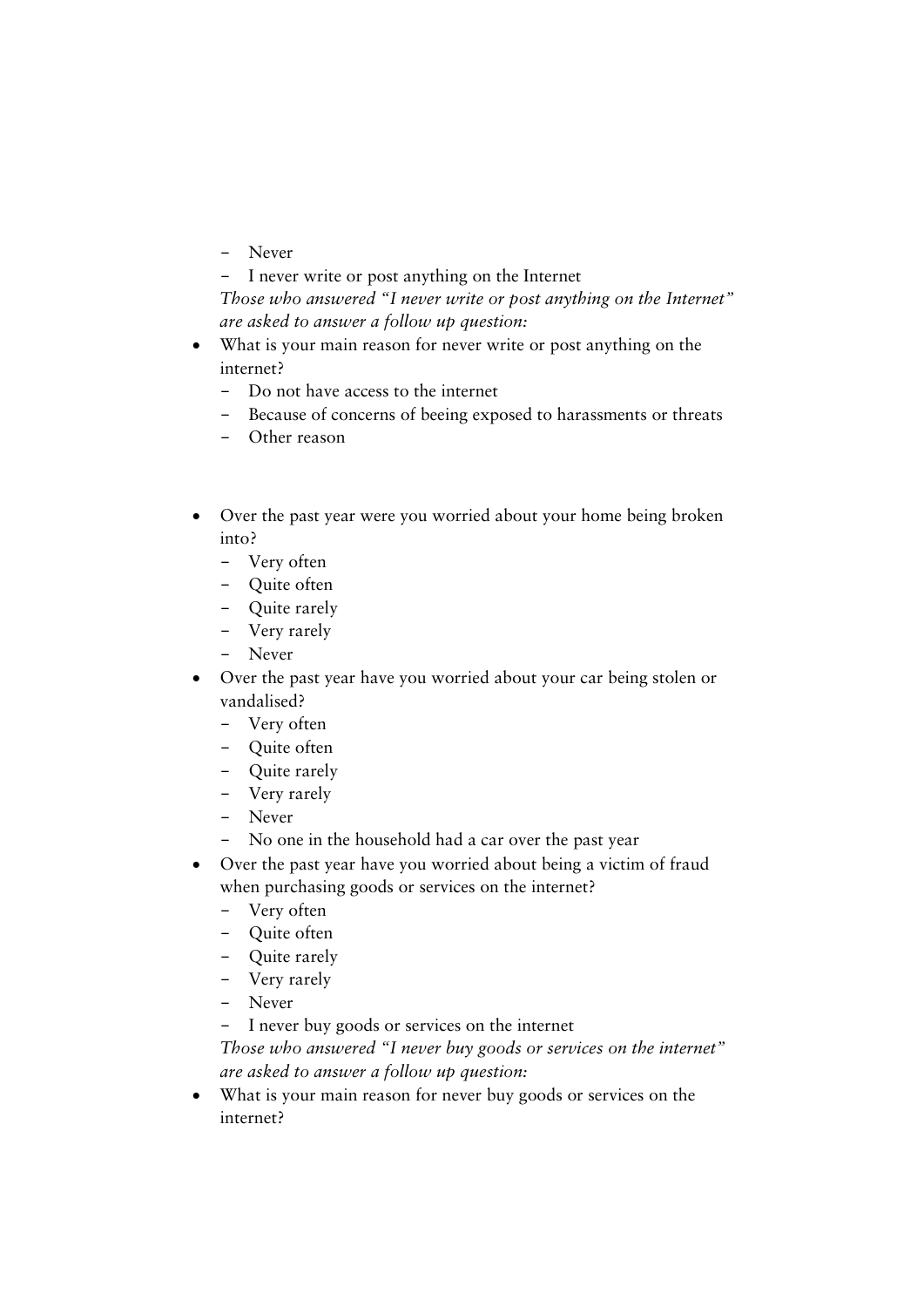- − Do not have access to the internet
- − Because of concerns of beeing
- − exposed to fraud
- − Other
- Over the past year have you worried about being assaulted?
	- − Very often
	- − Quite often
	- − Quite rarely
	- − Very rarely
	- − Never
- Over the past year have you worried about being robbed?
	- − Very often
	- − Quite often
	- − Quite rarely
	- − Very rarely
	- − Never
- Over the past year have you worried about being raped or otherwise sexually assaulted?
	- − Very often
	- − Quite often
	- − Quite rarely
	- − Very rarely
	- − Never
- During the past year have you worried about someone close to you becoming a victim of crime?
	- − Very often
	- − Quite often
	- − Quite rarely
	- − Very rarely
	- − Never
- To what extent do your worries about being exposed to crime affect your quality of life?
	- − To a great extent
	- − To some extent
	- − Not at all
	- − Don't know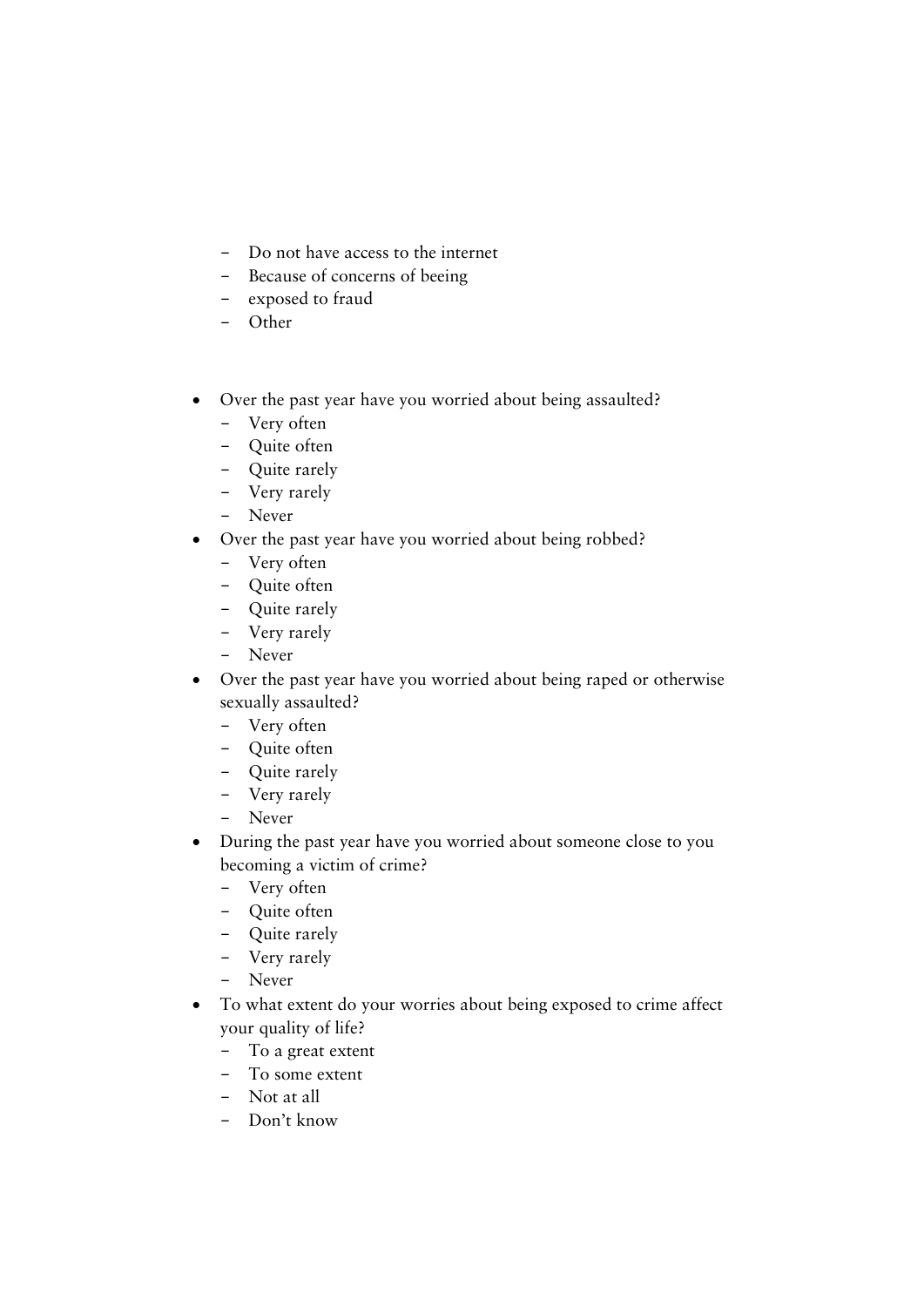• To what extent do you think that the following is a problem in the area where you live?

Littering

- − To great extent
- − To some extent
- − To a minor extent
- − Not at all

Vandalism

- − To great extent
- − To some extent<br>− To a minor exte
- To a minor extent
- − Not at all

Graffiti

- − To great extent
- − To some extent
- − To a minor extent
- − Not at all

Speeding

- − To great extent
- − To some extent
- − To a minor extent
- − Not at all

#### Other reckless driving (moped, car or other motorvehicle)

- − To great extent
- To some extent
- − To a minor extent
- − Not at all

People under the influence of alcohol or drugs outdoors

- − To great extent
- − To some extent
- − To a minor extent
- − Not at all

Gangs loitering in the area

- − To great extent
- − To some extent<br>− To a minor exte
- To a minor extent
- − Not at all

Individuals or gangs who cause trouble or disturbances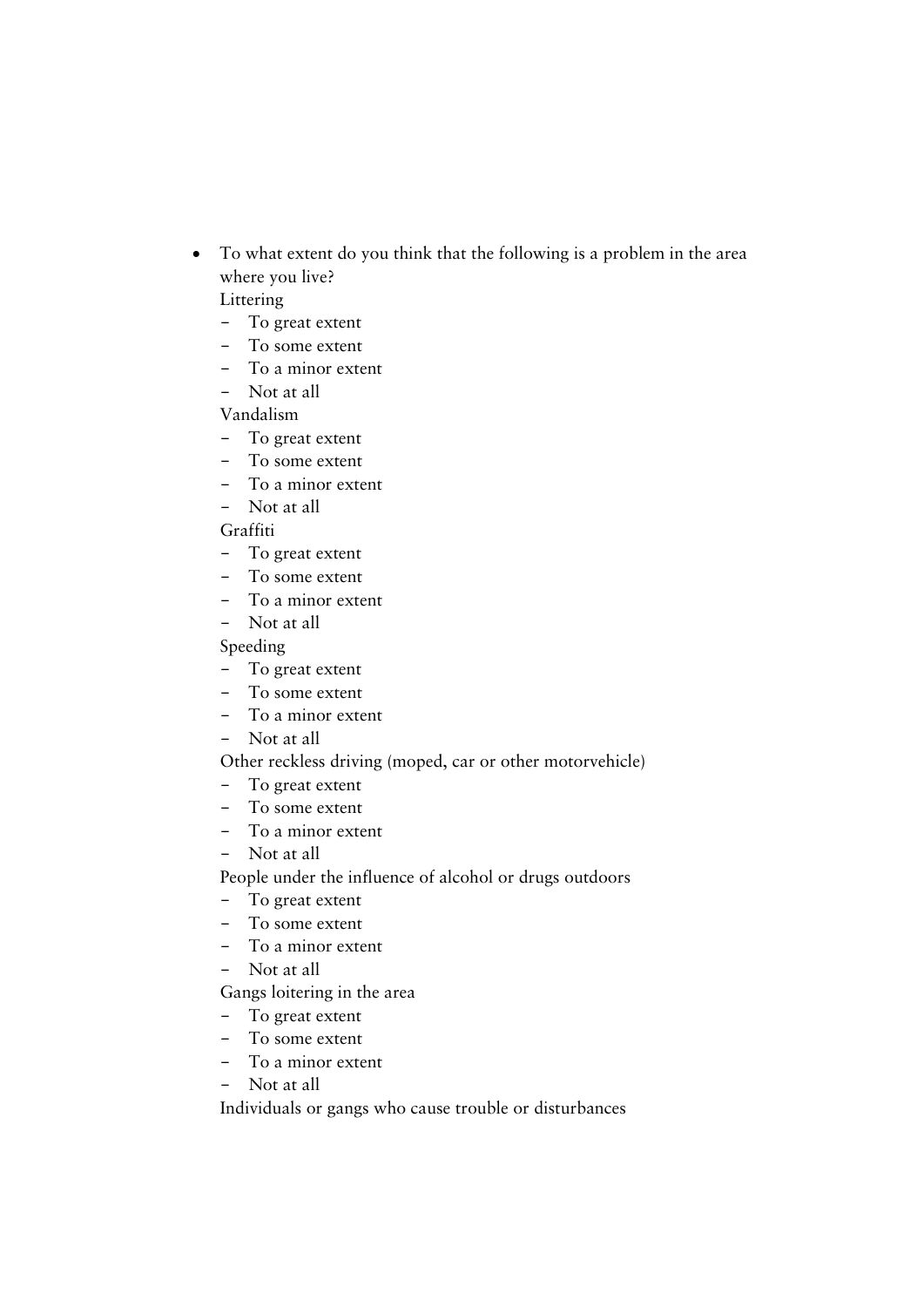- To great extent
- − To some extent
- − To a minor extent
- − Not at all

#### Open drug trafficking

- − To great extent
- − To some extent
- − To a minor extent
- − Not at all
- To what extent do you think that the police care about the problems in the area where you live?
	- − To a great extent<br>− To some extent
	- To some extent
	- − To a minor extent
	- − Not at all
	- − There are no problems in the area where I live
	- Don't know/No opinion
- On the whole, do you think that the number of crimes in Sweden has increased, decreased or remained unchanged over the past three years?
	- − Increased significantly
	- − Increased somewhat
	- − Remained unchanged
	- − Decreased somewhat
	- − Decreased significantly
	- − Don't know/No opinion

#### **Exposure to crime 2020**

- Did you or someone in your household have a bike stolen during the course of last year (2020)?
	- − Yes, number of times\_\_\_\_\_\_\_\_
	- − No
	- − No one in the household owned a bike last year
- Did you or someone in your household have a car stolen during the course of last year (2020)? *Include company/leased cars.*
	- − Yes, number of times\_\_\_\_\_\_\_\_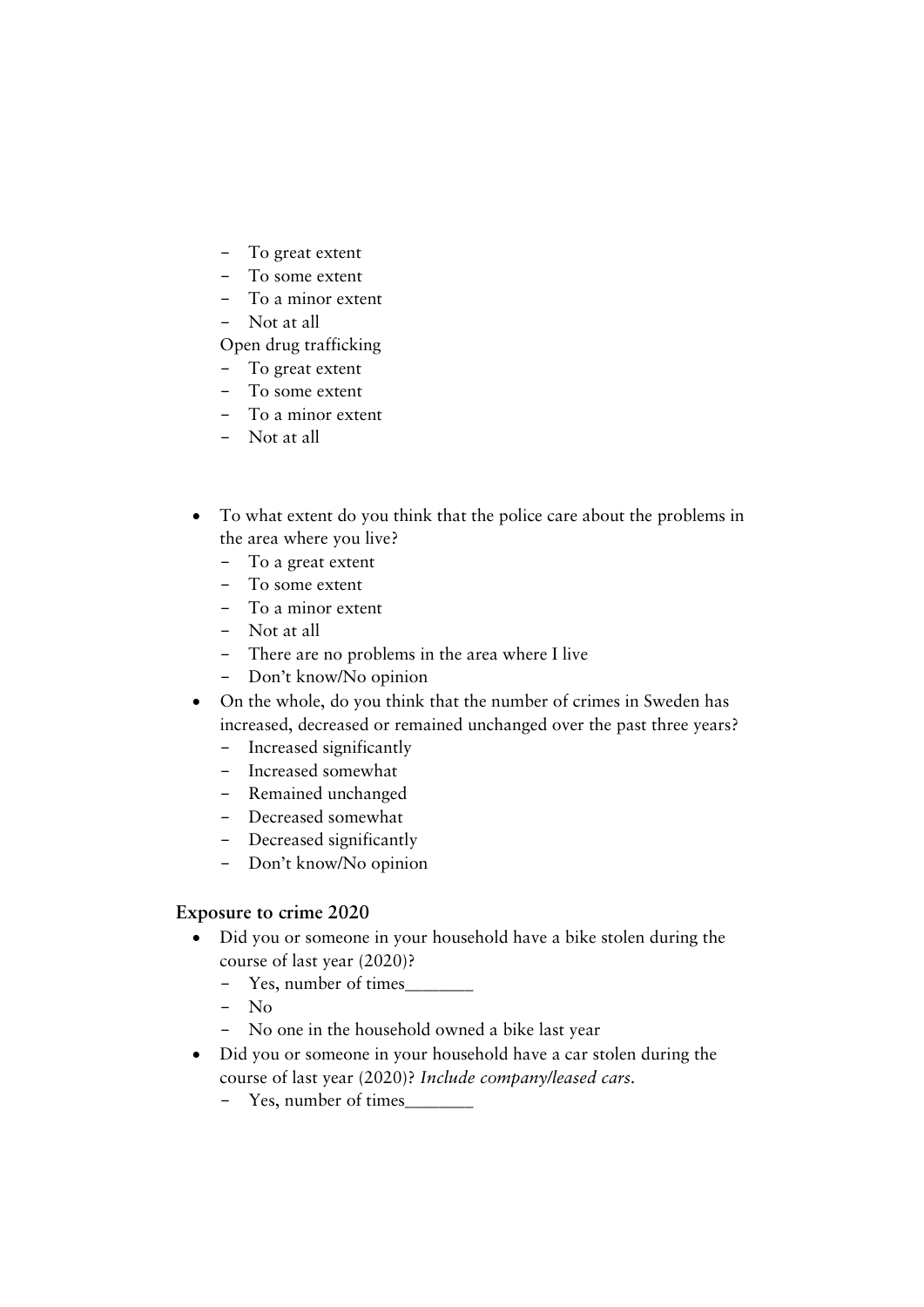- − No
- − No one in the household owned a car last year
- Did you or someone in your household have something taken/stolen out of/from a car, motorcycle, moped, caravan or similar during the course of last year (2020)? *For example, wheels, stereo or a bag. Do not include theft from a bicycle.*
	- − Yes, number of times\_\_\_\_\_\_\_\_
	- N<sub>o</sub>
- Did anyone break into your home in order to steal something during the course of last year (2020)? *Do not include break-ins in garages, storerooms or basements that are separated from your home/dwelling. Do not include incidents when someone entered an unlocked house.*
	- − Yes, number of times\_\_\_\_\_\_\_\_
	- − No
- Has anyone tried unlawfully to make use of your account number, credit card/credit card information or your personal data in order to get money or other valuables during the course of last year (2020)? *This may include for example so-called skimming or identity theft.*
	- Yes, number of times\_
	- − No
- Has anyone unlawfully tricked you out of money when you, as a private individual, bought or sold something during the course of last year (2020)? *For example, an item that you paid for but did not receive, or something you sold but did not receive payment for.*
	- − Yes, number of times\_\_\_\_\_\_\_\_
	- − No
- Did someone take your money or other valuables that you were carrying with you in your pocket or bag (so-called pickpocketing) during the course of last year (2020)? *Do not include incidents in which threats or violence occurred, they are dealt with in question 35*.
	- − Yes, number of times\_\_\_\_\_\_\_\_
	- − No
- Did anyone rob or try to rob you by using threats or violence during the course of last year (2020)?
	- − Yes, number of times\_\_\_\_\_\_\_\_
	- $N<sub>0</sub>$
- During the course of last year (2020) did anyone sexually molest, sexually assault or sexually coerce you? *This may include for example*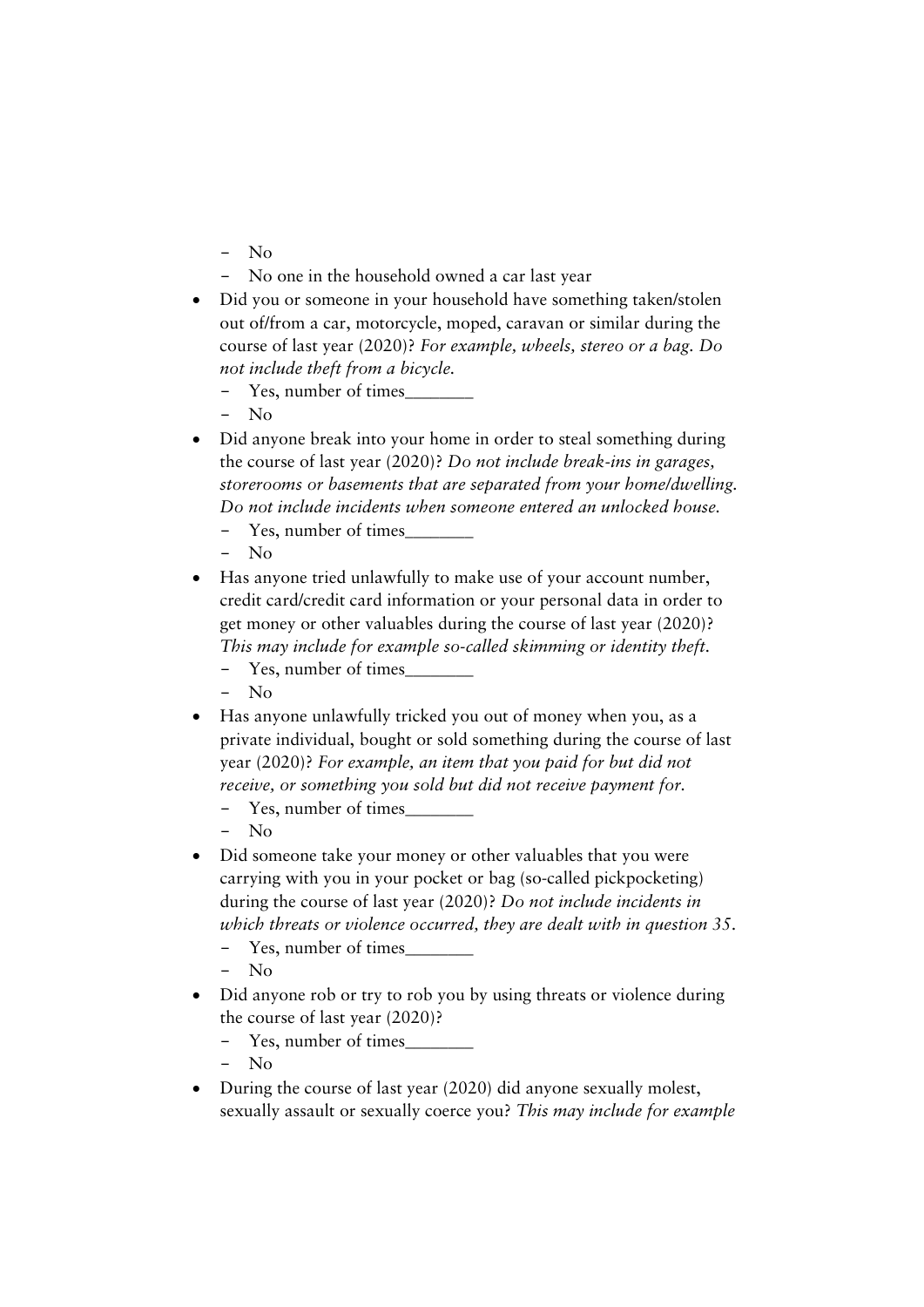*offensive, sexual comments in speech or writing, or that someone groped you, forced you into a sexual act or raped you. It may have happened at home, at school, at work, on the internet or in another location.*

- − Yes, number of times\_\_\_\_\_\_\_\_
- N<sub>o</sub>

*Those who answered "Yes" are asked to answer two follow up questions.*

- Did the incident or any of the incidents include someone forcing you or trying to force you into a sexual act by threatening, holding on to you or hurting you in some way?
	- − Yes
	- − No
- Did the incident or any of the incidents include someone abusing you sexually while you were asleep or when you were so intoxicated that you couldn't defend yourself?
	- − Yes
	- − No
- Did anybody hit, kick or intentionally subject you to some other form of physical violence, in a way that caused you pain or injury during the course of last year (2020)? *Do not include incidents referred to previously.*
	- − Yes, number of times\_\_\_\_\_\_\_\_
	- − No

*Those who answered "Yes" are asked to answer a follow up question.*

- Did the incident or any of the incidents lead to you sustaining injuries so that you had to visit a doctor, nurse or dentist?
	- − Yes
	- − No
- Did anyone threaten you, in such a way that you were frightened, during the course of last year (2020)? *Do not include incidents referred to previously.*
	- − Yes, number of times\_\_\_\_\_\_\_\_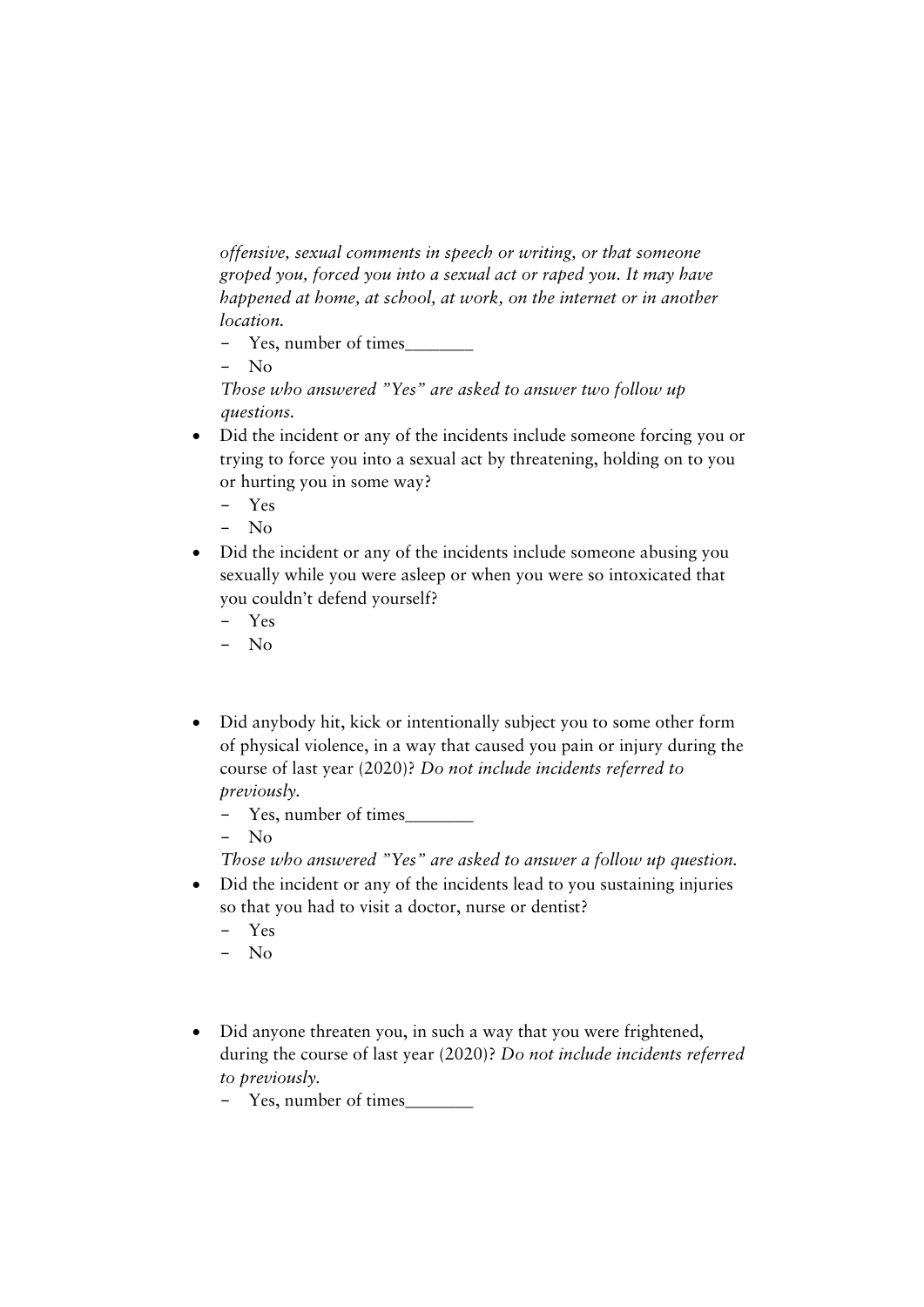- − No
- During the course of last year (2020) did you, by one and the same person on a repeated number of occasions, receive unwanted visits, phone calls or messages by mail, sms or via the internet? *This does not include telephone sales or similar.*
	- − Yes
	- − No
- Did anyone spread sensitive information, pictures, videos and/or comments about you on the internet with the intention to offend or hurt you during the course of last year (2020)? *This may have been via social media, such as Facebook, Instagram and YouTube, or in any other respect.*
	- − Yes, number of times\_\_\_\_\_\_\_\_
	- − No
- During the course of last year (2020) were you subjected to any crimes other than those already asked about in the questionnaire?
	- − Yes, number of times\_\_\_\_\_\_\_\_
	- − No
- During the course of last year (2020) was anyone close to you exposed to a serious crime?
	- − Yes
	- − No
	- Don't know

#### **Contacts with agencies of the Swedish justice system over the past three years**

- Over the past three years have you been exposed to a crime that was then reported to the police by you or someone else?
	- − Yes
	- − No

*Those who answered "Yes" are asked to answer eight follow up questions.*

- Did you yourself report the incident to the police or did someone else? − I did
	- − I did, together with another person
	- − Another person
- Was the report made by telephone, via the internet or through direct contact with the police? *By direct contact we mean that you met a*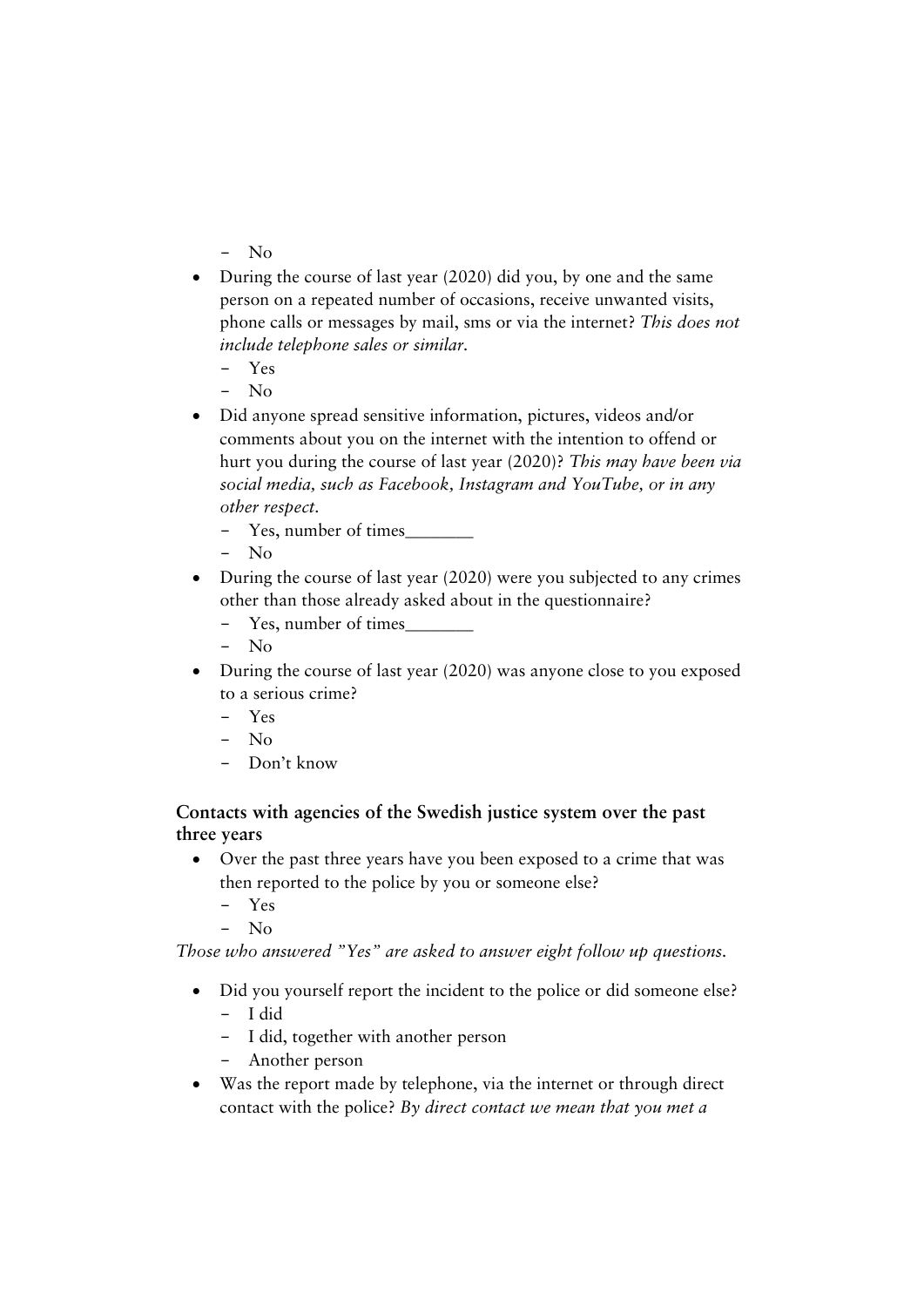*representative of the police in connection with the reporting of the crime. Answer by selecting only one alternative.*

- − Telephone
- − Internet
- − Direct contact
- − Don't know
- Did the incident that was reported to the police involve any form of threat or violence?
	- − Yes
	- − No
- Overall, how would you describe your experiences of the police in connection with this crime?
	- − Very positive
	- − Quite positive
	- − Neither positive nor negative
	- − Quite negative
	- − Very negative
	- − Don't know/No opinion
- Overall, how satisfied or dissatisfied were you with regard to how easy it was to get in touch with someone at the police who was able to help you?
	- − Very satisfied
	- − Quite satisfied
	- − Neither satisfied nor dissatisfied
	- − Quite dissatisfied
	-
	- − Very dissatisfied Don't know/No opinion
- Overall, how satisfied or dissatisfied are you with the treatment you received from the police?
	- − Very satisfied
	- − Quite satisfied
	- − Neither satisfied nor dissatisfied
	- − Quite dissatisfied
	- − Very dissatisfied
	- − Don't know/No opinion
- Overall, how satisfied or dissatisfied are you with the information you received about how the police were working with your case?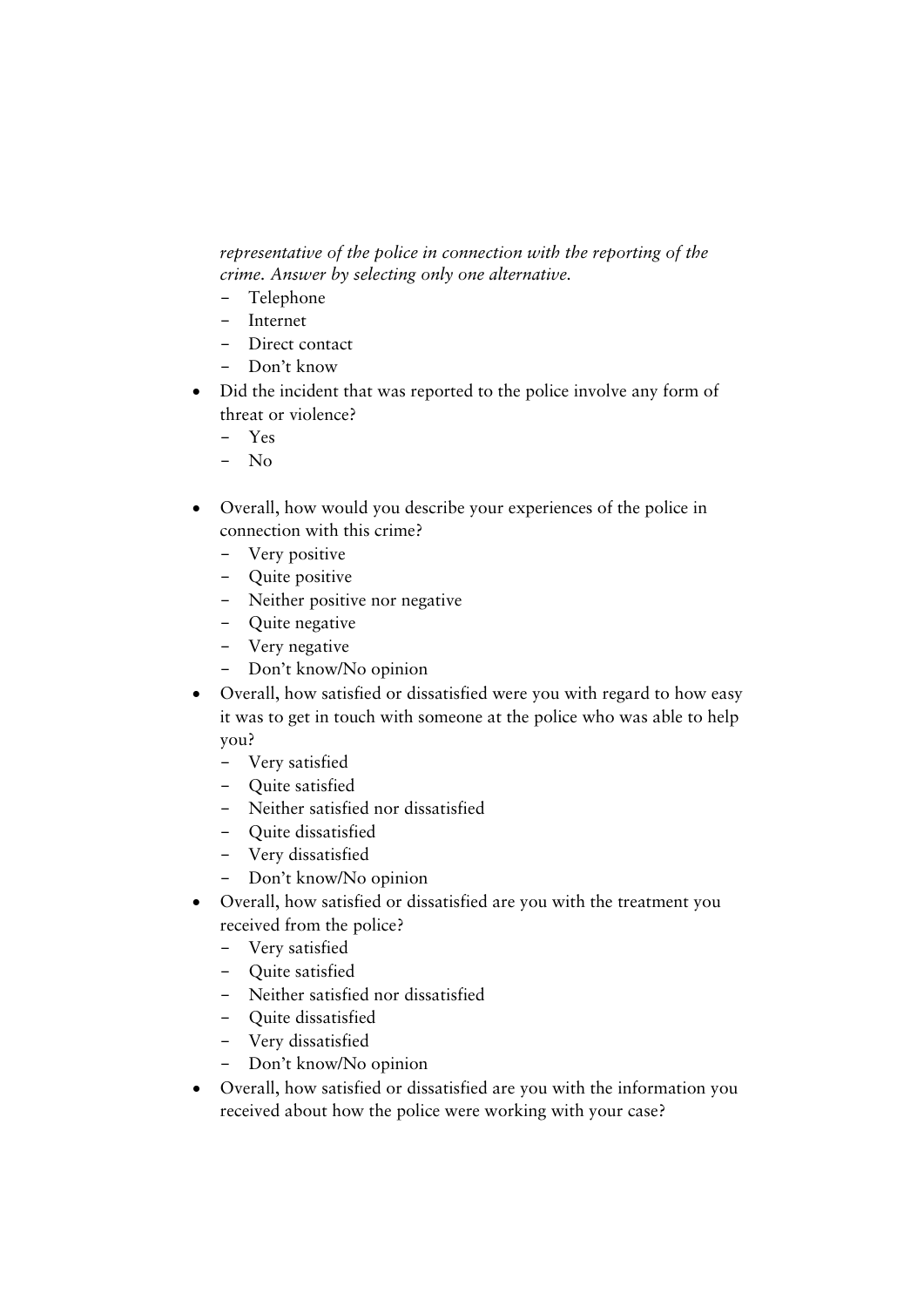- − Very satisfied
- − Quite satisfied
- − Neither satisfied nor dissatisfied
- − Quite dissatisfied
- − Very dissatisfied
- − Don't know/No opinion
- How satisfied or dissatisfied are you with the police's efforts to investigate and solve the crime?
	- − Very satisfied
	- − Quite satisfied
	- − Neither satisfied nor dissatisfied
	- − Quite dissatisfied
	- − Very dissatisfied
	- − Don't know/No opinion
- During the past three years, have you been in contact with a prosecutor as a result of having been exposed to a crime?
	- − Yes
	- − No

*Those who answered "No" area sked to proceed to the last three questions in the questionnaire. Those who answered "Yes" area sked to answer a follow up question:* 

- How would you describe your overall experience of the prosecutor?
	- − Very positive
	- − Quite positive
	- − Neither positive nor negative
	- − Quite negative
	- − Very negative
- During the past three years, have you participated in a court trial as a result of having been exposed to a crime?
	- − Yes
	- − No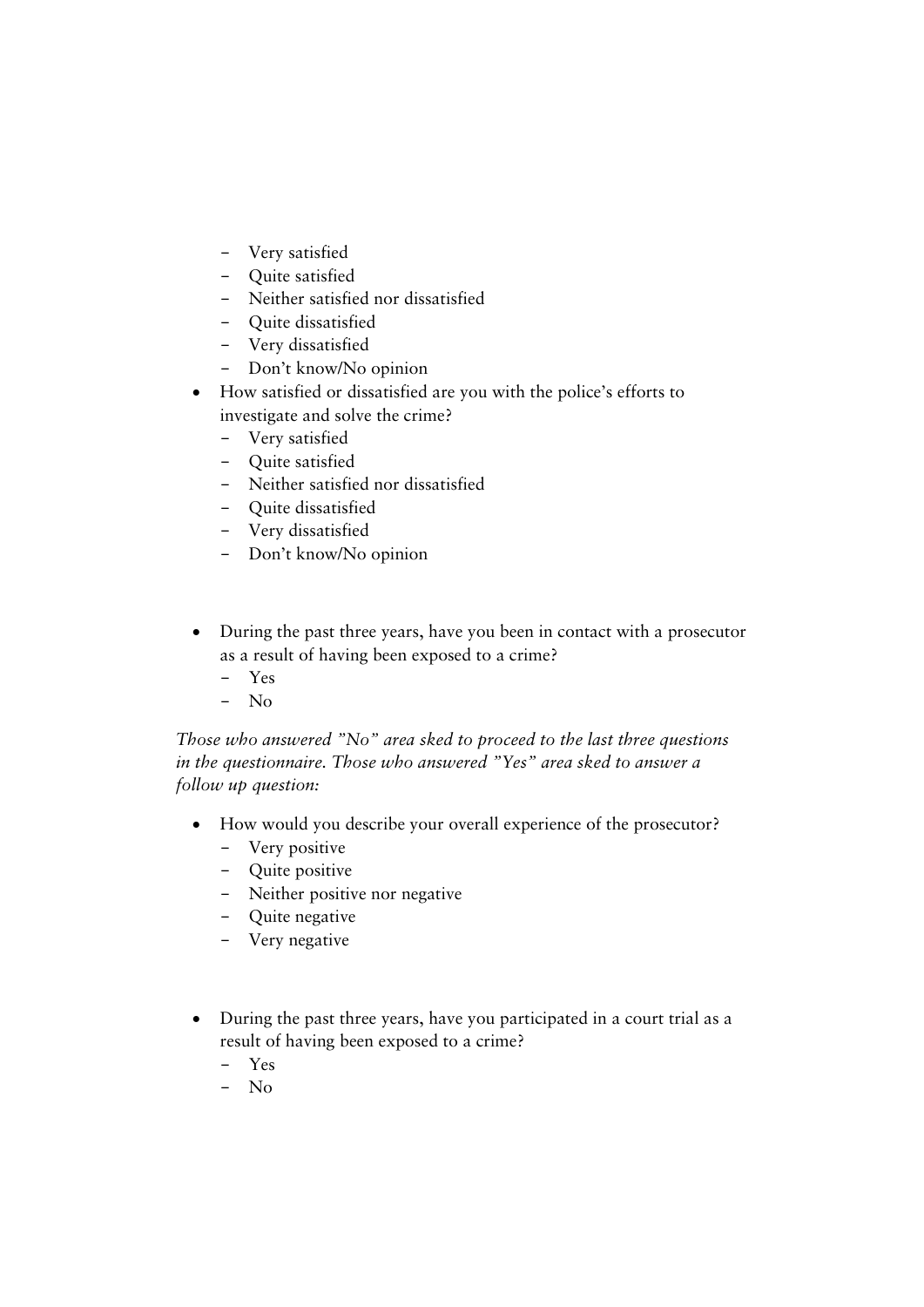*Those who answered "No" area sked to proceed to the last three questions in the questionnaire. Those who answered "Yes" area sked to answer a follow up question:*

- Did you have an injured party counsel in connection with the trial? An injured party counsel is a lawyer whose task is to help the victim of crime during the preliminary investigation and trial.
	- − Yes
	- − No

*Those who answered "Yes" are asked to answer a follow up question.*

- *If Yes*: Overall, how would you describe your experiences of the injured party counsel?
	- − Very positive
	- − Quite positive
	- − Neither positive nor negative
	- − Quite negative
	- − Very negative

*Those who answered "No" are asked to answer a follow up question.*

- *If No*: Would you have liked to have an injured party counsel?
	- − Yes
	- − No
	- − Don't know
- In your opinion, was the information you were given before the trial sufficient or insufficient?
	- − Sufficient
	- − Insufficient
	- − Don't know/No opinion
- How easy or difficult was it to understand what happened during the trial?
	- − Very easy
	- − Quite easy
	- − Neither easy nor difficult
	- − Quite difficult